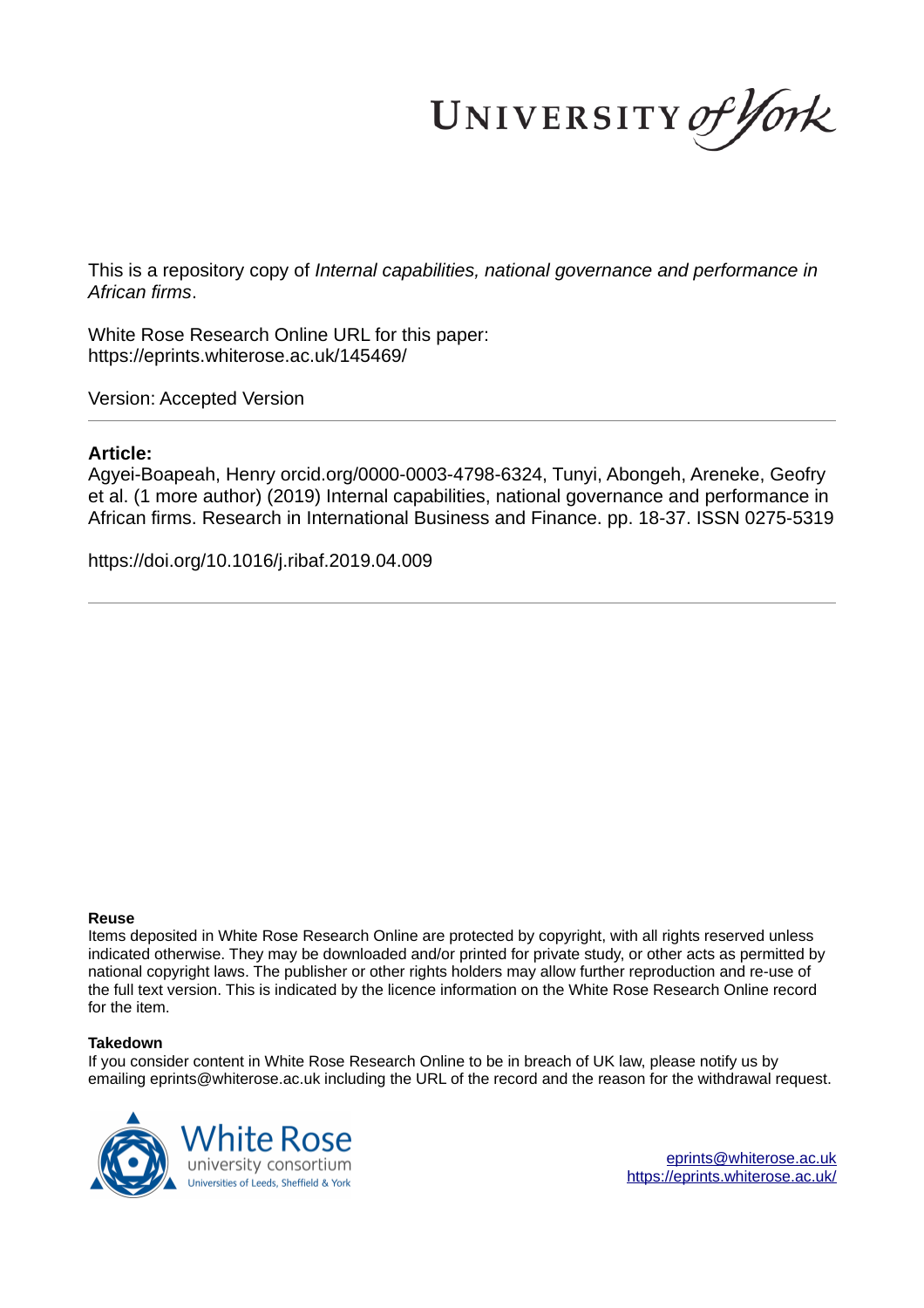See discussions, stats, and author profiles for this publication at: [https://www.researchgate.net/publication/332704175](https://www.researchgate.net/publication/332704175_Internal_capabilities_national_governance_and_performance_in_African_firms?enrichId=rgreq-1183d212bf73fb0a476a5e4a83c10eda-XXX&enrichSource=Y292ZXJQYWdlOzMzMjcwNDE3NTtBUzo3NTIzMTkyNjQyMDI3NTJAMTU1NjM3ODI5ODc0OQ%3D%3D&el=1_x_2&_esc=publicationCoverPdf)

# [Internal capabilities, national governance and performance in African firms](https://www.researchgate.net/publication/332704175_Internal_capabilities_national_governance_and_performance_in_African_firms?enrichId=rgreq-1183d212bf73fb0a476a5e4a83c10eda-XXX&enrichSource=Y292ZXJQYWdlOzMzMjcwNDE3NTtBUzo3NTIzMTkyNjQyMDI3NTJAMTU1NjM3ODI5ODc0OQ%3D%3D&el=1_x_3&_esc=publicationCoverPdf)

**Article** in Research in International Business and Finance · April 2019 DOI: 10.1016/j.ribaf.2019.04.009

| <b>CITATIONS</b><br>$\mathbf 0$ |                                                                                                                          | READS<br>$\overline{7}$ |                                                                                             |
|---------------------------------|--------------------------------------------------------------------------------------------------------------------------|-------------------------|---------------------------------------------------------------------------------------------|
|                                 | 4 authors, including:                                                                                                    |                         |                                                                                             |
|                                 | Abongeh A Tunyi<br>The University of Sheffield<br>6 PUBLICATIONS 30 CITATIONS<br>SEE PROFILE                             | 19                      | Henry Agyei-Boapeah<br>The University of York<br>9 PUBLICATIONS 10 CITATIONS<br>SEE PROFILE |
|                                 | <b>Geofry Nfortaw Agbor Areneke</b><br>The University of Northampton<br><b>7 PUBLICATIONS 6 CITATIONS</b><br>SEE PROFILE |                         |                                                                                             |

**Some of the authors of this publication are also working on these related projects:**



Projec

Takeover prediction in South Africa [View project](https://www.researchgate.net/project/Takeover-prediction-in-South-Africa?enrichId=rgreq-1183d212bf73fb0a476a5e4a83c10eda-XXX&enrichSource=Y292ZXJQYWdlOzMzMjcwNDE3NTtBUzo3NTIzMTkyNjQyMDI3NTJAMTU1NjM3ODI5ODc0OQ%3D%3D&el=1_x_9&_esc=publicationCoverPdf)

Methodological considerations in takeover prediction modelling. [View project](https://www.researchgate.net/project/Methodological-considerations-in-takeover-prediction-modelling?enrichId=rgreq-1183d212bf73fb0a476a5e4a83c10eda-XXX&enrichSource=Y292ZXJQYWdlOzMzMjcwNDE3NTtBUzo3NTIzMTkyNjQyMDI3NTJAMTU1NjM3ODI5ODc0OQ%3D%3D&el=1_x_9&_esc=publicationCoverPdf)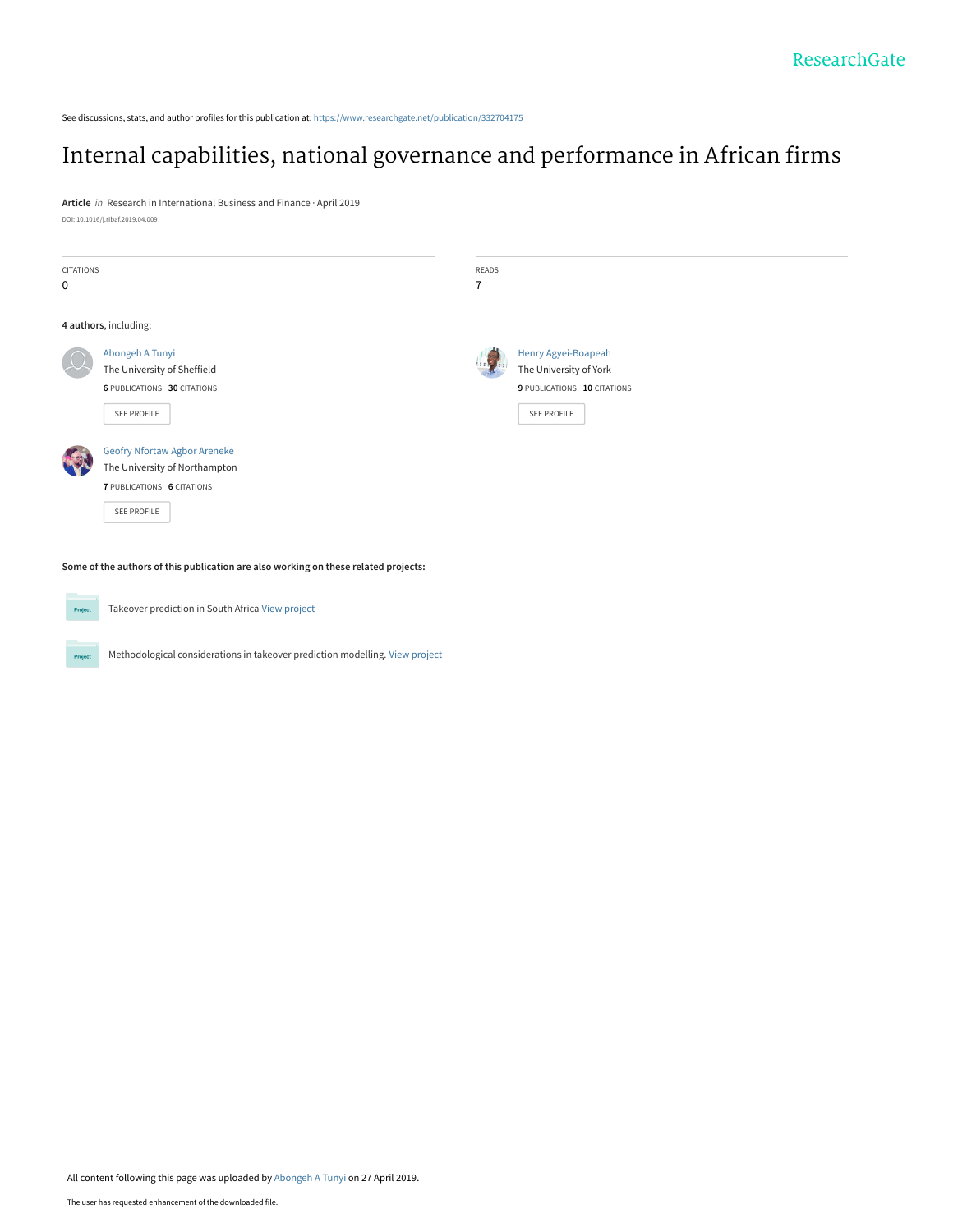# **Internal capabilities, national governance and performance in African firms**

Abongeh A. Tunyi<sup>a1</sup>, Henry Agyei-Boapeah<sup>b</sup>, Geofry Areneke<sup>c</sup>, Jacob Agyemang<sup>d</sup>

<sup>a</sup>Accounting and Financial Management Division Sheffield University Management School University of Sheffield Sheffield, UK

> **b**Accounting and Finance Group The York Management School University of York York, UK

**<sup>c</sup>**Accounting and Finance The University of Northampton Northampton Business School Northampton, UK

<sup>d</sup>Accounting and Finance Essex Business School University of Essex Essex, UK

**Declarations of interest: non**

 $\overline{a}$ 

<sup>&</sup>lt;sup>1</sup> Corresponding author. Address for correspondence; Accounting & Financial Management, Sheffield University Management School, University of Sheffield, Conduit Road, Sheffield, S19 1FL, United Kingdom. Email: [a.tunyi@sheffield.ac.uk.](mailto:a.tunyi@sheffield.ac.uk) Tel: +44 (0)114 222 0989.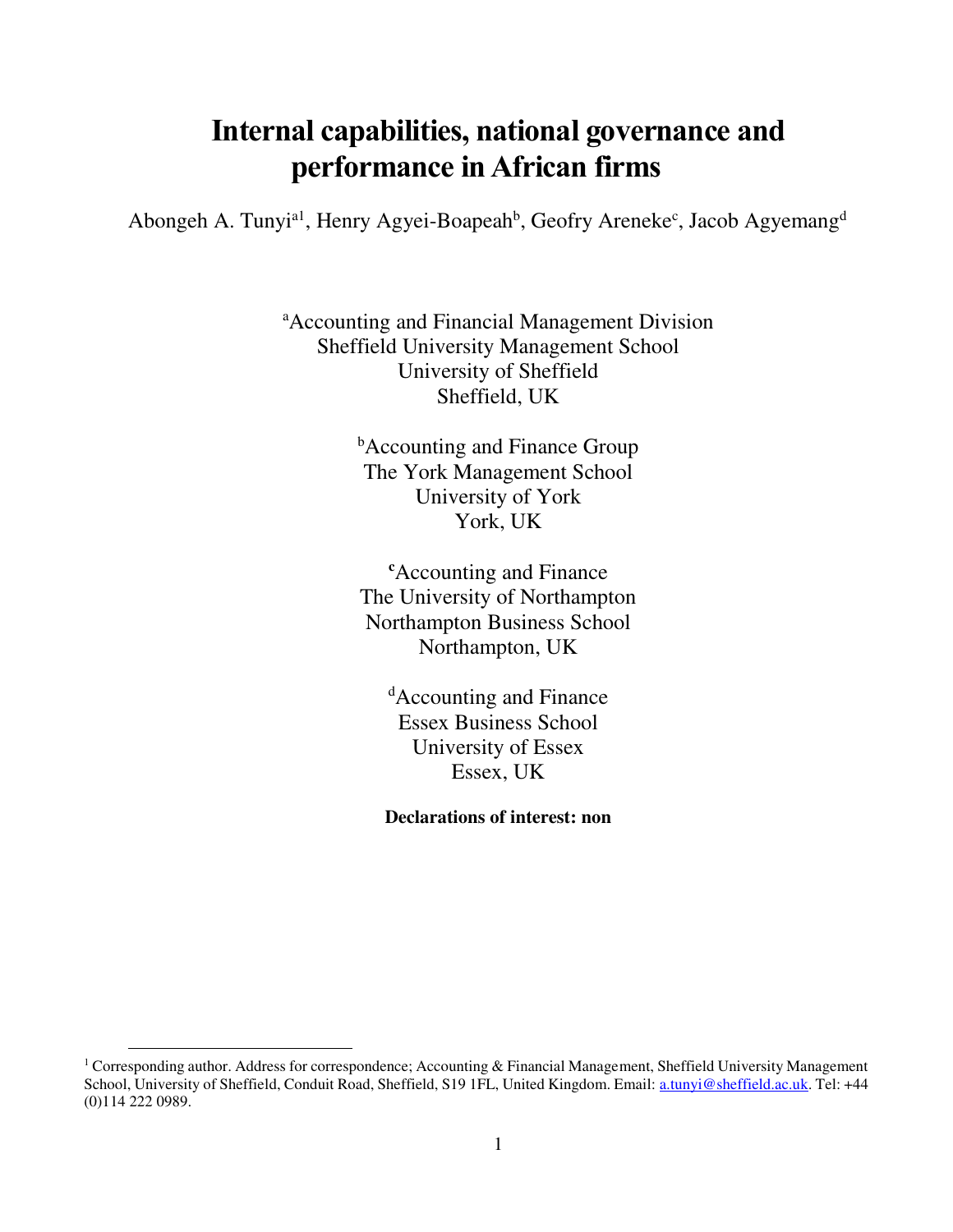# **Internal capabilities, national governance and performance in African firms**

#### **Abstract**

We explore the relations between firms' internal capabilities, national governance quality (NGQ) and performance in the African context using a dataset comprised of 11,183 firm-year observations (1,490 unique firms from 15 African countries over a 17-year period). Our study offers new insights into how interlinkages between firms' internal and external environment, shape corporate success. Specifically, we find that (1) firms' internal capabilities (captured by financial resource-availability and growth prospects) are critical enablers of performance in both weak and strong institutional environments, (2) individual firms perform well in environments where their peers performs well, (3) NGQ directly enhances aggregate firm performance, and in tandem, the performance of individual firms, and (4) NGQ moderates the capability-performance nexus, by enhancing the translation of growth opportunities into profitability. The results highlight the critical role of firm-level financial resource availability and growth prospects in shaping corporate success in this challenging institutional environment.

*Keywords: firm performance, national governance quality, internal capabilities, Africa.*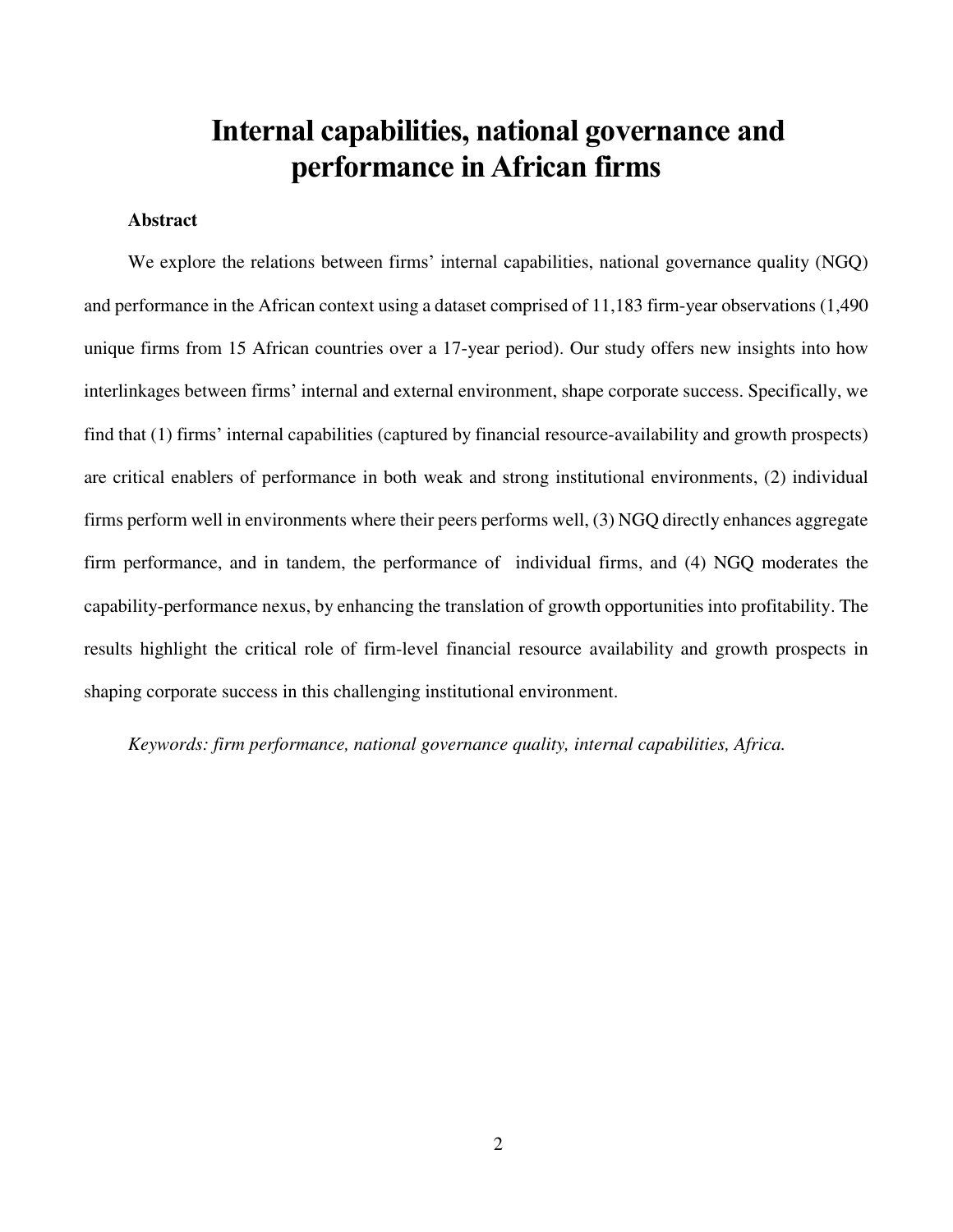#### **1.0 Introduction**

Organisational performance may be influenced by many forms of internal capabilities including organisational slack (Wiersma, 2017), borrowing capacity (Vo, 2018), liquidity (Yang et al., 2017; French and Taborda, 2018), capital structure (Le and Phan, 2017; Detthamrong et al., 2017) and growth opportunities (Agyei-Boapeah et al., 2018; Li and Kuo, 2017). However, the ultimate impact of firms' internal capabilities on performance is still debatable as the results of prior empirical studies vary with the types of internal capabilities examined and the context of the study. For instance, Agyei-Boapeah et al. (2018) provide evidence to suggest a positive impact of internal capabilities on the performance of British acquiring firms, while Yang et al. (2017) document a negative effect of firm internal capabilities on organisational performance by showing that highly liquid Chinese firms undertake value-destroying M&A deals. Furthermore, for a sample of US firms, Wiersma (2017) shows that firm capabilities (discretionary slack) has both positive and negative effects on performance.

Most prior studies on the capabilities-performance nexus share some common features, which may partly explain the mixed evidence they report, and offer us avenues to contribute to this strand of the literature. First, in the absence of a single, widely accepted proxy for firms' internal capabilities, each study focuses on a specific type of internal capability, mostly financial, ignoring other forms of capabilities in their analysis. Meanwhile, Barney (1991) offers a broader definition of capabilities as a pool of organisational resources that encompasses managerial skills/abilities, organisational culture/dynamism, technological know-how, innovation and financial capabilities. In view of this definition, the current article seeks to contribute to the literature on firm capabilities-performance nexus by utilising an array of empirical proxies that captures both financial and non-financial aspects of firms' internal capabilities. Through this approach, our study offers a more comprehensive view of firms' internal capabilities,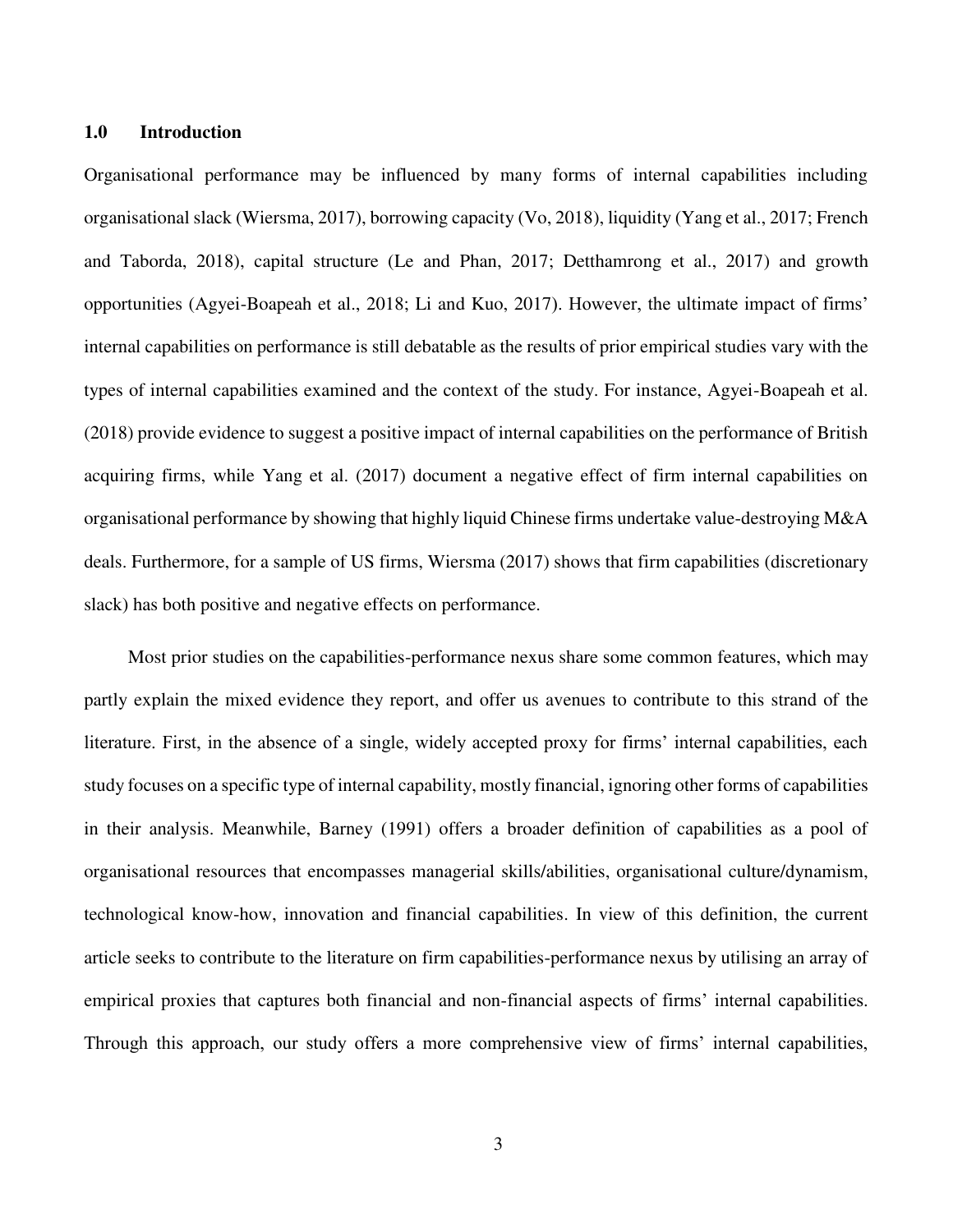allowing us to robustly investigate the underlying relationship between firm capabilities and performance, and in the process, enhance our understanding on the subject.

Second, a majority of the existing studies are conducted within a single country context, limiting the generalisability of prior findings. It remains unclear whether, and to what extent, prevailing macroenvironments moderate the results of prior studies on the capabilities-performance nexus. We address this concern by examining the impact of firm internal capabilities on performance in a cross-country framework that involves 15 African countries. Besides the obvious advantage of generating more generalisable results, our cross-country analysis has an additional benefit of producing more powerful statistical results by exploiting time-series, as well as cross-sectional variations at both the firm- and country-levels.

Third, we leverage on the significant variations in the quality of governance across African countries (see Figure 1) to explore the direct effect of national governance quality (NGQ) on firm performance, as well as the moderating role of NGQ on the firm capabilities-performance nexus. We motivate this part of our analysis using institutional theory (McGahan and Porter, 1997) and the strategy tripod perspective (Peng et al., 2009). To our knowledge, this makes our study one of the first in the capabilities-performance literature to explore how firms' internal and external environments interact to shape their performance. We thus extend the literature to show how NGQ enhances or dampens the effect of firm capabilities on performance. Additionally, our cross-country context allows us to address an important issue—why some firms continuously perform well despite institutional constraints.

Finally, we contribute more broadly to the literature on corporate performance by positioning our study in the African setting, which remains relatively understudied. Our focus on the African market is significant, partly because much of the literature on corporate performance focuses almost exclusively on the European (Hawawini et al. 2004) and Asian (Makino et al., 2004; Contractor et al. 2007; Chari and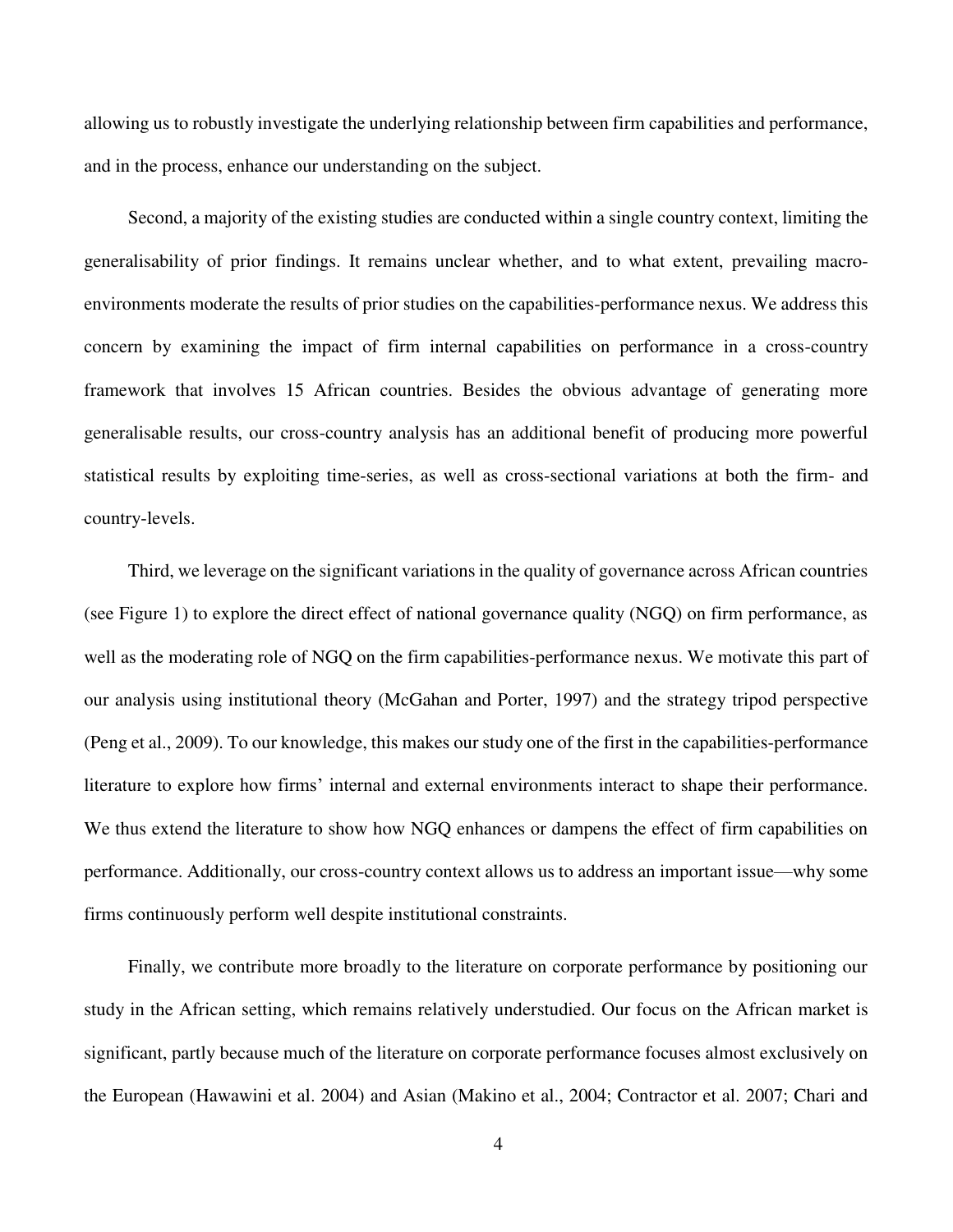Banalieva, 2015) institutional contexts, with the African context (Ngobo and Fouda, 2012) largely ignored. Meanwhile, the African continent, which is characterised by diversity in institutional quality (Areneke and Kimani, 2018), has experienced tremendous growth over the last two decades (Hearn, 2015).

## *[Insert Figure 1 about here]*

Similarly, recent years have seen some improvements in governance in many African countries (Areneke et al., 2019), although some challenges remain. As can be seen from Figure 1, while countries such as Botswana, Mauritius, Ghana, Namibia, and South Africa exhibit high governance scores<sup>2</sup>, others like Ivory Coast, Kenya, Nigeria, and Zimbabwe have poor scores. While this observation is widely documented (Biggs and Shah, 2006; Hearn, 2015), it remains unclear how this evolution and cross-country differences in institutional quality shape firm outcomes. Besides allowing us to explain the growth witnessed by African firms in recent years, this cross-country context, characterised by significant variability in NGQ, allows us to explore the impact of NGQ on the capability-performance nexus.<sup>3</sup>

Several other reasons make our chosen African context an interesting setting to undertake this study. In recent years, the African continent has gained increased prominence on the global front in terms of its contribution to the global economy. International Monetary Fund (IMF) GDP statistics over the 1996 to 2012 period suggest that average growth in sub-Sahara Africa (4.6%) dwarfed OECD member countries (2.1%) and the rest of the World (2.8%). Therefore, shifting more research attention to Africa by way of understanding the recent growth in the region, is warranted.

While Africa has enjoyed a significant inflow of foreign direct investment over the last decade, management research on Africa is still at its infancy (Areneke et al., 2019). Prior research on antecedents

 $\overline{a}$ 

<sup>&</sup>lt;sup>2</sup> We discuss the generation of these scores later in our study.

 $3$  A western context (e.g., the European Union) will be characterised by countries with similar levels of governance quality, which does not change markedly over time. This lack of variability means it will be empirically difficult to tease out the impact of an increase in governance quality on aggregate firm performance.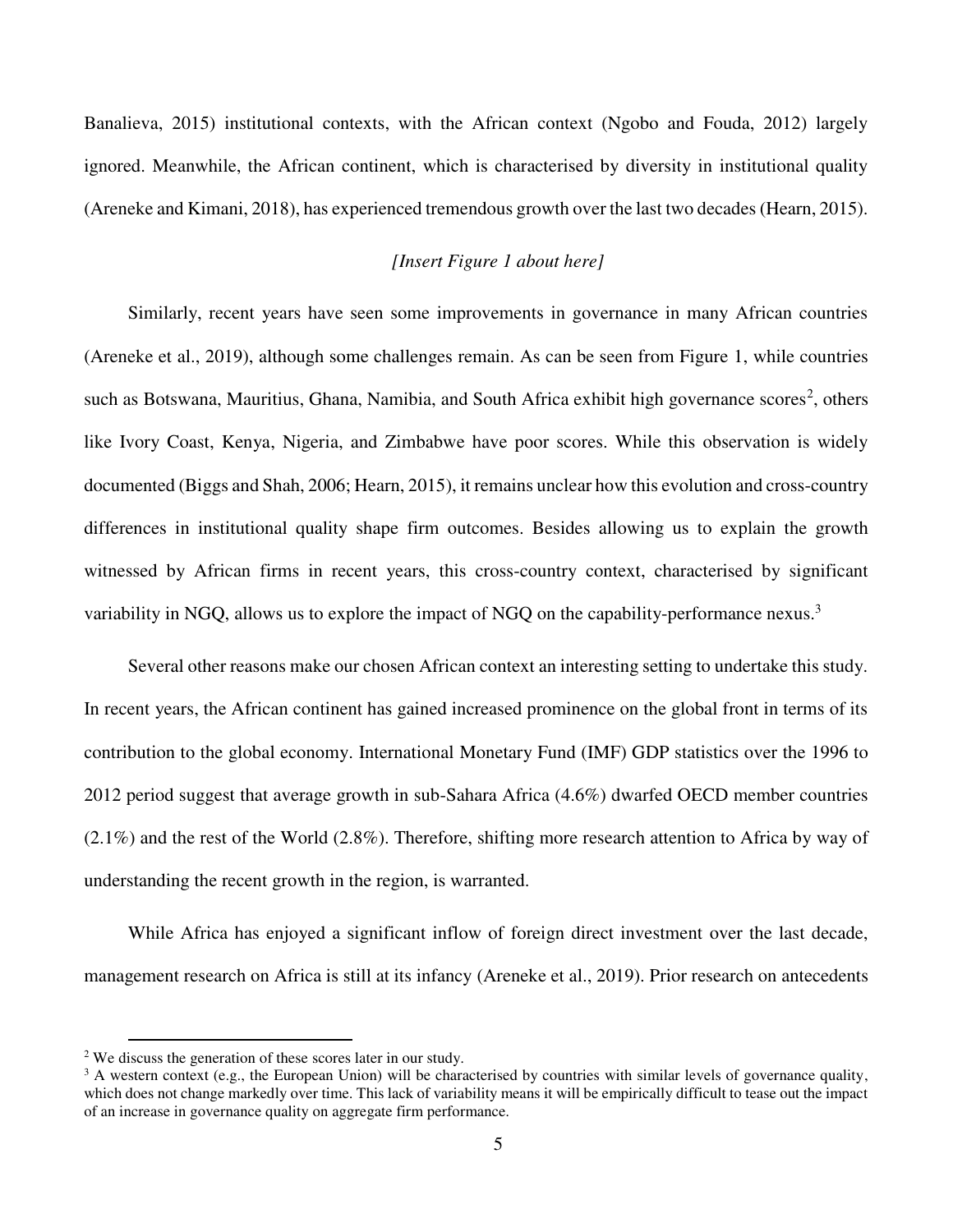of performance in African firms, for example, has primarily focused on small & medium-size enterprises (SMEs) and non-listed firms (Ramachandran and Shah, 1999; Biggs and Shah, 2006; Ngobo and Fouda, 2012). Thus, there is limited understanding about listed African firms, which typically tend to be larger, better governed, and form part of an international network (e.g. subsidiaries of well-established global companies).

Based on a large dataset of 1,490 listed African firms drawn from 15 African countries over a 17 year period spanning 1996-2012 (i.e., an unbalanced panel of 11,183 firm-year observations), we uncover the following four key findings. Firstly, we show that financial resources (i.e., a combination of high free cash flow, high liquidity and low leverage) and growth opportunities (i.e., a combination of low book to market values, high sales growth and low firm age) generally enhance a firm's performance and increases its likelihood of outperforming its peers. Secondly, we show that although our results on the capabilitiesperformance relation hold in both weak and strong governance environments, the relationship is stronger in better governance environments. Our finding of a positive capabilities-performance link in weak governance environments suggests that firms operating in poor governance environments use their superior capabilities to mitigate external institutional challenges. These results, in combination with additional case evidence, explain why some African firms perform well despite institutional constraints. Finally, we show that an improvement in country-level institutional environment directly enhances aggregate firm performance and, in tandem, the performance of individual firms.

Collectively, our main results suggest that internal capabilities and NGQ are two critical sources of competitive advantage for listed African firms and hence, differences in their distribution, partly, explain variations in performance across firms, countries and over time. Our results imply that firms' internal capabilities are critical to individual firms' performance in both strong and weak institutional environments. While an abundance in natural resources at the macro-level (Mehlum et al., 2006) leads to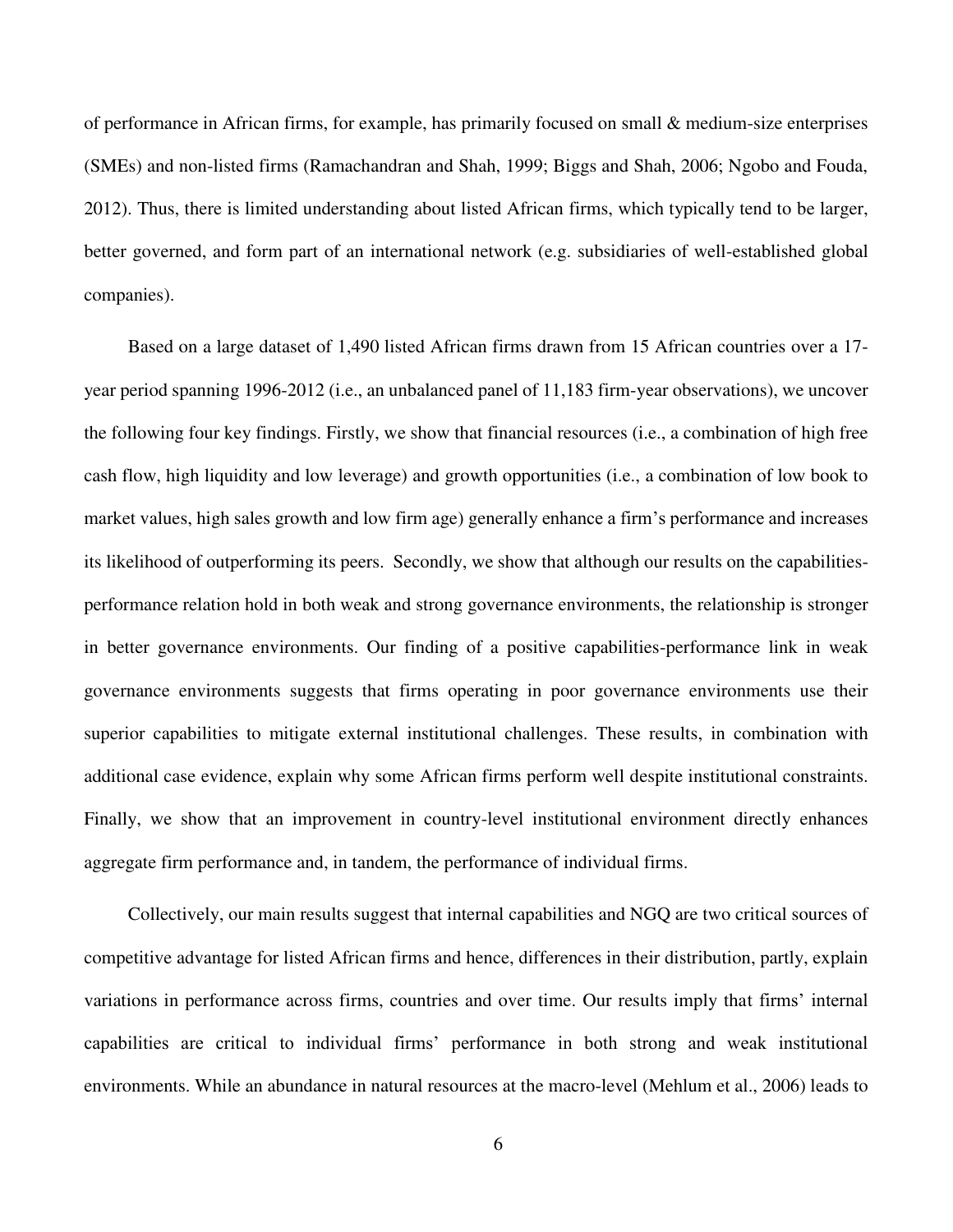negative outcomes in Africa —*the resource curse*— it appears that, high internal capabilities/resources at the firm-level yield net benefits to firms, irrespective of the quality of underlying institutions.

The rest of the paper is organised as follows. We discuss our hypotheses in section 2.0, research design, variable selection and data, in section 3.0, empirical findings in section 4.0 and conclude our study in section 5.0.

## **2.0 Hypotheses development**

## *2.1 The strategy tripod perspective*

While the resource-based view is powerful, it does not sufficiently explain strategy and performance in complex institutional settings (Peng et al., 2009; Su et al., 2016). The strategy tripod (Peng et al., 2009) provides a theoretical framework for this study. The framework suggests that firm performance in an international setting is driven by a complex mix of internal firm resources and capabilities (resource-based view), industry characteristics (industry-based view) and the quality of institutions (institution-based view). The nature of these factors and the channels through which they influence strategy and performance are subject to debate (Meyer et al., 2009; Lu et al., 2010; Su et al., 2016), hence, we explore their interlinkages in a novel (African) setting. That is, we draw from this theoretical perspective, and an African institutional context to explore the role of: (1) firm financial resources and growth potential (resource-based factors); (2) the performance of peer firms (industry-based factor); and (3) governance quality (institutional-based factor) on the performance of firms. Our conceptual model is shown in Figure

2.

### [*Insert Figure 2 about here*]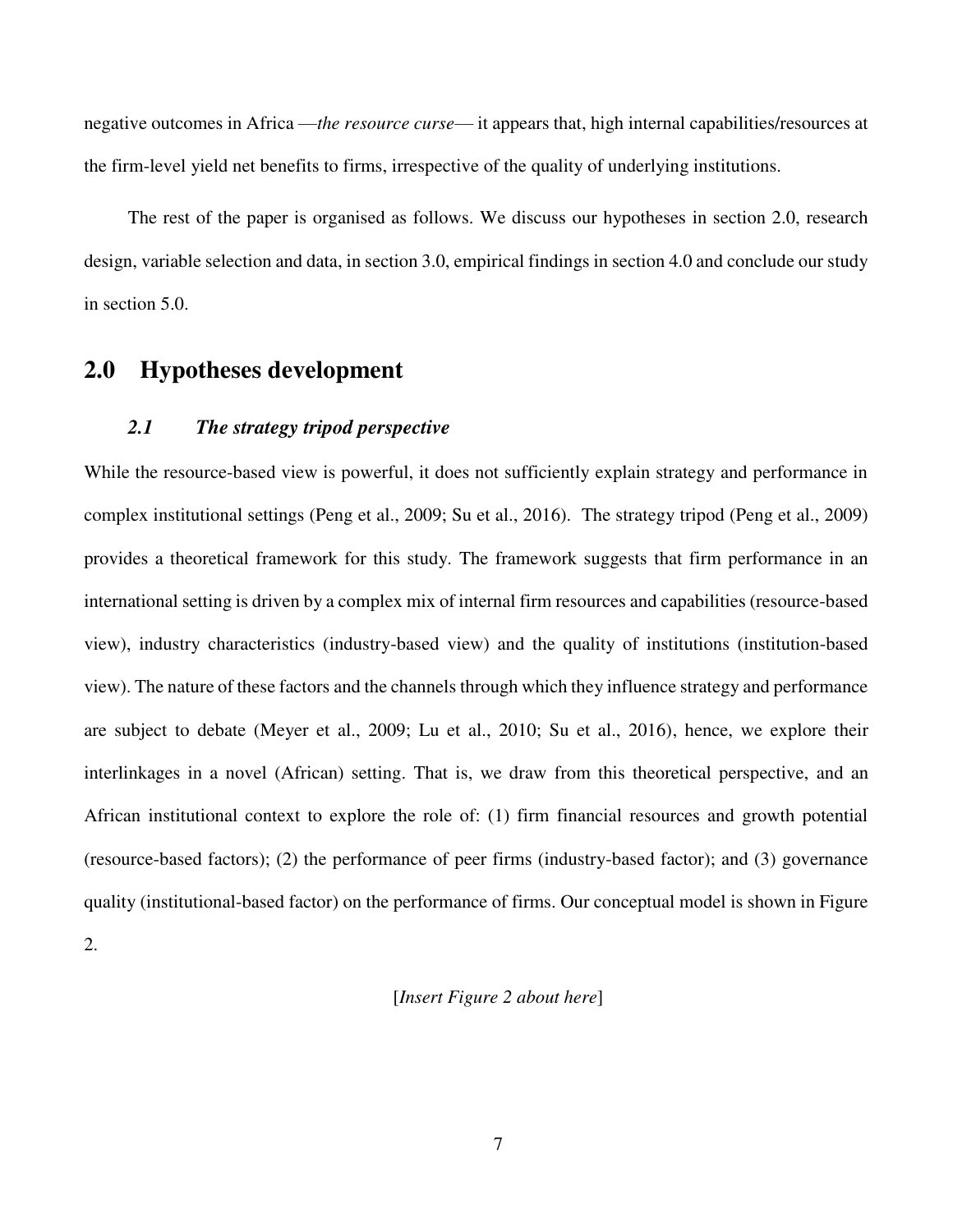## *2.2 Internal capabilities*

Grant (1991) contends that firm-specific resources could be tangible (e.g., financial resources) or intangible (e.g., skills, reputation, brands, networks and goodwill), and the differences in endowment of these resources explain differences in performance across firms. Consistent with this view, prior research draws on the resource-based view (RBV) to explain why firm performance varies across firms and over time (Gerschewski et al., 2015). RBV emphasises the importance of firm idiosyncratic resources and capabilities, particularly those that reside within the organisation, in shaping firms' competitive advantage, and hence, performance (Barney, 1991; Peteraf, 1993; Wernerfelt, 1984). This theory suggests that under certain circumstances, firms derive competitive advantage and enjoy superior performance through their ownership and control of specific firm resources including technological know-how, management skills, access to finance and raw materials, amongst others (Barney, 1991; Lee et al., 2001). Given that such resources are heterogeneously distributed and not easily transferable across firms, the RBV suggests that differences in firm resource endowments (and hence, internal capabilities) can explain variations in firm performance.

The challenge with applying the RBV in different contexts is to identify the specific set of resources that drive competitive advantage. Some studies stress the need for "resources" to be valuable, scarce, imperfectly tradeable and hard to imitate (Barney, 1991; Peteraf, 1993). Such resources include routines (Nelson and Winter, 1982), organisational culture (Fiol, 1991), dynamic capability (Teece et al., 1997), innovation capability (Henderson and Cockburn, 1994), technological know-how and quality control capabilities (Lee et al., 2001), amongst others. Hence, researchers adopting the RBV to explain performance, perhaps, overly focus on intangible resources as they are more likely to meet these criteria (Gerschewski et al., 2015). Financial resources are generally not considered to provide a sustainable competitive advantage in the RBV literature because they are neither rare, inimitable nor untradeable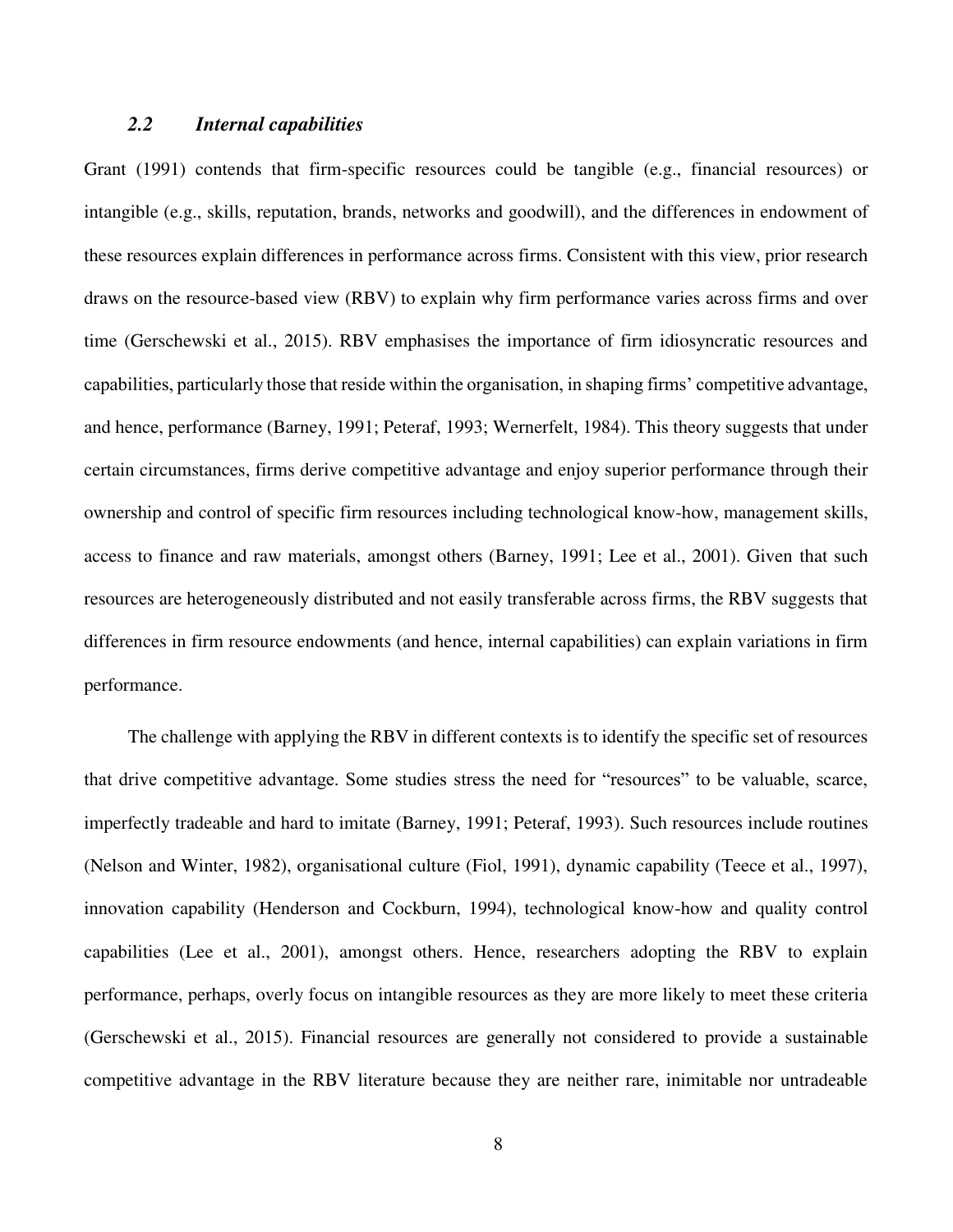(Barney, 1991; Peteraf, 1993; Lee et al., 2001). Nonetheless, a few studies including Roberts and Hauptmann (1987) and Lee et al. (2001) suggest that financial resources can be a source of sustainable competitive advantage and hence, positively impact firm performance in some specific contexts.

Emerging economies and their constituent firms often fail to attain high levels of development, competitive advantage, and performance partly due to resource limitations (Ngobo and Fouda, 2012). This suggests that, in this context, financial resources can be considered valuable (scarce and rare), and hence, critical to firm performance. Consequently, firms with more financial resources are, perhaps, more likely to pursue major capital investment projects, hire better management teams, engage in marketing campaigns, develop networks, acquire technology and fund expansion, distribution, R&D, product and market development programmes. Crucially therefore, in this context, financial resources can act as a proxy of a firm's ability to acquire strategic resources and capabilities required to develop and sustain competitive advantage. We, therefore, argue that African firms with access to sufficient financial resources will maintain a better competitive position, leading to better performance. Other vital, mainly intangible, resources and capabilities shaping performance in the African context could include management skill and ability (Ramachandran and Shah, 1999), firm lifecycle and potential for growth, quality of products, brands, networks, goodwill, services and competitive position in the market or industry. The importance of these resources and capabilities, and the permutations in which they occur is likely to be different from one firm, industry and country to the next. Nonetheless, these resources are critical for firm growth and, together, enhance growth prospects or potential. We, hence, focus on growth prospects as an envelopment of a variety of other (mainly intangible) firm resources that drive growth by converting tangible (financial) resources to unique value-enhancing capabilities (Grant, 1991). Our first general hypothesis is stated as follows: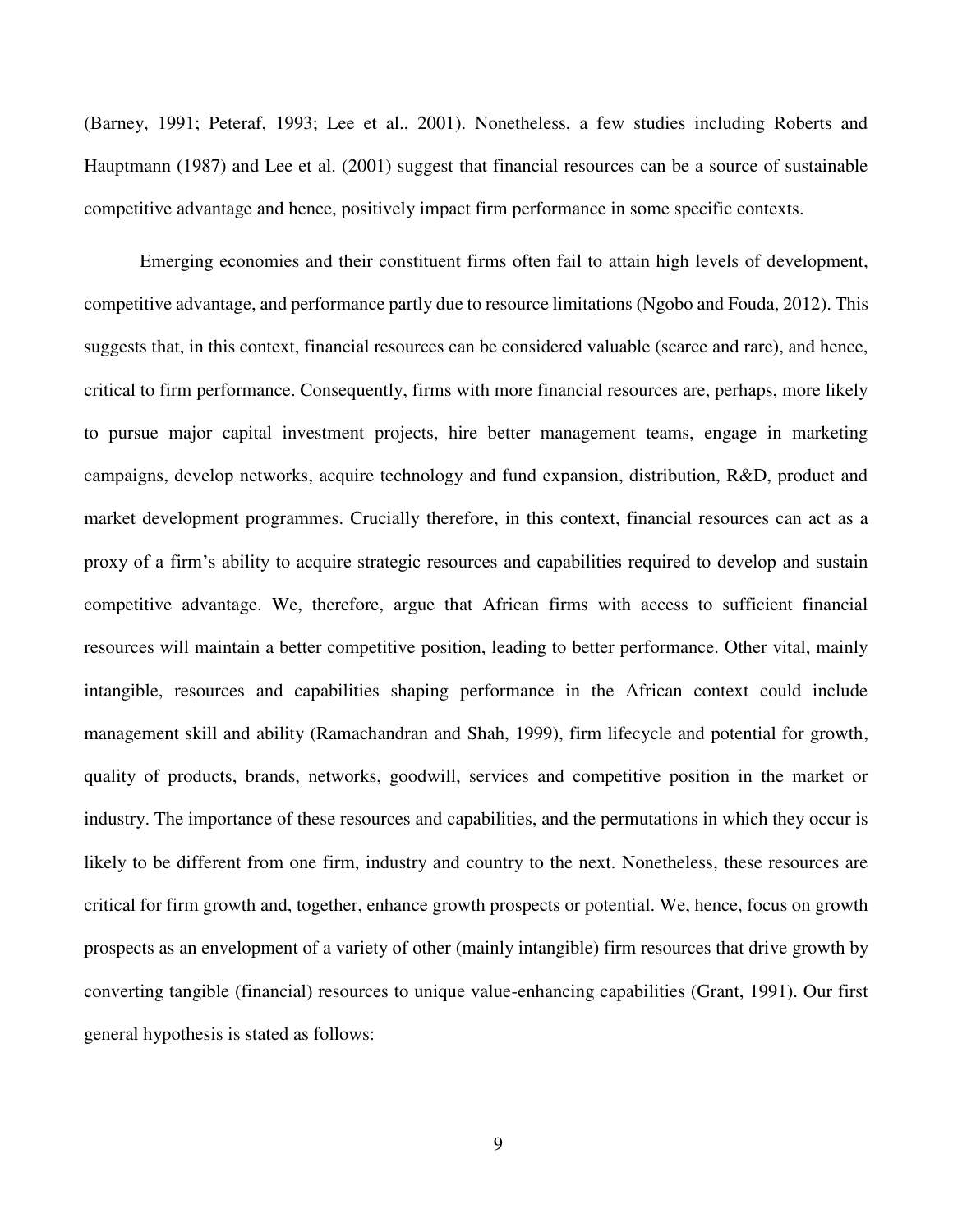*H1: Ceteris paribus, African firms with high capabilities (specifically, generated from financial resources and growth prospects) perform better relative to those with low capabilities.*

### *2.3 National governance quality (NGQ)*

RBV looks inside the firm and, hence, does not explain why systematic differences in firm performance exist between firms in different institutional environments. Prior studies draw on different perspectives of the institutional theory to explain why the performance of firms within the same institutional environment may converge and why firms in specific institutional settings appear to do better than their counterparts operating elsewhere (Ngobo and Fouda, 2012). Institutional theory suggests that many aspects of firms are driven by the desire to achieve institutional fit (i.e., compliance with the structures, routines and systems prescribed by institutional norms) within the institutional environment (Volberda et al., 2012).

Institutional fit facilitates learning, increases legitimacy and the ability to attract high quality resources from the institutional environment (Volberda et al., 2012). This suggests that institutional pressures may have a significant influence on the performance of firms. Indeed, Hanousek and Kochanova (2016), for example, examine the relation between corruption and firm performance in 14 Central and Eastern European countries and document that bribery and corruption negatively impacts on firms' sales and labour productivity. Several other studies drawing on the institutional-based view or perspective (IBV) show that institutional context affects firm-level behavior (Tolbert and Zucker, 1996). Amongst others, Williamson (2000) builds on the observation that organisational forms and practices are largely heterogeneous across countries due to institutional differences in governance quality. This is even more pronounced in emerging economies characterised by institutional voids such as weak enforcement of laws and strong informal norms and beliefs (Kim and Ozdemir, 2014; Areneke and Kimani, 2018). Institutional voids are detrimental to markets and business growth as they increase firm risk, as well as operating and transaction costs (Khanna and Palepu, 2000). Li et al. (2006) find that law enforcement, corporate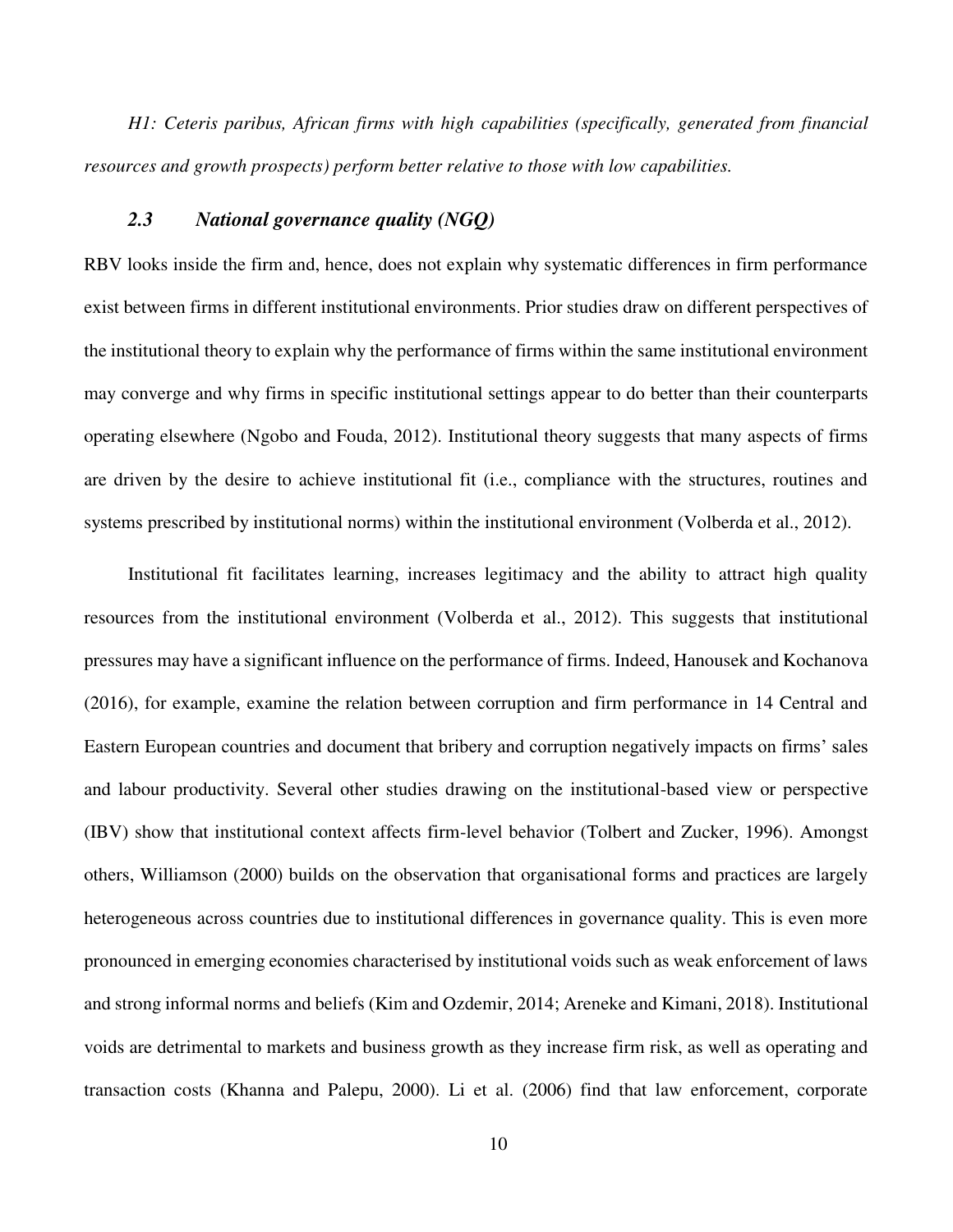governance disclosure regulations and shareholder protection across countries affect firm-level decisions, and by extension firm-level performance.

Consequently therefore, NGQ influences firm-level performance, perhaps, through its influence on internal governance structures, systems and decisions. High NGQ possibly enhances the protection of property rights, boosts investor confidence, facilitates efficient allocation of resources, and ultimately creates value for stakeholders. In weak NGQ environments (characterized, for example, by high levels of bribery), profitability weakens a firm's bargaining position (Svensson, 2003; Clarke and Xu, 2004) Overall, we argue that firms in high NGQ institutional environments will outperform their counterparts in low NGQ environments.<sup>4</sup> Our general hypothesis is stated as follows:

*H2: Ceteris paribus, on aggregate, firms in institutional environments with high NGQ perform comparatively better than those in institutional environments with low NGQ.* 

## *2.4 The performance of peer firms*

 $\overline{a}$ 

The literature on institutional fit suggests that firms tend to follow the behaviour of other firms perceived as "more legitimate or successful" (DiMaggio and Powell, 1983). This could be by mimicking the organisational characteristics and designs that produced positive outcomes in model firms (Haunschild and Miner, 1997). Failure to adopt "the norm" could signal "illegitimacy" to stakeholders within the institutional context as high-preforming firms are assumed to be effective in conforming to institutional requirements of the environment. As such, other firms tend to benchmark themselves in line with highperforming peers, resulting in a high fit within the institutional context. Empirical evidence shows a positive effect between conformity through mimetic process (i.e., institutional fit) and firm-level

<sup>4</sup>We do not argue that national governance is the only factor in the institutional environment which impacts on firm performance. Indeed, there is some evidence that other factors such as locational advantages and the level of stock market development are important to business development and growth (Tunyi and Ntim, 2016). Accordingly, our empirical analysis controls for such factors.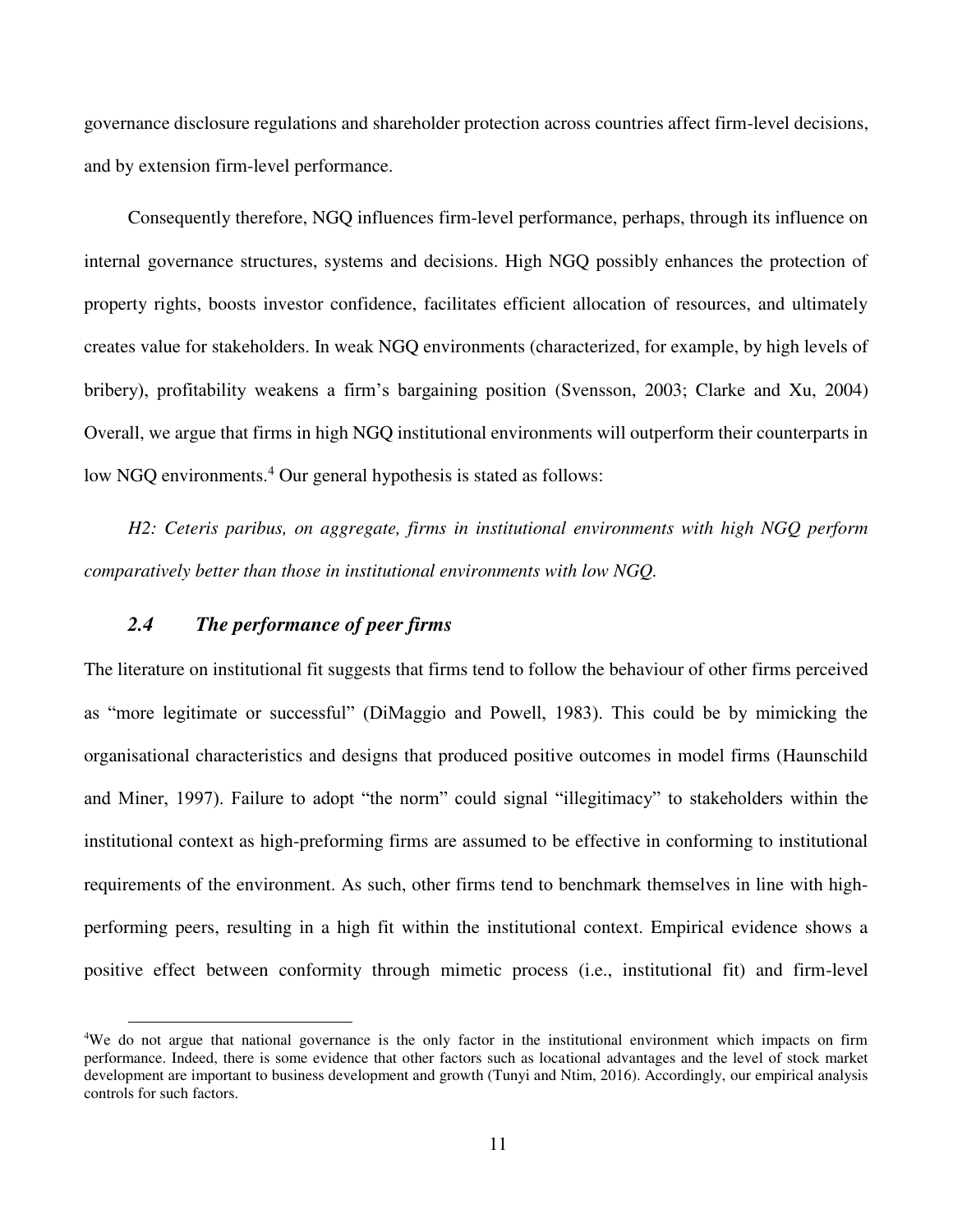performance (e.g. Heugens and Lander, 2009). Consistent with this view, we argue that through a mimetic process, firms are likely to perform well when other firms (peers) within their institutional environment perform well. This hypothesis is formally stated as follows:

*H3: Ceteris paribus, there is a positive association between individual firm performance and the performance of peer firms in the African context.* 

## *2.5 The moderating effect of NGQ*

Our final hypothesis focuses on the mediating role of NGQ on the firm capabilities-performance nexus. Our first hypothesis (*H1*) argues that firms' internal capabilities are positively associated with performance. While we control for several firm-specific factors, we do not consider how the institutional context can mediate this relationship. Further, in our second hypothesis (*H2)*, we argue that firm performance will increase with the quality of national governance. Taken together, *H1* and *H2* suggest that both firm capabilities (*H1*) and a suitable institutional environment (*H2*) are important for firm performance. It may be the case that firms endowed with an abundance of internal firm resources and capabilities in weak institutional environments are unlikely to perform optimally. In weak NGQ environments, for example, firms may deliberately structure operations to report low profitability in order to reduce their liability and exposure to corrupt bureaucrats (Clarke and Xu, 2004). *Strong* NGQ, on the contrary, reduces firm risk and uncertainty, provides protection for firms and their investors and increases firm incentive to invest in growth enhancing and long-term projects. This implies that we are likely to find a stronger link between firm resources/capabilities and firm performance in high NGQ environments. Hence, we argue that internal capabilities and resources are better translated into superior performance in high NGQ environments. Consequently, our final hypothesis is stated as follows:

*H4: Ceteris paribus, national governance quality (NGQ) moderates the relationship between firm capabilities and performance.*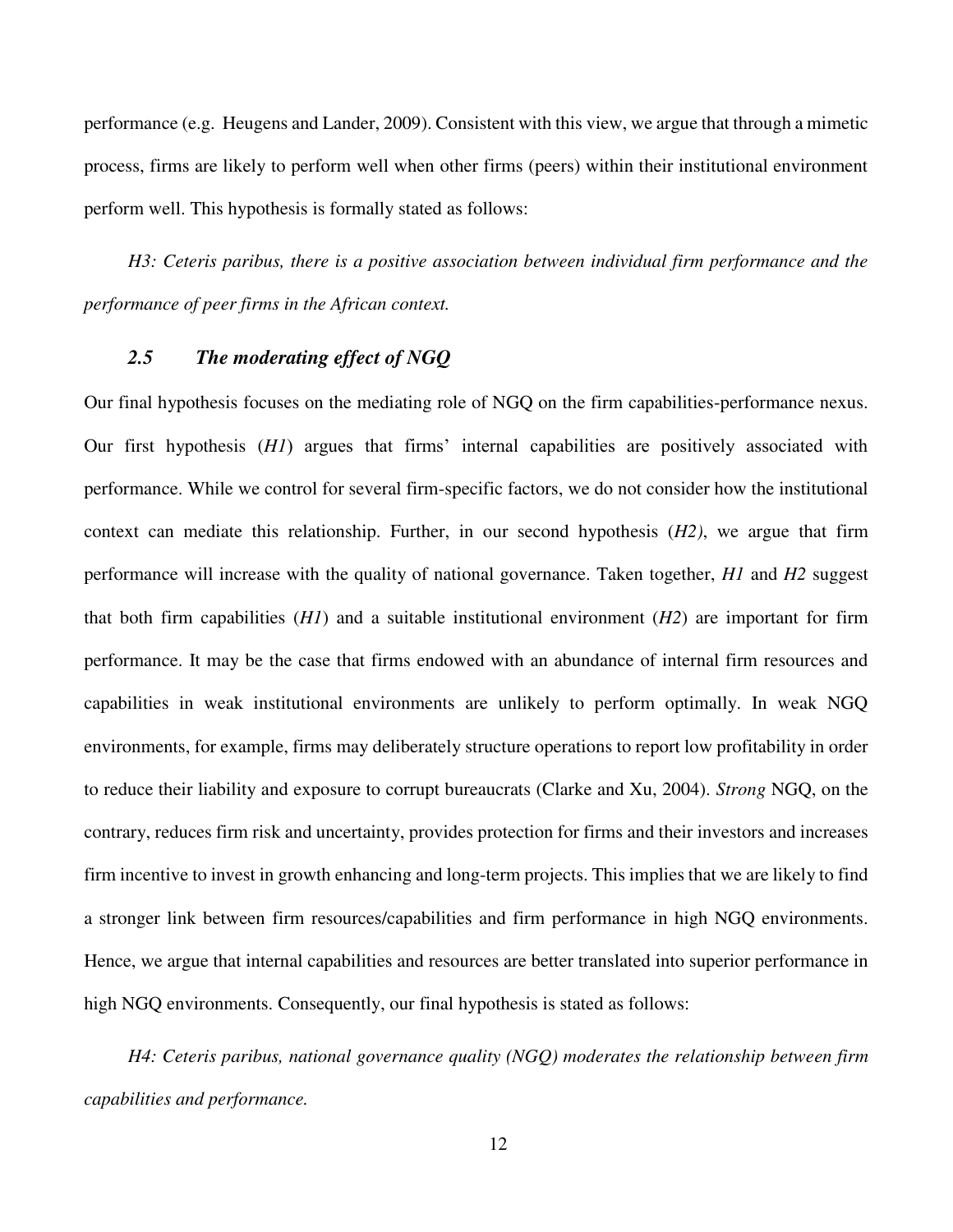It is also plausible for some firms to perform very well in weak NGQ environments. Such firms may be able to use their financial resources and capabilities to circumvent the challenges of operating in particularly difficult environments. We therefore expect that top-performers in difficult environments will have significant financial resources and growth opportunities.

## **3.0 Data and methodology**

#### *3.1 Research design*

We explore several models of performance that directly address our research hypotheses. To directly address *H1*, we model firm performance within each country as a function of firms' capabilities as in equation (1). In equation (2), we address *H2* by modeling the aggregate performance (proxied by median performance)<sup>5</sup> of firms in a country as a function of *NGQ*. In equation (3), we explore whether there is a direct relationship between individual firm performance and *NGQ*, as suggested by *H2*. In equation (4), we address *H3*, by exploring the relationship between a firm's performance and the performance of peer firms (proxied by median performance). Finally, in equation (5), we use standard interaction effects to explore whether *NGQ* moderates the relation between firms' capabilities and performance, as suggested by *H4.* Our baseline models are present below:

$$
Performance_{it}
$$
\n
$$
= \alpha + \beta_1 Financial\ resources_{it} + \beta_2 Growth\ prospects_{it} + \sum_n \beta_n Controls_{it} + \delta_i
$$
\n
$$
+ \delta_t + \varepsilon_{it}
$$
\n
$$
Median\ performance_{jt} = \alpha + \beta_1 National\ government\ quality_{jt} + \sum_n \beta_n Controls_{jt} + \delta_j + \varepsilon_{jt}
$$
\n(1)\n(2)

 $\overline{a}$ 

<sup>&</sup>lt;sup>5</sup> In additional analyses, we use mean values and find qualitatively similar results.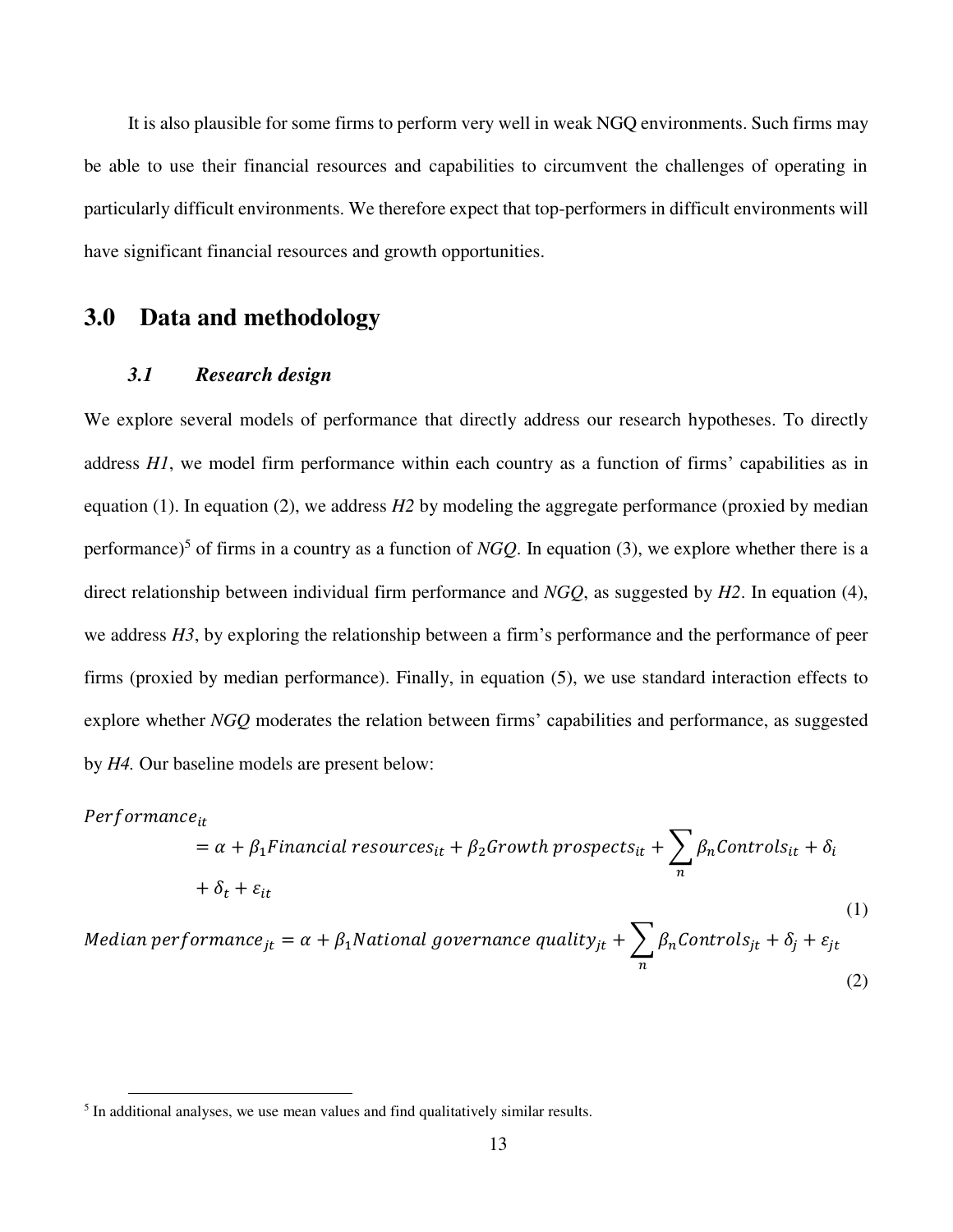### $Performance_{it}$

$$
= \alpha + \beta_1 \text{Financial resources}_{it} + \beta_2 \text{Growth prospects}_{it}
$$

$$
+ \beta_3 \text{National governance quality}_{it} + \sum_{n} \beta_n \text{Controls}_{it} + \delta_i + \delta_j + \delta_t + \varepsilon_{it}
$$

(3)

$$
Performance_{ijt} = \alpha + \beta_1 Median\,performance_{jt} + \sum_{n} \beta_n Controls_{ijt} + \delta_i + \delta_j + \delta_t + \varepsilon_{it}
$$
\n(4)

 $Performance_{iit}$ 

 $\overline{a}$ 

$$
= \alpha + \beta_1 \text{Financial resources}_{it} \times \text{National governance quality}_{it}
$$
  
+  $\beta_2 \text{Growth prospects}_{it} \times \text{National governance quality}_{it} + \sum_{n} \beta_n \text{Controls}_{ijt} + \delta_i$   
+  $\varepsilon_{it}$  (5)

In equations (1) to (5), the subscripts *i, j,* and *t* refer to firm-specific, country-specific, and timespecific characteristics, respectively. For robustness, we explore our results across several estimation strategies. Firstly, we run panel regression models with fixed effects where  $\beta_n$  are coefficients of the respective independent variables,  $\delta$  capture firm, country and time fixed effects, and  $\varepsilon_{it}$  is a time-varying error term. The fixed effects models allow us to control for unobserved heterogeneity while also controlling for omitted variable bias.<sup>6</sup> Secondly, consistent with Tunyi et al. (2019), we partly address potential endogeneity issues (simultaneity) by lagging all our independent variables by one financial year. Thirdly, to derive more efficient estimates (robust to simultaneity and omitted variable biases), we use the Arellano and Bond's (1991) generalized method-of-moments (GMM) estimator to re-estimate our results.

<sup>&</sup>lt;sup>6</sup> In each case, we first conduct Durbin-Wu-Hausman test to inform our selection of fixed over random effect panel regression specification. In additional tests, we derive (panel) logit probability models where we explore factors that may increase the likelihood that a firm reports a performance above a threshold value. Our conclusions do not change. We do not present these models here, for conciseness.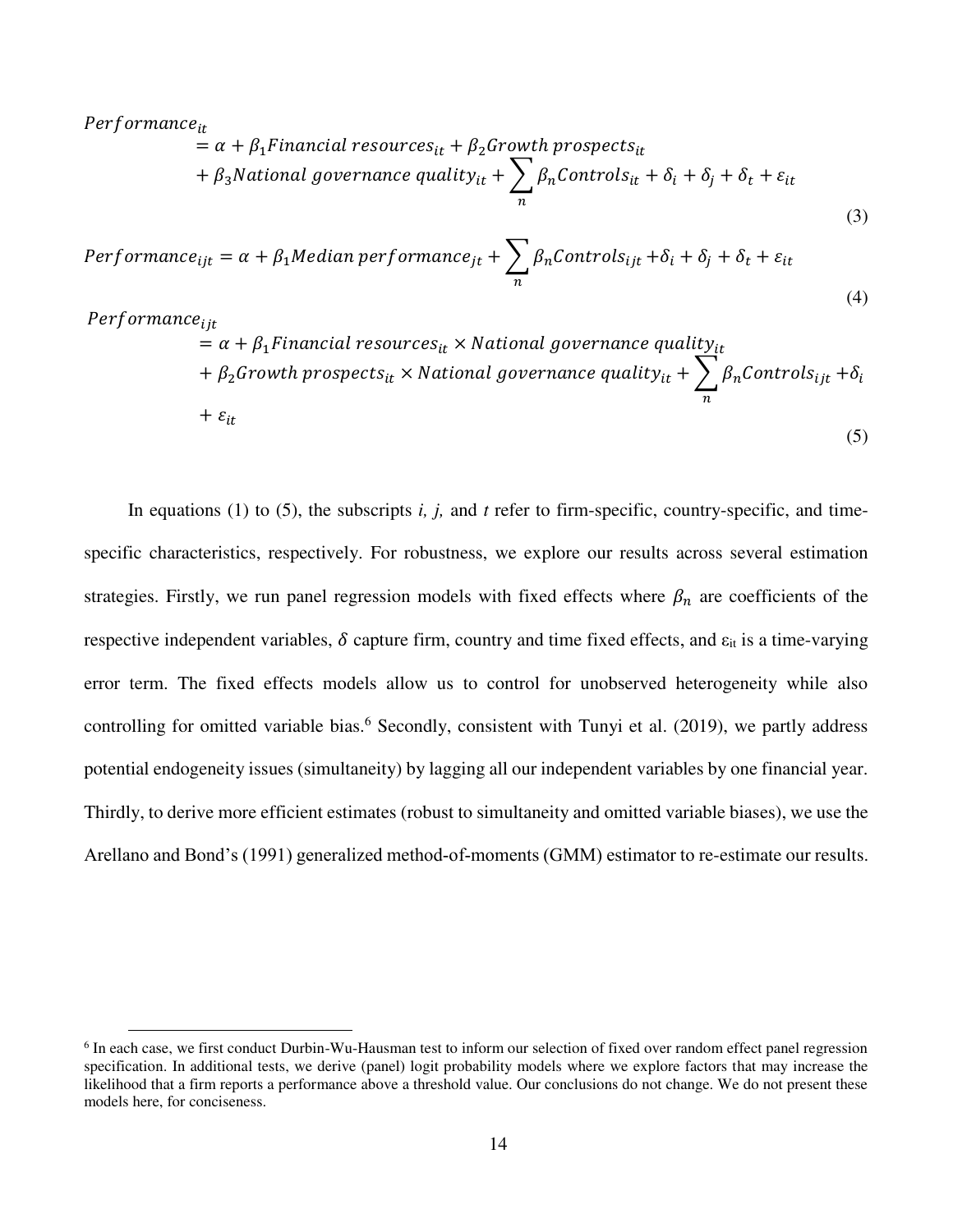### *3.2 Data and variables*

Our sample for empirical analysis covers 15 African countries with thriving stock markets (see Table 1). We exclude countries such as Cameroon, Sierra Leone, Libya and Sudan which have a stock market but no available data for listed firms. From the Thomson DataStream database, we first generate the list of all live and dead firms listed in these stock exchanges. We then identify suitable proxies for our constructs based on prior research (Danbolt et al. 2016; Tunyi et al., 2019). Variable definitions are provided in Appendix 1.

The dependent variable in our models is firm performance. For robustness, we explore alternative accounting and stock market measures of performance including return on assets (*ROA*), return on equity (*ROE*), return on sales (*ROS*), operating margin (*OPM*) and average abnormal return (*AAR*). Prior research suggests a high correlation between accounting measures of performance (Danbolt et al. 2016; Tunyi et al., 2019). Consistent with Elamer et al. (2017), we use *ROA* as our main measure of performance as it draws information from both the income statement and statement of financial position and is more analytically tractable when compared to *ROE*, particularly for firms with "negative" book value of equity.

To measure firms' financial resources, we use three accounting variables including firm-level free cash flow (*FCF*), liquidity (*LIQ*), and leverage (*LEV*). As will be discussed, the correlation between these variables is low as each variable captures a different dimension of the construct. A combination of high *FCF* and/or high *LIQ* and a low *LEV* will be indicative of high resources/capabilities. A low *LEV* implies that a firm has low interest commitments and limited debt covenants meaning that it has more flexibility to use the financial resources at its disposal. We also use three accounting variables including book to market value (*BTM*), sales growth (*SGR*) and firm age (*AGE*) to capture growth opportunities or prospects. A low book to market value, as well as, high sales growth is indicative future growth opportunities (Danbolt et al., 2016; Li and Kuo, 2017). Further, younger firms generally have newer technologies,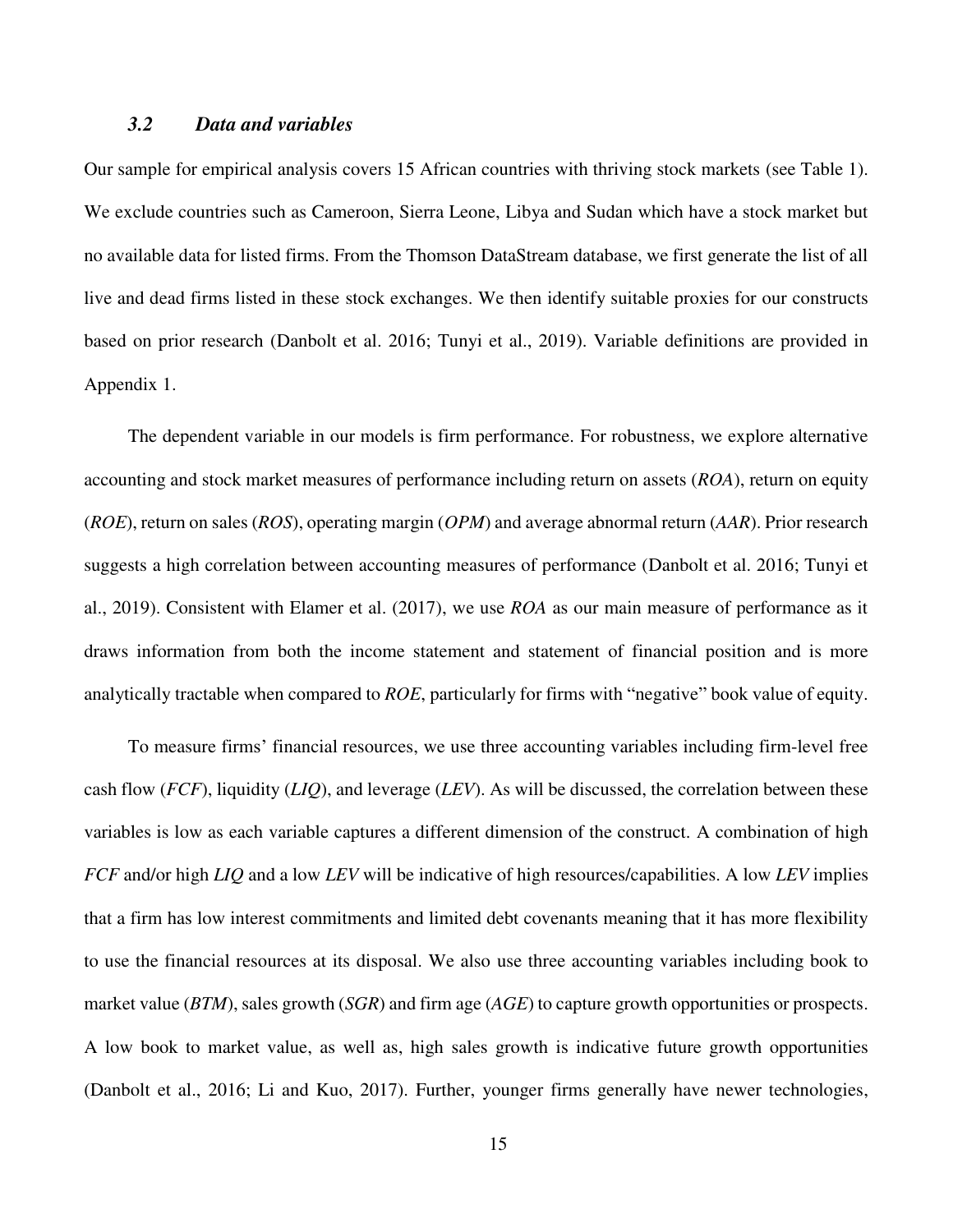innovative products, contemporary business models, modern assets, and less rigid organisational structures and hence, greater opportunities for growth when compared to their older counterparts (Danbolt et al., 2016).

In the first instance, measures of firm resources (*FCF, LIQ, LEV*) and growth prospects (*BTM, SGR, AGE*) are included in our models as stand-alone independent variables and we interpret results by looking at the combination of variables. Additionally, we develop two proxies to capture individual firms' variable configurations of resources and growth opportunities. Our proxy for financial resources (high-resource dummy, *HRES*) takes a value of 1 if a firm has *LIQ* and *FCF* above the country-year median and its *LEV* is below the country-year median. Otherwise, *HRES* takes a value of zero. Similarly, our proxy for growth opportunities (high growth dummy, *HGRW*) takes a value of 1 if a firm's *SGR* is above the country-year median and its *BTM* and *AGE* are below the country-year median. Otherwise, *HGRW* takes a value of zero. We use these composite measures (*HRES, HGRW*) in place of the independent accounting variables in additional tests. We collect data on our firms' accounting variables including measures of firm profitability, abnormal stock market return, firm valuation, free cash flow, leverage, liquidity, sales growth, tangibility, size and age (detailed in Appendix 1) from Thomson DataStream. Our panel dataset covers the 17-year period from 1996 to 2012.<sup>7</sup> As detailed in Table 1, the dataset constitutes 1,490 unique African listed firms and 11,183 firm-year observations.

### *[Insert Table 1 about here]*

Our main country-level variable is *NGQ* which measures the quality of the external institutional environment under which firms operate. Following Elamer et al. (2017) and Konara and Shirodkar (2018), we use the World Bank's Worldwide Governance Indicators (WGI) (Kaufmann et al., 2010) to capture

 $\overline{a}$ 

<sup>&</sup>lt;sup>7</sup> We start from 1996 as data on World Governance Indicators (WGI) is only available from 1996.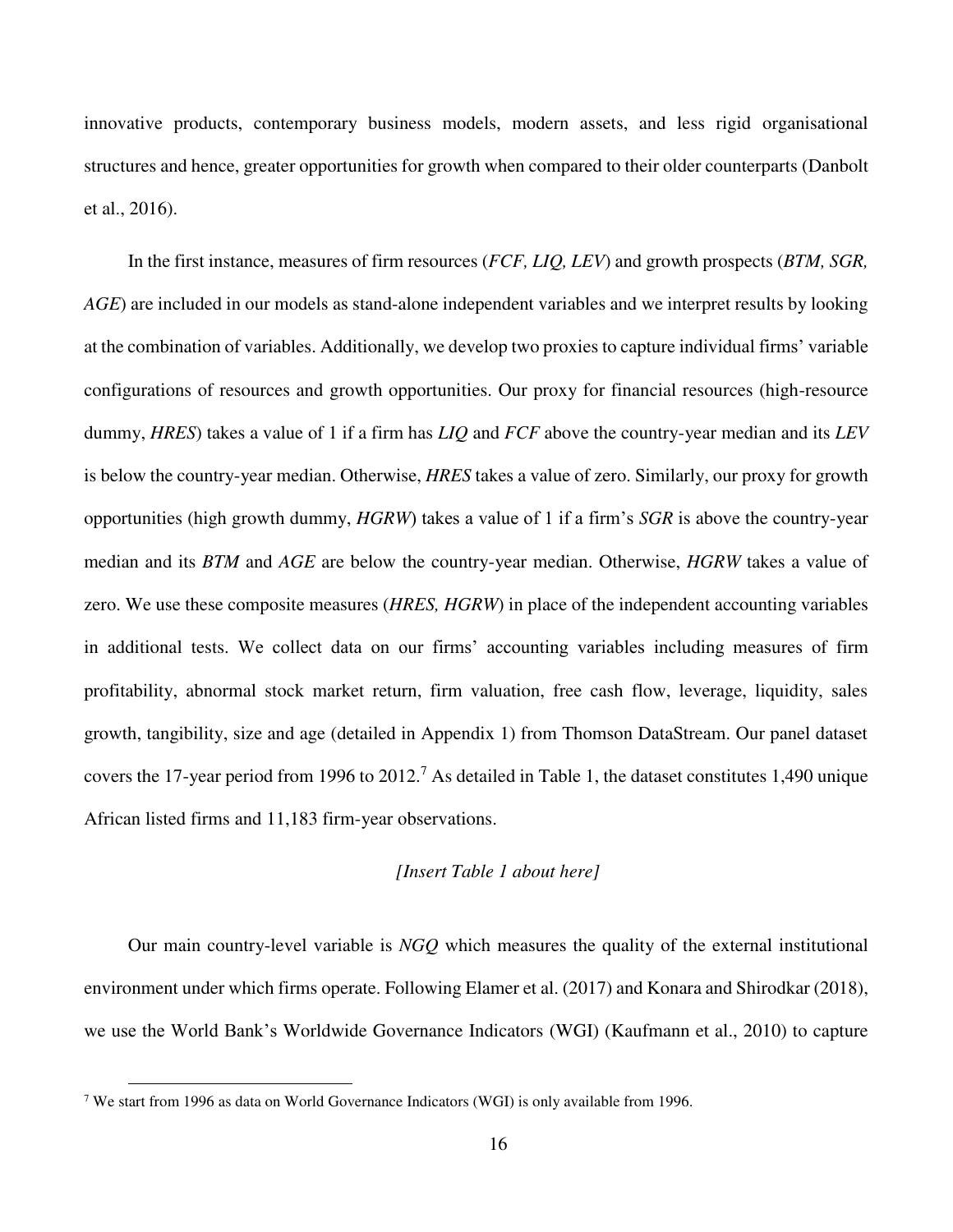*NGQ*. WGI (available via WorldBank.org) provides six cross-country time varying scores (indices) for items including Control of Corruption (*CCI*), Government Effectiveness (*GEI*), Voice and Accountability (*VAI*), Political Stability and Absence of Violence (*PSAVI*), Regulatory Quality (*RQI*) and Rule of Law (*ROLI*). These six variables, while highly correlated, capture different facets of national governance (Kaufmann et al. 2010).<sup>8</sup> Following Konara and Shirodkar (2018), we use Principal Component Analysis (PCA) to reduce the six national governance indices (*CCI, GEI, VAI, PSVAI, RQI* and *ROLI*) into one component (National Governance Quality Composite, *NGQC*) which we use in our multivariate analysis.<sup>9</sup> In addition, we construct a simple *NGQ* index (of indices) using the six national governance indices as our input variables. Notice that the Cronbach alpha measuring internal consistency between these six items is 0.95 with an average interterm correlation of 0.30. For simplicity, we allocate an equal weighting to these six indices (given that they have the same range). Our *NGQ* index (*NGQI*) is therefore simply the arithmetic mean of the six indices. Its distribution is, hence, similar to that of any of the 6 constituent indices with possible minimum and maximum values of -2.5 and +2.5, respectively. As we will show, our results remain unchanged when we use *NGQI* or *NGQC* as our measure of *NGQ*. 10

In our regression models, we control for firm-specific factors that might influence performance including measures of operating efficiency (such as salary to sales ratio, *SALS*), measures of capital investments (including property, plant and equipment to total asset ratio, *TANG*) and measures of firm size (natural log of total assets, *SIZE*). This addresses research documenting that firm performance increases with operating efficiency (*SALS*) and capital investment (*TANG*) in the long run but declines

 $\overline{a}$ 

<sup>&</sup>lt;sup>8</sup> Kaufmann et al. (2010, p.4) link the six measures to three important governance areas including: (i) the process by which governments are selected, monitored and replaced (VAI, PSAVI); (ii) the capacity of the government to effectively formulate and implement sound policies (GEI, RQI); and (iii) the respect of citizens and the state for the institutions that govern economic and social interactions among them (ROLI, CCI).

<sup>9</sup>PCA results are available on request. Eigenvalues suggest that the first principal component captures over 85% of the variance explained by each component, hence, we only use this component in our main analysis.

 $10$  Indeed, the two measures have a correlation coefficient (rho) of 99.9%.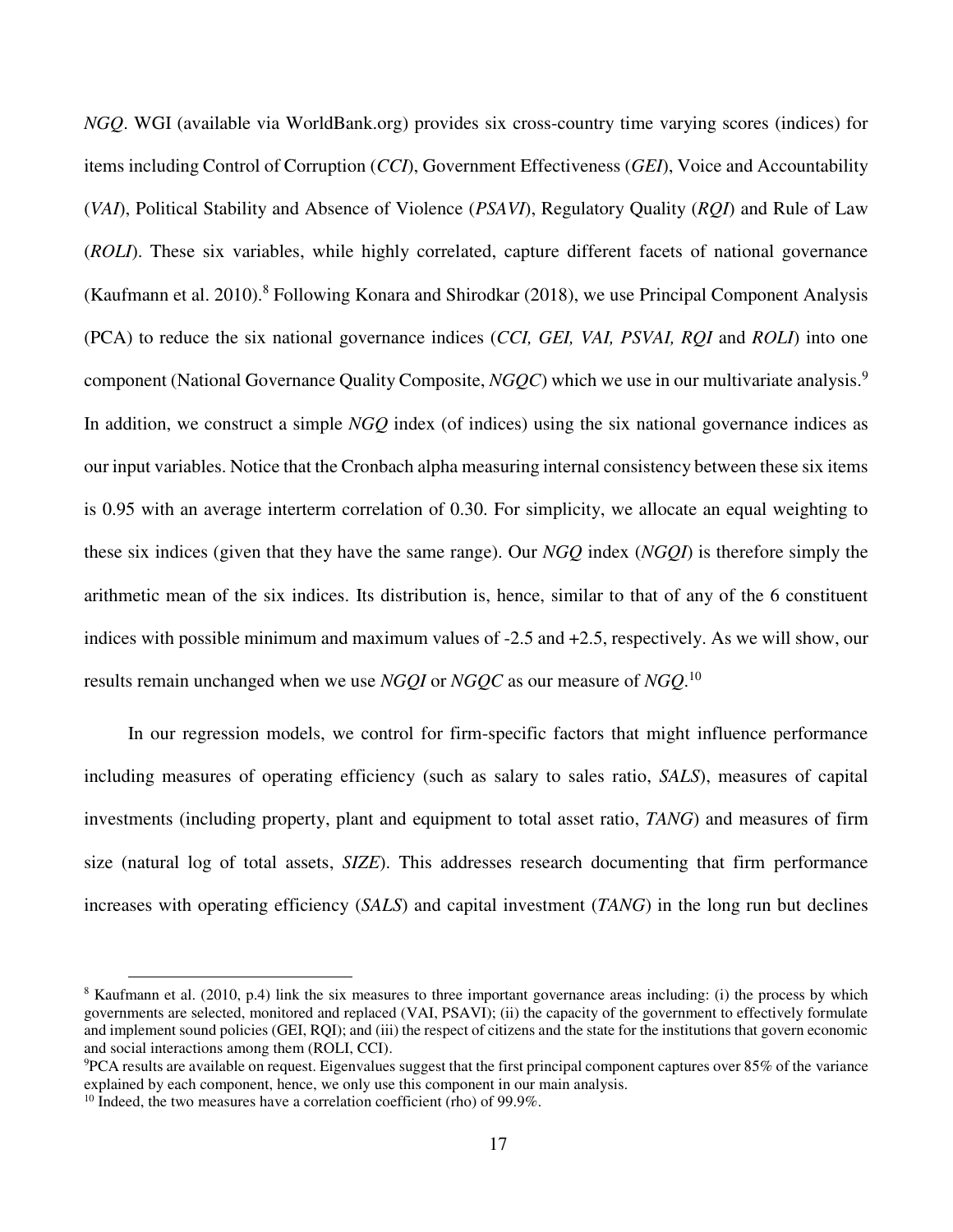with capital investment in the short run (Baik et al., 2013). Finally, given our African sample, we control for cross-listing (*CROSS*) following evidence that cross-listed firms from emerging markets enjoy better access to capital and hence, better value (Esqueda, 2017). These variables are fully defined in Panel D of Appendix 1. Notice that *CROSS* is a firm fixed effect and hence, does not enter into our fixed effects and GMM model specifications. Hence, later in our study, we conduct additional subsample (robustness) analyses to address the impact of cross-listing.

Following Tunyi and Ntim (2016), we also control for several country-level drivers of performance including measures of locational advantages (market size and market growth) and measures of stock market development (market capitalisation, market volatility and firm concentration). Demand and hence, firm performance, will perhaps be higher in larger markets (market size) and in periods of growth (market growth). Firms in more developed (stock market capitalisation), as well as, active markets (market volatility) can access external financing more easily, hence, might have less reliance on internal financial resources. Finally, a high concentration (firm concentration) of firms can spur competition and innovation with potentially positive effects on aggregate performance. These variables are fully defined in Panel E of Appendix 1. Our panel fixed effects specification allows us to control for any unobserved cross-sectional heterogeneity in firms and countries (which is constant over time).

## **4.0 Results and discussions**

## *4.1 Descriptive statistics*

 $\overline{a}$ 

We first explore the financial characteristics of African firms. We present descriptive statistics for firm financial characteristics for the pooled sample in Appendix 2. In untabulated results, we also explore variations in firm financial characteristics across countries and over time.<sup>11</sup> The results generally show a

<sup>&</sup>lt;sup>11</sup> These country and year-level descriptive statistics (untabulated for conciseness) are available on request.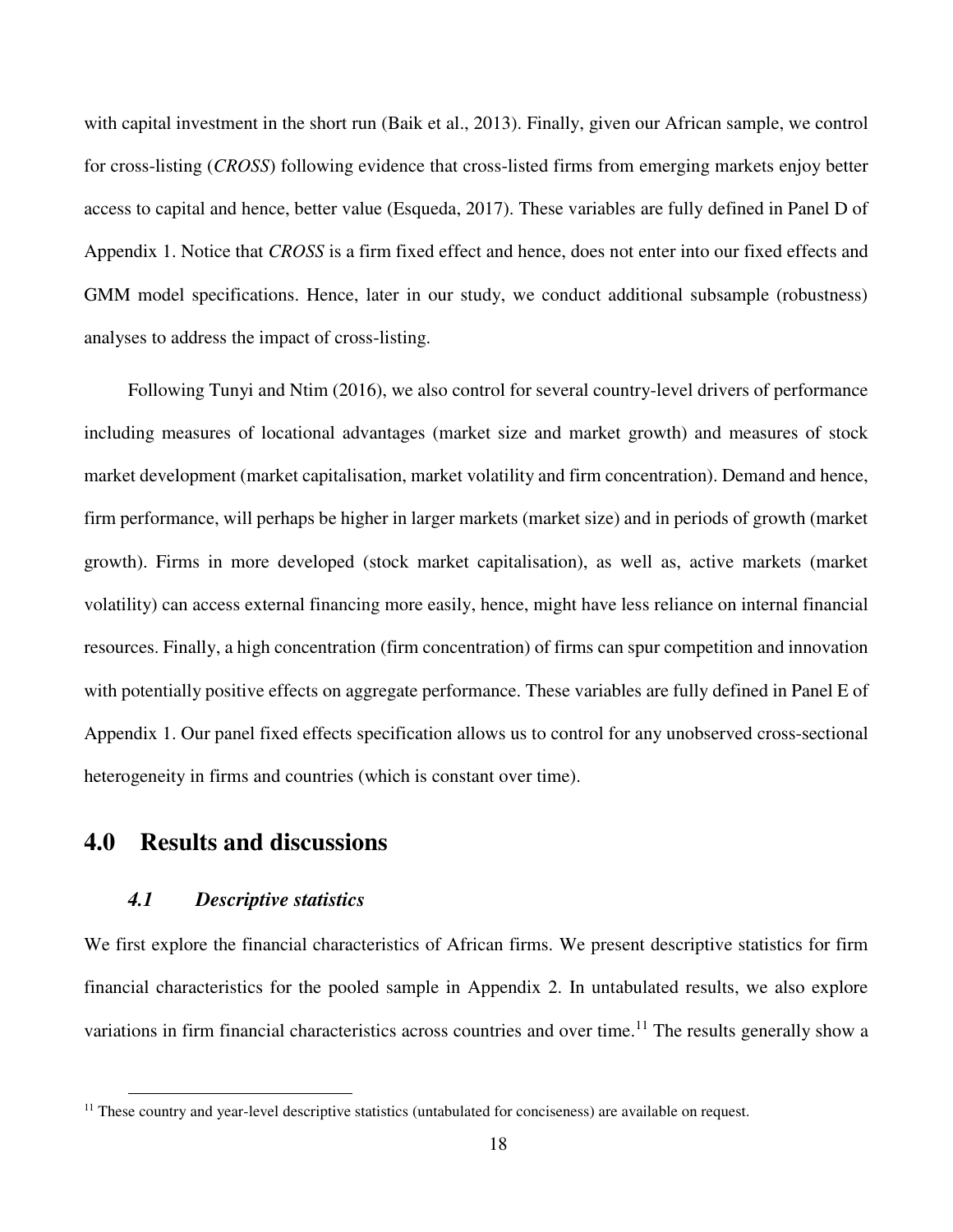wide variation, specifically with respect to firm performance, across these countries (see Figure 3). Over the period 1996 to 2012, as shown in Appendix 2, listed firms in Africa achieve a mean (median) ROA of about 5.6% (5.3%). As shown in Figure 3, countries such as Botswana, Namibia and Tanzania report comparatively higher mean (median) ROAs of 9.4% (7.8%), 10.6% (10.5%) and 13.5% (21.2%), respectively. Other countries including Tunisia, Ghana, Nigeria and Mauritius report modest mean (median) ROAs of 3.5% (2.3%), 4.1% (3.8%), 4.5% (3.8%) and 4.6% (3.3%), respectively. In Appendix 4 and Figure 1, we establish the existence of wide between-country variation in NGQ across African countries, depicting the peculiarity of this context.

### *[Insert Figure 3 about here]*

Using a univariate framework, we further explore firm-level drivers of performance by comparing the characteristics of well-performing firms (test sample) to those of their underperforming counterparts (control sample) in Table 2. We consider well-performing firms as those with performance above zero (ROA>0, AAR>0) in the first instance, and performance above the median performance (ROA>mROA, AAR>mAAR) in the second instance. That is, in models 1 and 3, we compare the characteristics of firms with performance above zero to firms with performance below zero. Then, in models 2 and 4, we compare the characteristics of firms with above-median performance to firms with below-median performance. For conciseness, we only report the difference in means for well-performing minus underperforming firms.

### *[Insert Table 2 about here]*

In general, the results suggest the existence of a statistically significant difference in the characteristics of well-performing firms when compared to their underperforming counterparts. Compared to their underperforming counterparts, well-performing firms have higher levels of resources (i.e., a combination of higher *FCF*, higher *LIQ* and lower *LEV*) and higher growth prospects (i.e., a combination of lower *BTM*, higher *SGR* and lower *AGE*). These results are robust to our choice of proxies (ROA or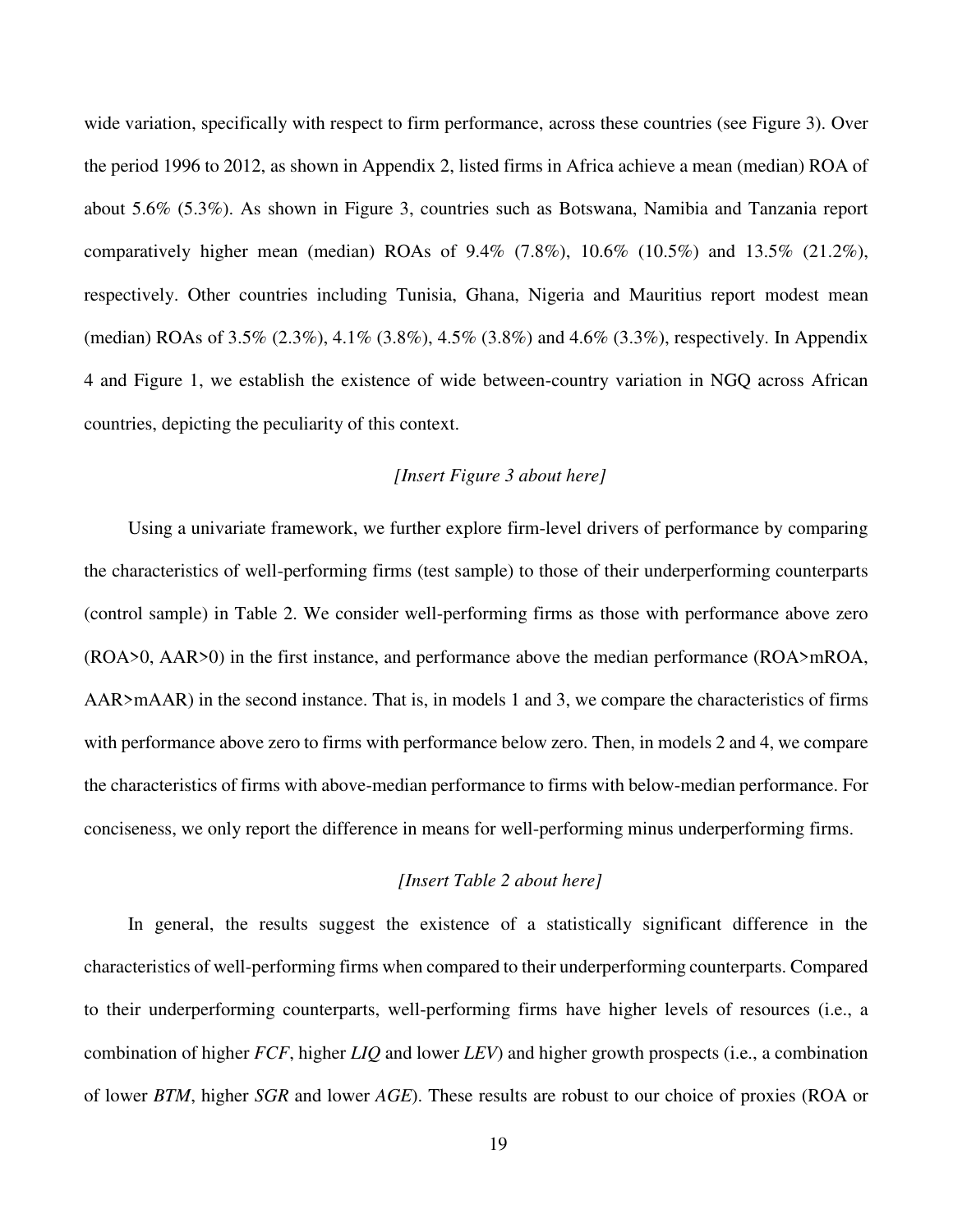AAR) and strategies for identifying well- and underperforming firms (greater than 0, greater than median value). In un-tabulated results, we find that our conclusions do not change if we proxy *LIQ* with the current ratio, use Tobin's Q in place of *BTM*, or define *LEV* as the ratio of long term debt to equity. We do not report these results for conciseness. These preliminary results suggest that, consistent with our first hypothesis (*H1*), firms which hold higher levels of resources and have better growth prospects, tend to perform better than their counterparts. We will reassess this in a multivariate setting (controlling for other determinants of performance) in section 4.2. Our second hypothesis (*H2*) explores the relation between NGQ and firms' performance. Our measures for NGQ (i.e., NGQC and NGQI) are derived from the World Bank's WGIs (see Appendix 1 panel C for a description of these variables). In Appendix 4 and Figure 1, we present descriptive statistics (means) of our measures of NGQ (*NGQI* and *NGQC*) as well as the 6 fundamental WGIs across the 15 countries in our sample. Ivory Coast (*ICoast*), Nigeria and Zimbabwe have the lowest levels of NGQ on average, while Botswana, Mauritius, Namibia and South Africa (*SAfrica*) report the highest levels of NGQ.

## *4.2 Internal capabilities and firm performance*

In Appendix 3, we explore pairwise correlations and variance inflation factors (VIF) for our firm- (panel A) and country-level (panel B) independent variables. We also compute VIF for our other firm- and country-level variables. While the correlation coefficients (rho) between several independent variables are significant (at least at the 10% level), the magnitude of rho is, perhaps, not large enough to be of concern. Additionally, we find that VIFs are below the threshold for multicollinearity to be a concern. Importantly, the correlation between our measures for firm financial resources (i.e., *FCF, LIQ, LEV*) and growth prospects (*BTM, SGR, AGE*) are quite low. This supports our assertion that these variables capture distinct dimensions of financial resource availability and growth prospects, hence, their combination in empirical analyses leads to a more comprehensive measure of these constructs.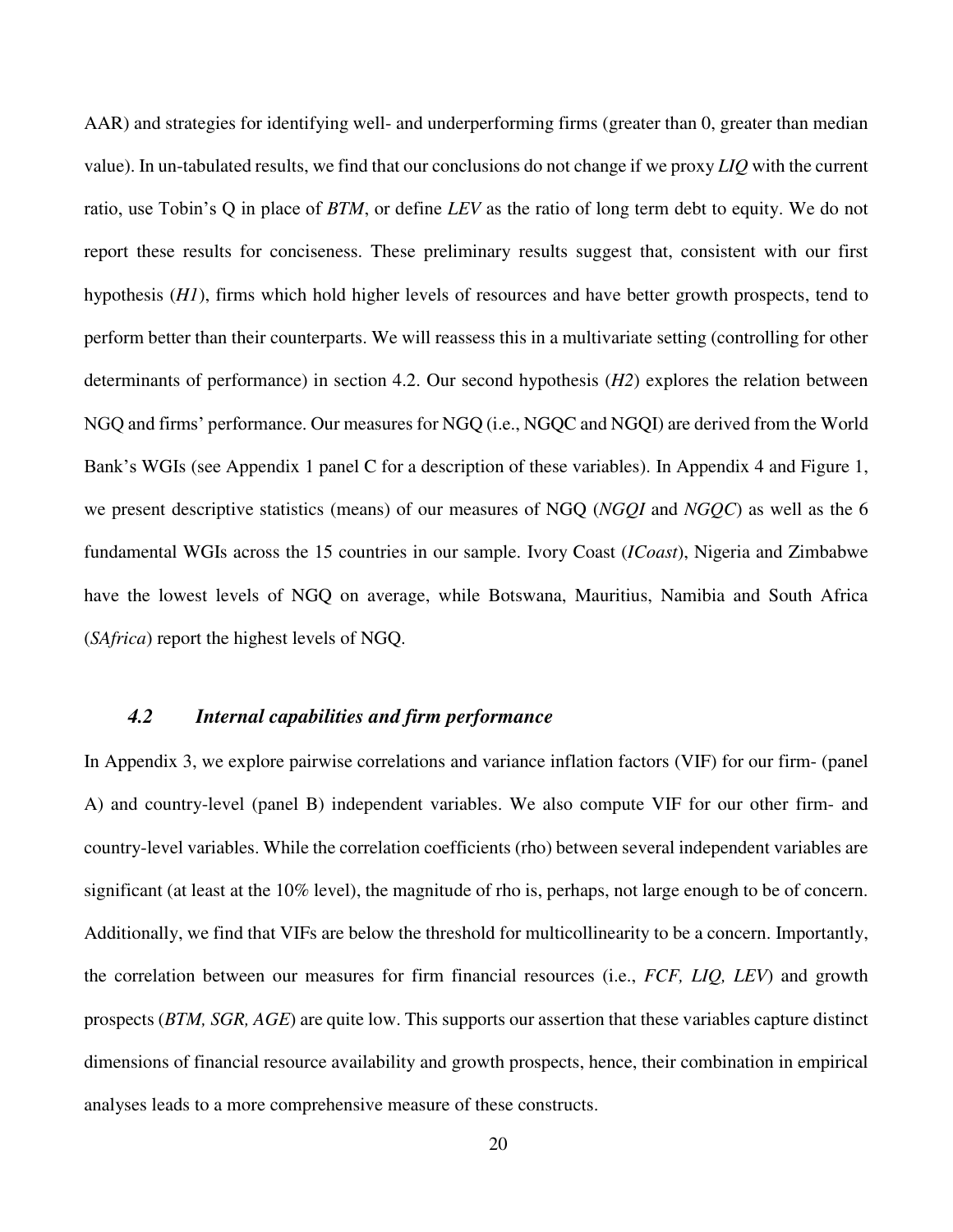In our multivariate analyses, we use *ROA* as our main performance measure.<sup>12</sup> We run a number of panel and logit regression models with fixed effects, as well as, dynamic GMM models to explore the relation between firms' internal capabilities and performance. Model (1) in Table 3, explores the relation between performance, measures of financial resources (*FCF, LIQ, LEV*) and measures of growth opportunities (*BTM, SGR, AGE*) using a panel regression with fixed effects framework. Model (2) is similar to model (1) but uses lagged independent variables to partly address endogeneity (reversecausality) issues. Model (3) is a logit model which estimates the probability of reporting a positive *ROA*<sup>13</sup> as a function of firm resources and growth opportunities. Model  $(4)$  is a dynamic GMM model<sup>14</sup>. Model (5) explores alternative measures of financial resources and growth opportunities (i.e., *HRES* and *HGRW*) using an OLS framework (with Huber-White standard errors).

#### *[Insert Table 3 about here]*

The results from models (1) to (4) generally show that, consistent with *H1*, performance is positively associated with firm financial resources (i.e., increases with *FCF* and *LIQ* and decreases with *LEV*) and positively associated with growth prospects (i.e., increases with *SGR* and declines with *BTM* and *AGE*). In model 1, for example, everything remaining constant, a unit increase in *FCF* (*LIQ*) is associated with an 18.9% (8.7%) increase in *ROA* while a unit decrease in leverage is associated with a 0.6% increase in *ROA*. Similarly, everything remaining constant, a unit decrease in *BTM* (*AGE*) is associated with a 0.3% (1.3%) increase in *ROA* while a unit increase in *SGR* is associated with a 3.9% increase in *ROA*. The results from the fixed effect and logit regressions (models 1 and 3) are generally significant at the 1%

 $\overline{a}$ 

 $12$  As will be discussed, we run robustness tests using alternative measures. Our results are robust to the choice of proxy for firm performance.

<sup>&</sup>lt;sup>13</sup> In untabulated results, we also estimate the probability of reporting a profit above the median of all firms in that year.

<sup>&</sup>lt;sup>14</sup> We conduct the Arellano-Bond test for zero autocorrelation in first-differenced errors and find that the moment conditions for use of dynamic GMM are satisfied. There is a first order serial correlation (p-value of 0.000) of the differenced errors but not a second order correlation (p-value of 0.651).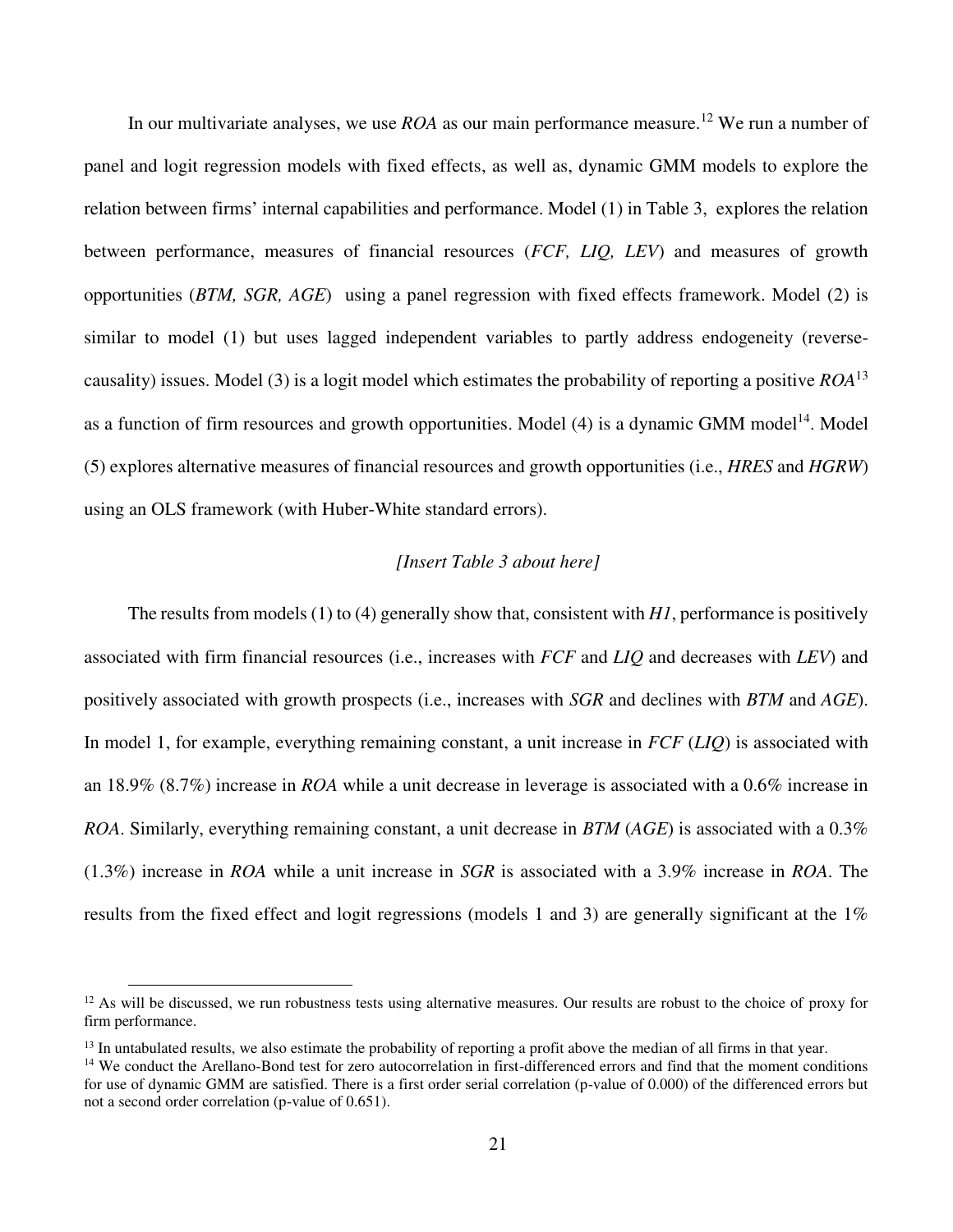level (*p-value* of 0.000). In model (2), *LEV, BTM* and *AGE* lose significance when we apply lagged independent variables but the signs of the coefficients are consistent with expectations. The results from the GMM specification (model 4) are also consistent with expectations and are qualitatively similar to the results from models 1 and 2. In model (5), we use alternative proxies to capture constructs of financial resources (high resource dummy, *HRES*) and growth opportunities (high growth dummy, *HGRW*). The results show that, consistent with our hypothesis (*H1*), these alternative measures of firm resources (*HRES*) and firm growth opportunities (*HGRW*) are positively associated with firm performance (*ROA*). A unit increase in *HRES* (*HGRW*) is associated with a 5.8 % (4.1%) increase in *ROA*.

Overall, our results are consistent with our hypothesis (*H1*), as they show that high firm financial resources (i.e., high *FCF*, high *LIQ* and low *LEV*) and high growth opportunities (i.e., low *BTM*, high *SGR* and low *AGE*) generally enhance a firm's performance (models 1, 2 and 4), increases its likelihood of reporting a profit (i.e., ROA>0 in model 3), as well as, its likelihood of outperforming the median firm (i.e., *ROA* > median *ROA* in untabulated results). This suggests that these internal capabilities are vital and critical to the development of competitive advantage. While these results seem inconsistent with Yang et al. (2017) who examine the Chinese context, they are in line with the UK study by Agyei-Boapeah et al. (2018). The results suggest that, in the presence of limited external financing due to weak financial markets (i.e., the African context), internal capabilities (internal financing and growth opportunities) enhance performance and competitive advantage. Our findings are robust to several controls including measures of firm size (*SIZE*), capital investment (*TANG*) and operating efficiency (*SALS*). Our models also account for firm fixed effects inherent in our panel data. Our dynamic GMM model and the use of lagged values, partly controls for typical endogeneity issues.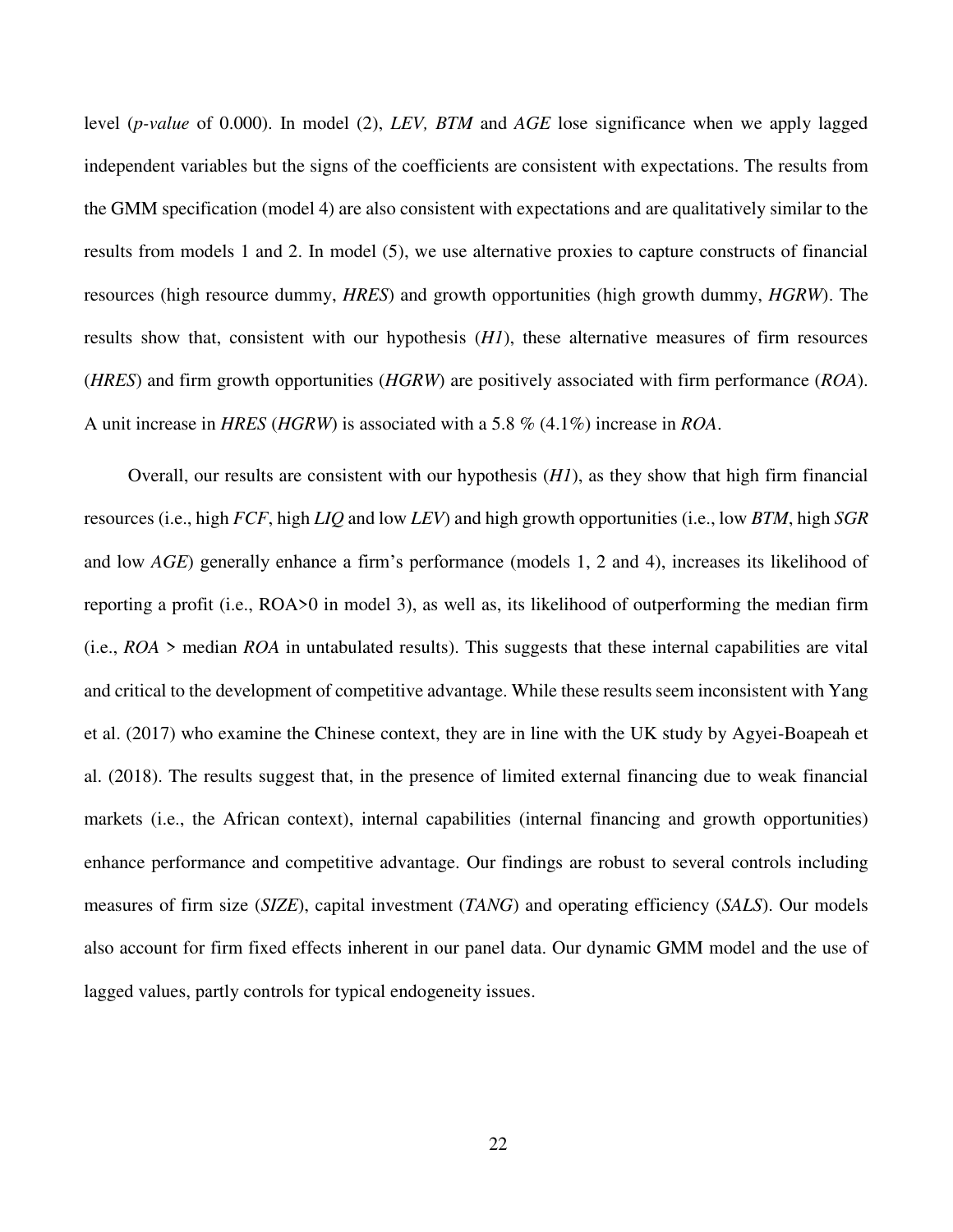## *4.3 National governance quality, peer performance and firm performance*

In model 1 of Table 4, we test hypothesis *H2* by exploring the relation between mean firm performance and NGQ using panel fixed- (country) effects models based on equation (2). Our dependent variable in model (1) is the median performance ( $mROA$ ) of listed firms in each country in each year<sup>15</sup> and our main independent variable is NGQ (measured using *NGQC* and *NGQI*) <sup>16</sup>. The model controls for other potential (country-level) drivers of firm performance including market size, growth, capitalization, volatility and firm concentration (see Panel E of Appendix 1 for further details). The coefficients of these controls are suppressed for conciseness. The results show that, consistent with *H2*, NGQ is positively related to firm performance.<sup>17</sup> In essence, a unit increase in NGQ is associated with a  $0.3\%$  increase in aggregate performance (as measured by the median *ROA*). This suggests that firms in well-governed country-years generally outperform their counterparts in poorly-governed country-years. These results are consistent with prior empirical studies which highlight the importance of NGQ for firm success (Ngobo and Fouda, 2012; Bhaumik et al., 2018; Tunyi and Ntim, 2016).

#### *[Insert Table 4 about here]*

In models (2) and (3) of Table 4, we stretch our analyses by exploring whether NGQ and performance are related at the firm-level—not just at the country-level. Following equation (3), we model a firm's performance as a function of its internal capabilities and the external environment. In model (2), we explore the relation between NGQ (*NGQC*) and firm performance (*ROA*) using panel fixed (firm) effects models and in model (3) we conduct a re-test using lagged independent variables. The results from

 $\overline{a}$ 

<sup>&</sup>lt;sup>15</sup> We also use the average performance of listed firms in a firm's industry in each year as an alternative proxy but results remain qualitatively similar.

<sup>&</sup>lt;sup>16</sup> The results from NGOC and NGOI are similar (since these variables have a 99.9% correlation) so we only present results from NGQC.

<sup>&</sup>lt;sup>17</sup> In untabulated results, we explore the relation between mean firm performance and components of NGQ. Similarly, we find that mean firm performance increases with improvements in the control of corruption (*CCI*), voice and accountability (*VAI*) and political stability and the absence of violence (*PSAVI*). We find a positive relation with other WGI (i.e., government effectiveness, regulatory quality, rule of law) but the results are not statistically significant at the 10 percent level.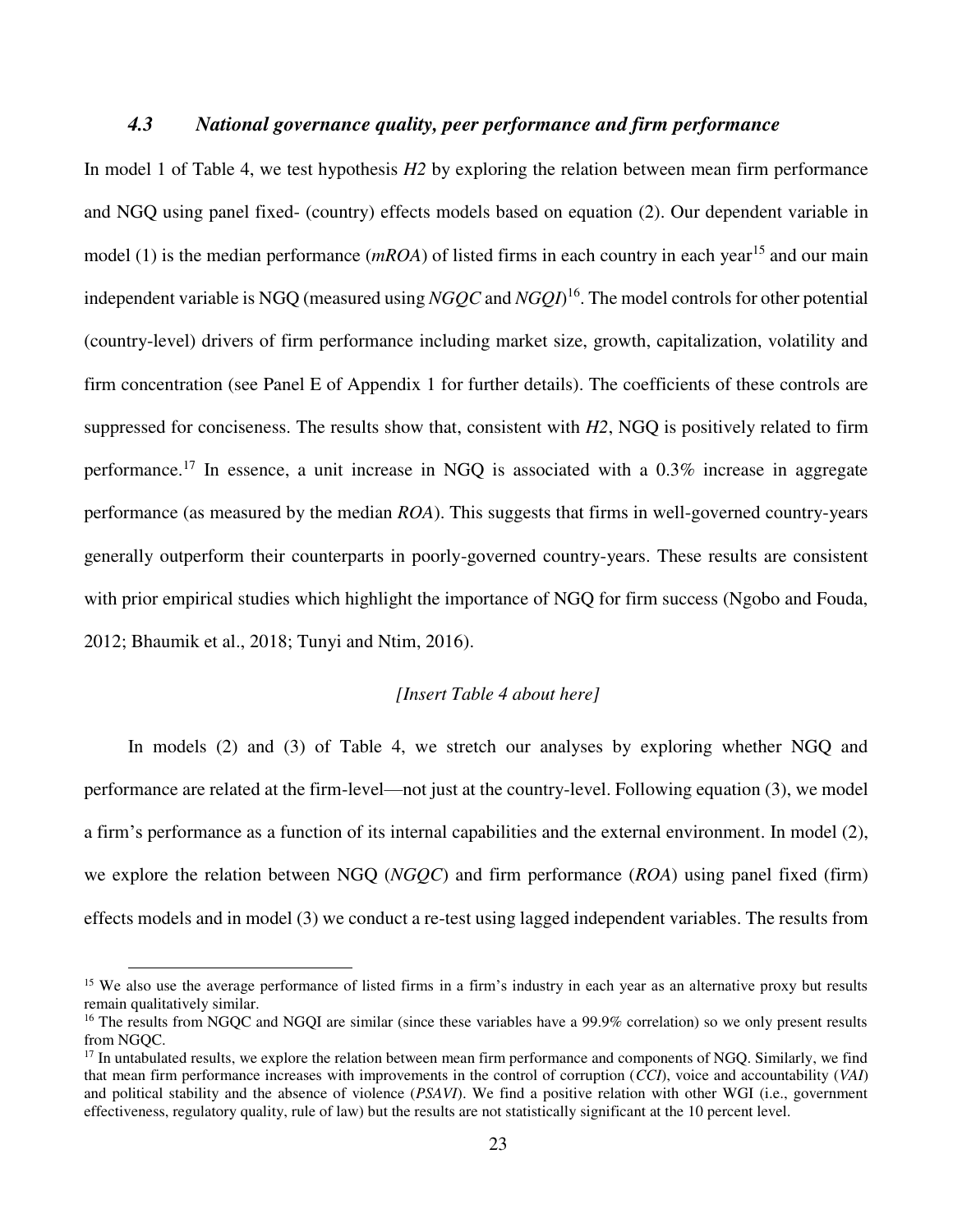models (2) and (3) are qualitatively similar. The results show that, after controlling for firm- and countrylevel determinants of firm performance, NGQ has a positive impact on firm-level performance as a unit increase in *NGQC* is associated with a 1% increase in firm's *ROA*. The results are significant at a 5% level.

In our computation of *mROA*, we use the sample of all firms within a firm's country while excluding the firm in question. This allows us to directly explore the relation between a firm's performance (*ROA*) and the performance of all the other firms within the country (*mROA*) <sup>18</sup> as in models (4) and (5) of Table 4. We find a positive relation between firm performance (*ROA*) and the median performance of peer firms (*mROA*). This relationship is robust to our estimation techniques (panel fixed effects in model 4 and GMM in model 5) and to our set of control variables (firm and country-specific)<sup>19</sup>. While we are cautious not to claim causation, our evidence of association has been controlled for several other firm- and country-level factors which might potentially explain performance, yet our findings remain robust. The results suggest that firms do well when their peers do well. In economic terms, a unit increase in peers' performance is associated with a 57.5 % (model 4) to 60.6% (model 5) increase in a firm's performance. This association does not appear to be driven by our firm- and country-level control variables (see Panels B, D and E of Appendix 1). This provides some evidence in support of our third hypothesis (*H3*).

## *4.4 The moderating effect of national governance quality*

 $\overline{a}$ 

While we argue that governance quality impacts on performance of firms, anecdotal evidence suggests that many firms do well in weak institutional environments. To illustrate this point, in Figure 4, we plot

 $18$  We have also considered the performance of all firms within a firm's industry while excluding the firm in question, and the results are qualitatively similar.

 $19$  For robustness, we do not include NGQ in this model as this might result in multicollinearity issues—our previous results show significant association between mROA and NGQ. However, the results do not qualitatively change when we do so.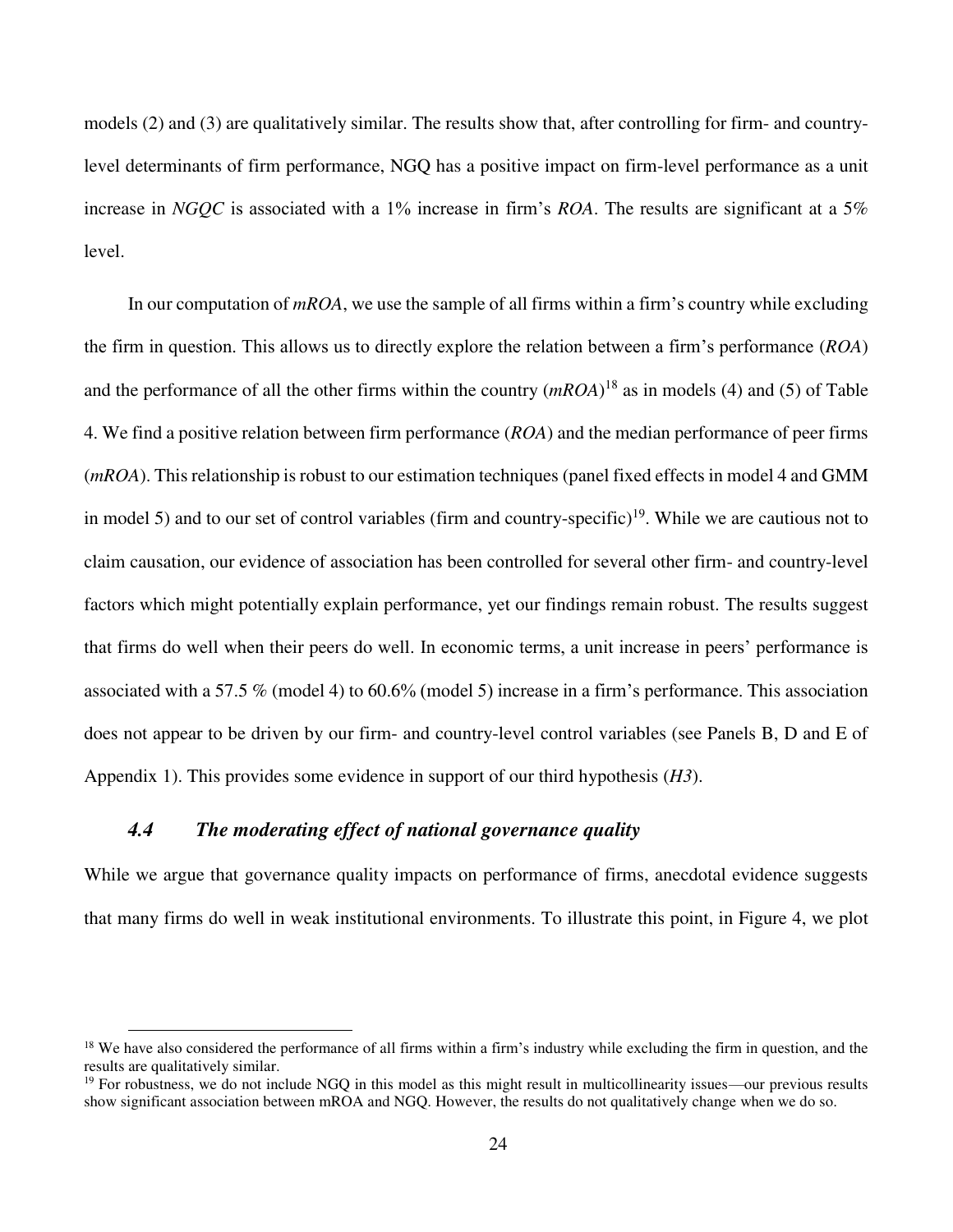the long-term average and median ROA for the top five performers in each country.<sup>20</sup> The figure shows that the top firms in Egypt, Nigeria, Ivory Coast and Kenya (i.e., countries with low NGQ) are amongst the best performers in the continent. We outline the top five performers in the countries with the weak institutional environments (Egypt, Nigeria, Ivory Coast and Kenya) and provide some background information about their principal shareholders in Appendix  $5<sup>21</sup>$  Notice that Nigeria has one of the weakest institutional environments per our measures (an NGQC of -4.419). Nonetheless, firms such as Nestle Nigeria PLC and Dangote Sugar Refinery have consistently performed well with the former reporting a long run ROA of 22.8% and the latter, a long run ROA of 19.2%. These two firms are backed by significant resources; Nestle Nigeria is a partly-owned subsidiary of one of the world's largest food producers (Nestle S.A Switzerland), while Dangote Sugar Refinery is a subsidiary of Dangote Group (largely owned by the wealthiest African; Aliko Dangote). This is not unique to the Nigeria market. For example, East African Breweries—the top performing Kenyan firm with long run ROA of 19.7% over 9 years—is a subsidiary of Diageo PLC (one of the world's largest distillers of alcoholic beverages) and SAPH—the top performing firm in Ivory Coast with long run ROA of 20.9% over 7 years—is largely owned by Michelin Group (one of the world's largest automobile tyre manufacturers). These cases (see Appendix 5) provide some anecdotal evidence that financial resources are critical to sustaining performance in weak governance contexts.

#### *[Insert Figure 4 about here]*

 $\overline{a}$ 

 $20$  That is, we first compute the mean (and median) ROA of each firm in each country. Then we rank all firms in each country by their mean (median) ROA and identify the five best performers. The figure reports the average (of average) and median (of median) ROA of these five firms.

<sup>&</sup>lt;sup>21</sup> Appendix 4 reports measures of the quality of the institutional environment (NGQC & NGQI) across countries. We do not focus on Zimbabwe due to its hyperinflation problems over the last decade. We also do not focus on Zambia and Uganda in this analysis due to insufficient observations.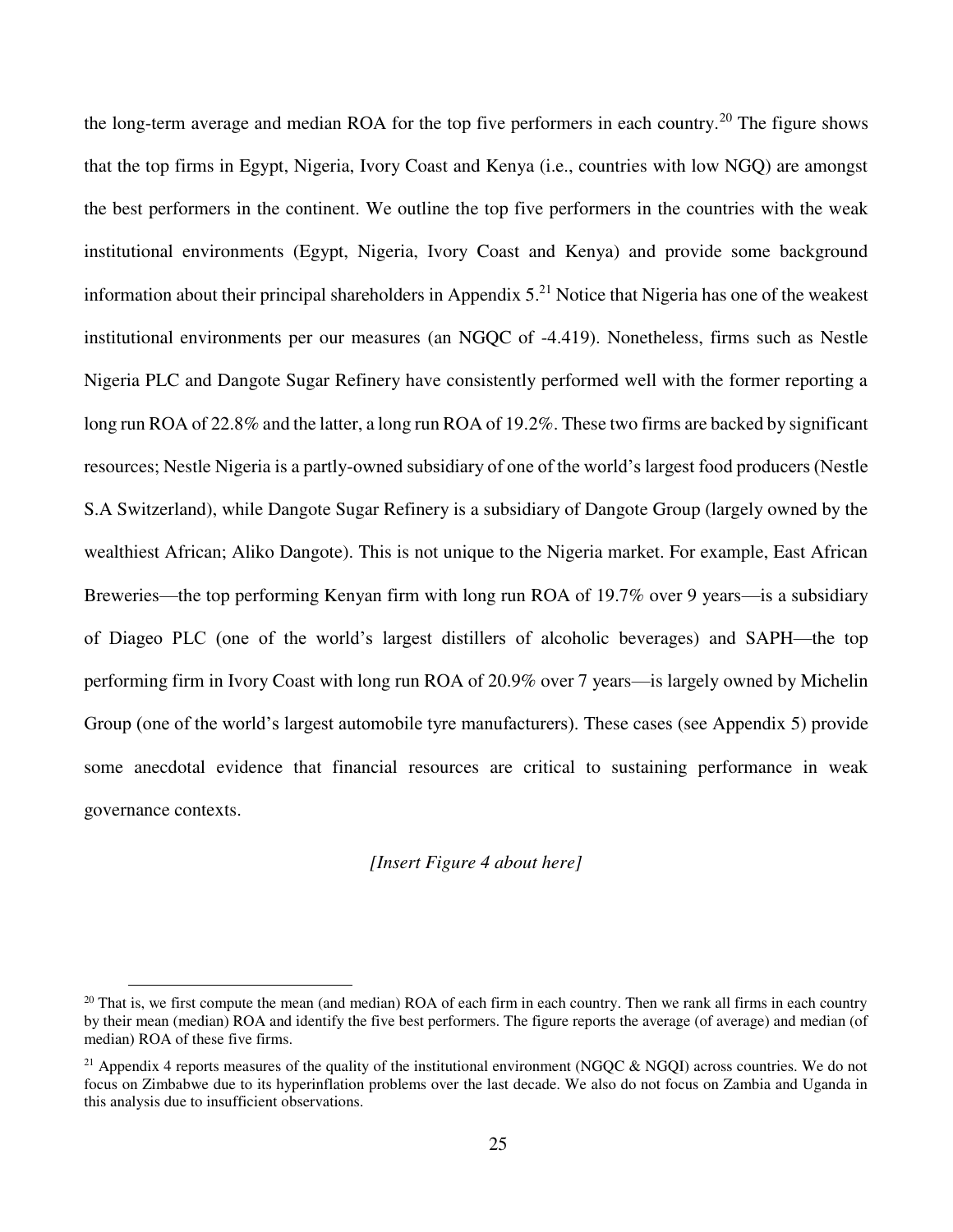In model (1) of Table 5, we empirically explore whether besides impacting performance at the firm level (*H2*), NGQ moderates the firm capabilities-performance nexus (*H4*) following equation (5). This can help us explain why some firms in weak institutional environments still perform well. The interaction terms in the model (*NGQC\*HRES* and *NGQC\*HGRW*) are positive and statistically significant at the 5% level. This suggests that firm capabilities-performance relationship is sensitive to the level of NGQ. In essence, consistent with our fourth hypothesis (*H4),* firms are better able to translate capabilities into performance in strong institutional environments.

In developing our fourth hypothesis (*H4)*, we suggested that the moderating effect of NGQ on the capabilities-performance nexus is likely to be stronger for growth prospects than for financial resources since firms with sufficient financial resources are better able to shoulder the added risk and costs of operating in weak NGQ environments. To explore this issue, we test the relationship between firm capabilities (*HRES*, *HGRW*) and performance (*ROA*) across two different subsamples—strong and weak NGQ environments or institutional contexts. For robustness, we use alternative strategies to identify weak and strong institutional contexts. In our main results (Table 5), we define weak NGQ as country-years where NGQC<0, and strong NGQ if otherwise.<sup>22</sup> Following Esqueda (2017), we use seemingly unrelated regressions (SUR) to compare the coefficients of *HRES* and *HGRW* across the two subsamples (strong and weak NGQ environments) as in model 2 of Table 5. We find that the coefficient of *HRES* is marginally higher in weak NGQ environments (compared to strong NGQ environments) while the reverse is true for *HGRW*. This suggests that financial resources (*HRES*) has a relatively stronger (positive) impact on performance in weak NGQ environment while growth opportunities (*HGRW*) are more easily translated

 $\overline{a}$ 

 $22$  Additionally, we have used the median NGQC in each year as a benchmark and results remain robust. In additional tests (untabulated for conciseness), based on results in Appendix 4 and Figure 1, we define weak NGQ environments as countries with the lowest NGQC scores (including; Egypt, Zimbabwe, Ivory Coast, Kenya, Uganda and Nigeria) and strong NGQ environments as countries with highest NGQC scores (including; Botswana, Mauritius, Namibia and South Africa).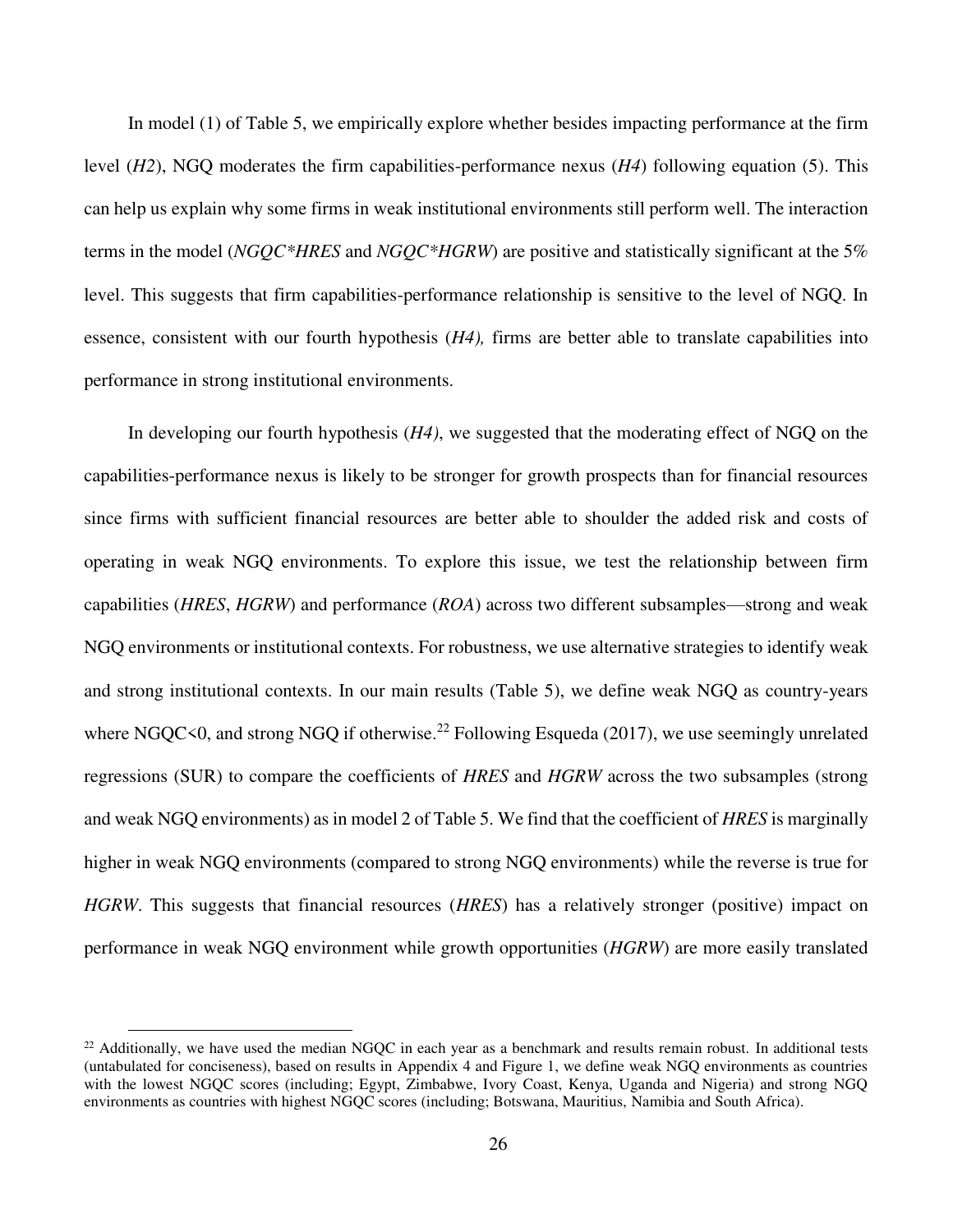to performance in strong NGQ environments. This is consistent with our earlier suggestions that strong institutional environment enhances the translation of growth prospects (*HGRW*) into performance. The results are also consistent with our contention that financial resource-rich firms are better able to shoulder the added risk and costs of operating in weak NGQ environments. Overall, our results suggest that firm capabilities, particularly, growth opportunities, better translates to firm performance in country-years with better governance quality.

### *[Insert Table 5 about here]*

#### *4.5 Additional analyses and summary of robustness checks*

We conduct two additional analyses. Firstly, we explore whether listing status matters i.e., whether our results hold for both cross-listed and non-cross-listed firms. Cross-listing is a firm fixed effect hence disappears when first difference is considered as in our panel fixed effects and GMM models. Prior studies (see, for example, Esqueda, 2017) suggest that cross-listed firms from emerging economies have better access to financial resources, which might lead to better performance and hence better firm value. It is therefore interesting to explore whether the effects we have documented hold for both cross- and noncross-listed firms.

We define an indicator variable *CROSS* which takes a value of 1 for cross-listed firms and a value of 0, otherwise. In model 3 of Table 5, we interact *CROSS* with our measures of financial resources (*HRES*) and growth prospects (*HGRW*) to explore whether the capabilities-performance relation we have documented is moderated by listing status. The results suggest that the positive relationship between growth prospects (*HGRW*) and performance is moderated by listing status, with the relation being weaker for cross-listed firms compared to non-cross-listed firms. The coefficient of the interaction term is significant at the 1% level. The interaction effect between *HRES* and *CROSS* is negative but not significant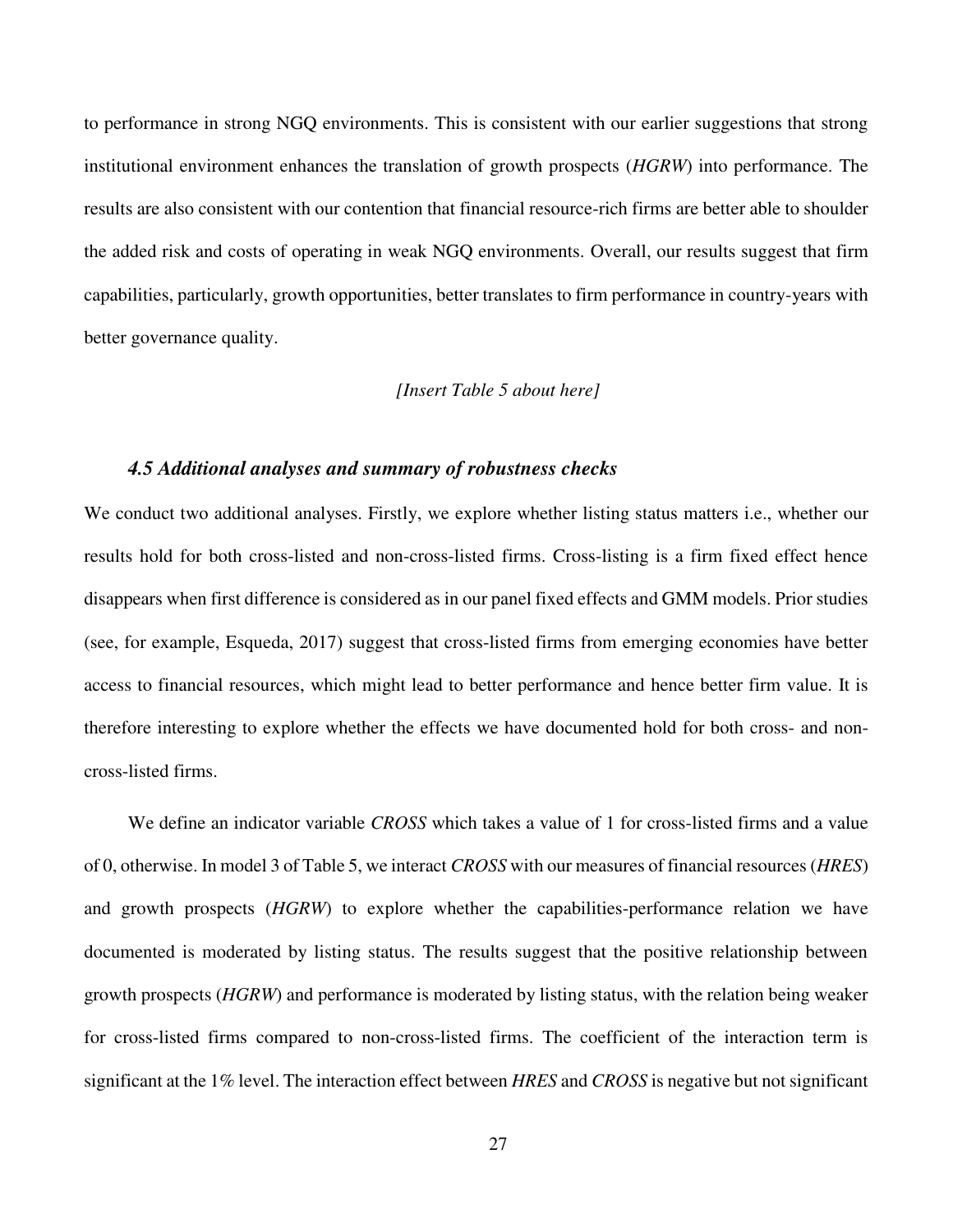(at the 10% level) suggesting that financial resources are important for all firms in this context, irrespective of listing status. In model 4 of Table 5, we explore the issue further by using SUR in line with Esqueda (2017). The results from SUR analysis suggests that the capabilities-performance relationship is stronger in non-cross-listed firms. As suggested by prior research (Esqueda, 2017; Foerster and Karolyi, 2000), compared to the non-cross-listed counterparts, cross-listed firms have access to external resources which, perhaps, reduces the need for significant internal resources and capabilities. This may thus explain the comparatively weaker relationship between internal capabilities and performance in this subgroup of firms.

### *[Insert Table 6 about here]*

As shown in Table 1, our sample is unevenly distributed across countries with South Africa and Egypt contributing a majority of observations (i.e., 56% and 14%, respectively). For our second additional analysis, we exclude South African firms from our sample and explore the extent to which our main results are generalisable beyond the South African context. As shown in models (1) and (2) of Table 6, we find that our conclusions with respect to *H1* are robust to the exclusion of South Africa. That is, financial resources and growth prospects are key determinants of firm performance in the African context. In model 3, we find a positive relation between NGQ and aggregate performance (*mROA*) but this relationship is not statistically significant at the 10% level. Nonetheless, in model 4, we find that the relationship between NGQ and individual performance (*ROA*) is positive and significant (at the 10% level) as expected (*H2*). In model 5, we again find that our main results in relation to our third hypothesis (*H3*) hold i.e., a positive relationship between individual firm performance (*ROA*) and the performance of peer firms (*mROA*). In model 6, we explore whether our results in relation to *H4* hold in this subsample but do not find evidence in support.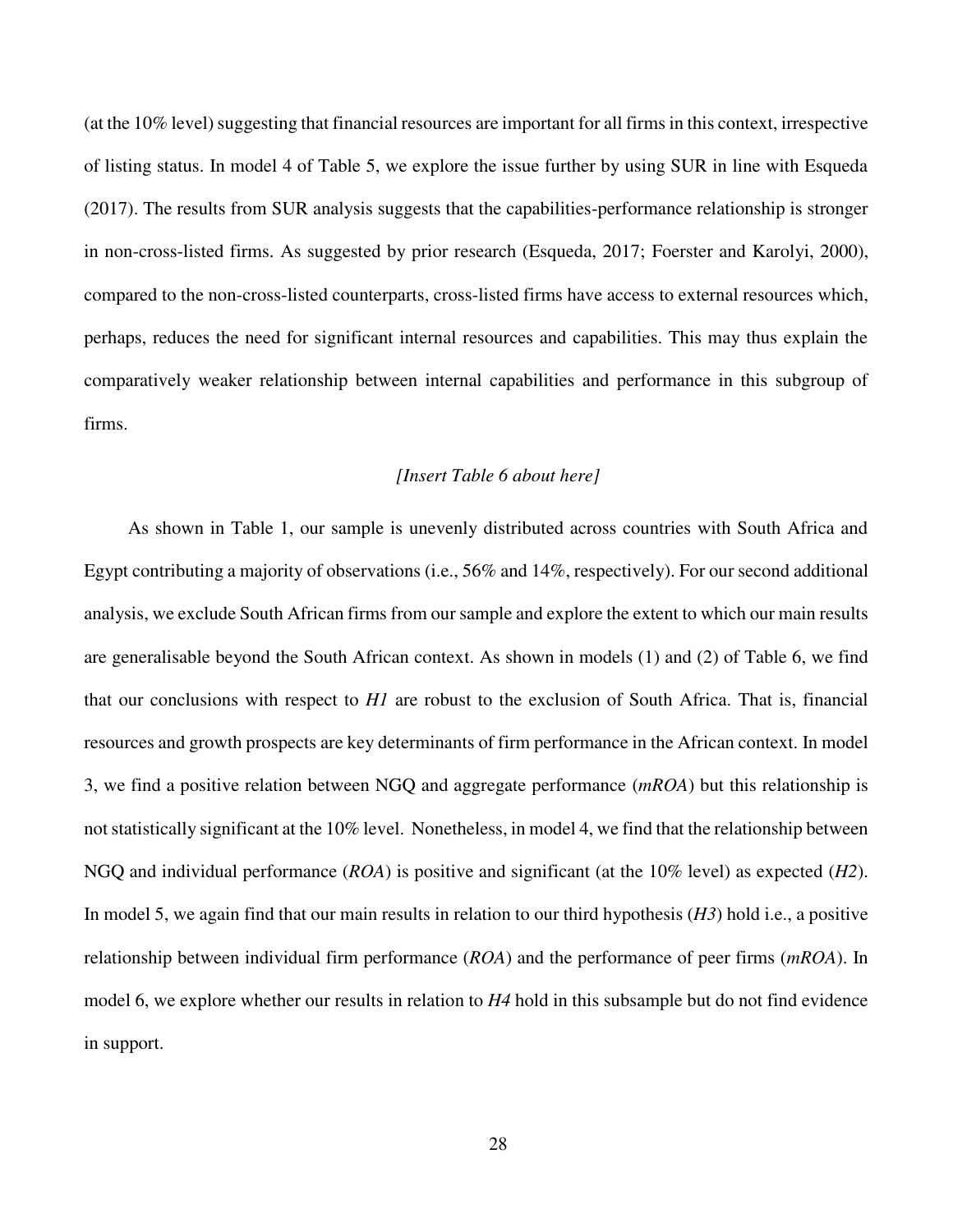Before drawing our concluding remarks, it is worth highlighting some of the strategies we have used throughout this study to ensure our findings are robust. Studies of this nature general suffer from endogeneity biases (i.e., omitted variables, simultaneity and measurement error) hence we highlight the different ways we have addressed these issues. Firstly, in Tables 3 and 4, we have tested our hypotheses using different model specifications. For example, in Table 3, we present results for a panel fixed effect model specification with contemporaneous independent variables (model 1), a panel fixed effect model specification with lagged independent variables (model 2), a logit model specification (model 3) and a generalized method of moments specification (model 4). The fixed effect model specifications partly address problems of omitted variables while the use of lagged independent variables partly addresses the issue of reverse causality. Given that reverse causality is a major concern in research of this type, we also use a linear dynamic panel-data estimation technique, specifically, the generalized method of moments (GMM) specification to address this issue (Arellano and Bond, 1991). The model is estimated using an instrumental variable approach, where the lags and lag differences of the dependent and independent variables are used as instruments of the differenced and level equations.

Secondly, we have explored our results and found them to be robust to alternative variable definitions. For example, in Table 3 (model 5) and Table 5 (model 1) we have used aggregated measures of financial resources (*HRES*) and growth prospects (*HGRW*) as alternatives to standard measures (*FCF, LIQ, LEV, BTM, SGR* and *AGE*) and we find that our results are robust to this alternative specification. Given than financial variables are generally skewed (Tunyi et al., 2019), we have used the median values as cut-offs when generating our dummy variables. We find that our results remain qualitatively similar and our conclusions do not change when we use mean values. We have computed our measure of NGQ using two different approaches i.e., principal component analysis (*NGQC*) and equal weighted index (*NGQI*). We find that these two measures are highly correlated (rho of 99.9%) and our findings are robust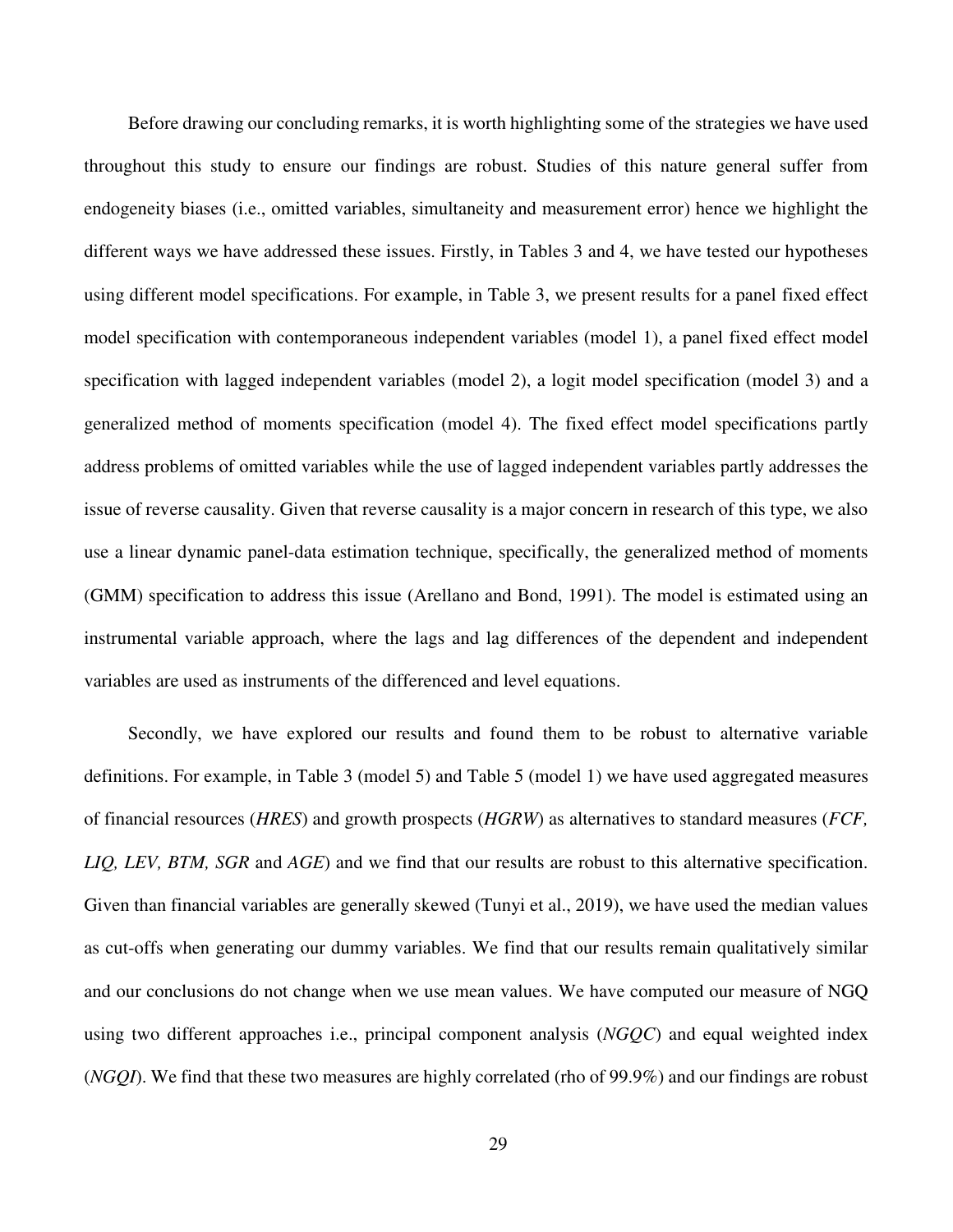to the use of either measure. When deriving the performance of peer firms (*mROA*), we have considered (1) all firms in a firm's country and (2) all firms within a firm's industry and country, as peers. Our results are robust to these alternatives.

Finally, in all our regression analyses, we have considered several other firm- (e.g., inventory ratio, current ratio) and country-level (e.g., GDP per Capita, Patent, Resource Rent, Fuel Price, Average Wage, tax rate, R&D expenditures) control variables. We find that some of these additional control variables are highly correlated with other control variables and that their inclusion does not impact on our conclusions. For conciseness, we do not include these additional variables in our models. Beyond our core results, in untabulated results in Tables 4 and 5, for example, we also find that firm performance increases with stock market capitalisation (*MCAP*) and market volatility (*MVOL*) but declines with firm concentration (*FConc*). This suggests that active or developed stock or capital markets can play a role in enhancing firm performance. Our results on *FConc*, perhaps, capture the impact of competition on firm performance. That is, individual firm performance is dampened by the presence of other competing firms. These latter results for country-level control variables are suppressed for conciseness.

## **5.0 Conclusion**

## *5.1 Summary of findings and concluding remarks*

We argue that firm financial resources and growth prospects constitute critical resources for achieving competitive advantage and driving performance in the African context. Our empirical evidence is consistent with this hypothesis and holds for both strong and weak institutional environments. Firms that hold sufficient financial resources are better placed to shoulder added costs and risks of operating in this context. Such firms generally achieve comparatively better performance than their low-resource counterparts in both strong and weak institutional environments. Several African firms are cross-listed in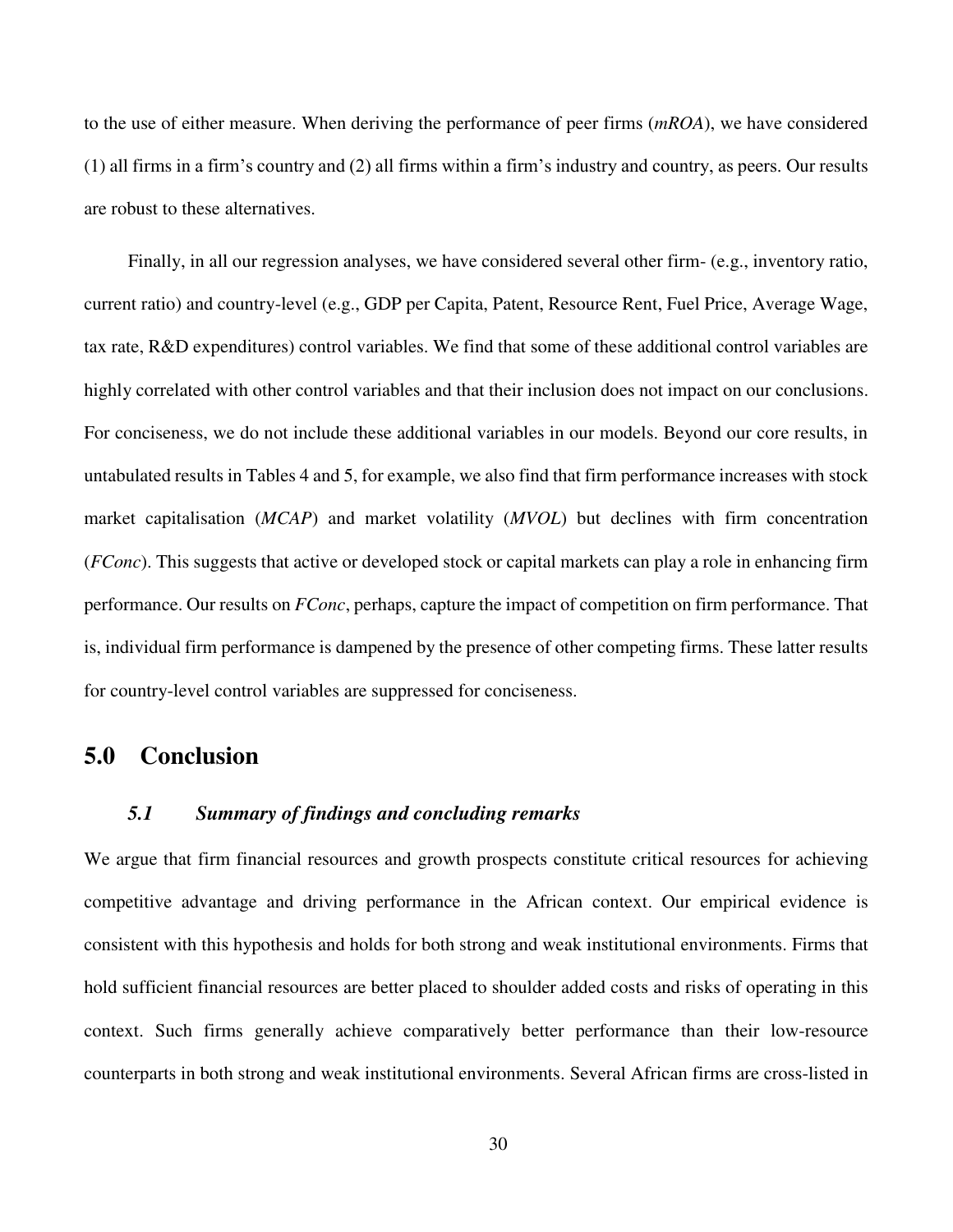foreign markets giving them access to significant external resources. In support of our hypothesis, we find that the relationship between capabilities and performance is stronger for non-cross-listed firms (i.e., firms with comparatively limited access to foreign capital). Overall, our finding highlights the critical nature of financial resources and growth opportunities/prospects in shaping firm performance in the African context.

From an institutional perspective, we also contend that firms in countries with better governance quality are also more likely to achieve superior performance than their counterparts in weak governance countries. Our underlying argument is that strong national governance encourages long-term investment, entrepreneurship, innovation, and reduces operating risk and costs. This is particularly important given the ease of capital movement across national borders in an increasingly globalised world. We find evidence that aggregate performance of all firms in the country, as well as, individual firms' performance improves with the quality of governance at the macro-level. We also predict that firm performance increases with the performance of peer firms, perhaps, due to mimetic isomorphism, competition, and other spillovers. After controlling for firm- and country-level determinants of performance, we find some evidence to support this contention.

Finally, our study explores whether governance quality moderates our earlier finding of a positive capabilities–performance relationship. Our argument is that firms' internal capabilities (captured by financial resource availability and growth prospects) are more likely to translate to superior performance in strong governance environments. Consistent with this, we find evidence suggesting that NGQ enhances the translation of internal capabilities, particularly firm growth prospects, into firm performance. Linking these findings together, we conclude that governance quality impacts on the performance of individual firms directly (by enhancing firm growth prospects) and indirectly (by enhancing the performance of peer firms and by moderating the resource-performance nexus).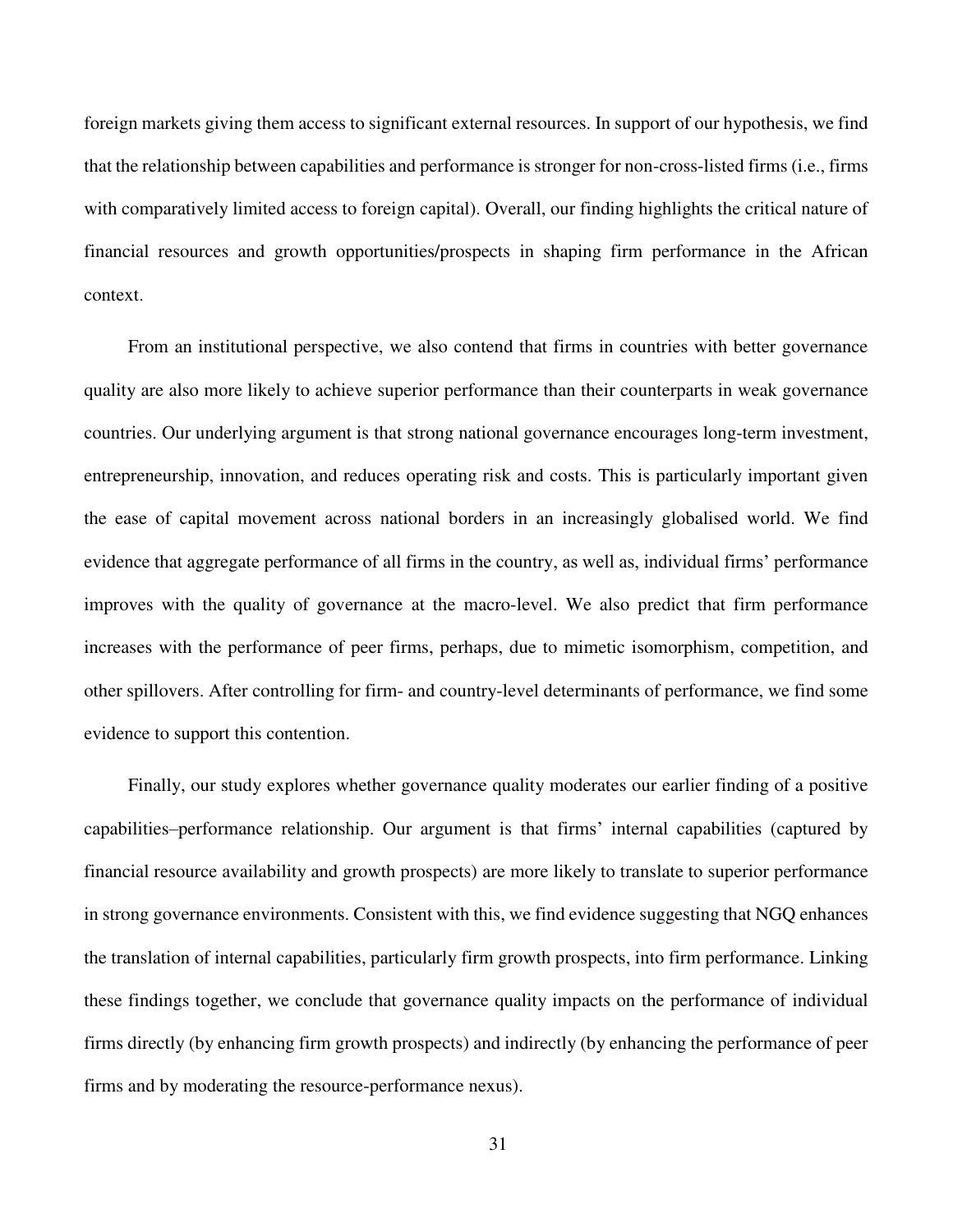By way of extensions, our results can further explain several stylised facts. For example, it explains why firms in countries with strong NGQ will, on average, outperform firms in countries with a weak NGQ and why different firms within the same country will achieve different levels of performance despite sharing a similar institutional environment. It also explains why, in the long run, firm performance within a country can be expected to converge towards the mean.

Our findings are robust to endogeneity concerns, as well as, alternative model and variable specifications. The fact that South African firms constitute a majority of firms in our sample might limit the generalisability of our findings beyond South Africa. To address this issue, we explore the extent to which our main results hold out of South Africa. We find that our main results generally hold beyond South Africa. Specifically, we find that financial resources and growth prospects are key determinants of firm performance in other African countries besides South Africa. Similarly, NGQ leads to better aggregate and individual firm performance outside South Africa. Nonetheless, our results on the extent to which NGQ moderates the capability-performance nexus beyond South Africa are not statistically significant. One potential explanation for this latter finding is that several African countries (besides South Africa) experience only small changes in the NGQ from one year to another and this might not be sufficient to drive marked increases in performance.

### *5.2 Limitations*

In this study, we focus on two main internal sources (financial resources and growth opportunities) and one external source (NGQ) of competitive advantage. While we have attempted to control for several factors in our analysis, we do not argue that financial resources, growth prospects and governance quality are the only determinants of firm success in this context. There are opportunities to explore whether other firm characteristics, particularly internal corporate governance mechanisms, are critical for performance. We do not pursue this line of testing due to data restrictions. Nonetheless, our measures of growth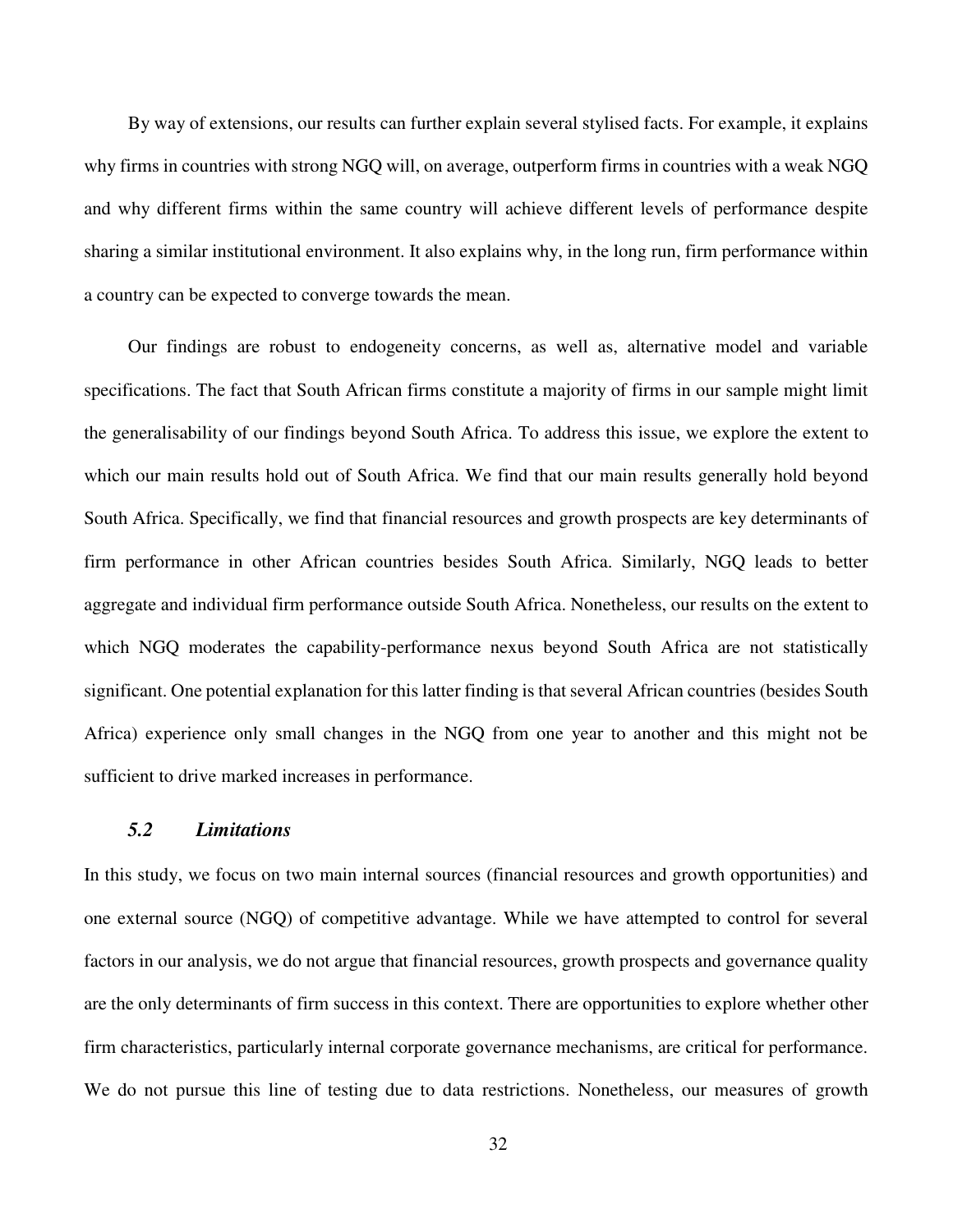prospects, perhaps, also act as a noisy proxy for internal governance quality as firms with strong governance are more likely to have better growth prospects. While our measure of NGQ draws from 6 widely used WGIs, there other measures such as the World Bank's Ease of Doing Business rankings and Distance to Frontier scores, which could be further explored. Again, we are unable to pursue this line of inquiry due to data restrictions.

Prior studies have also suggested that access to financial networks, credit, information and technology could play an important role in shaping firm performance (Ramachandran and Shah, 1999; Biggs and Shah, 2006). The latter two studies use the World Bank's enterprise surveys to collate their information for SMEs. While we do not explore this line of argument due to data unavailability for our sample, there are opportunities to further explore this in future research. Nonetheless, our use of a sample of public limited companies partly controls for this effect. Public limited companies are significantly larger than SMEs, and are likely to have better access to credit, information and technology than their SME counterparts. Hence, access to these resources might not result in competitive advantage at this level.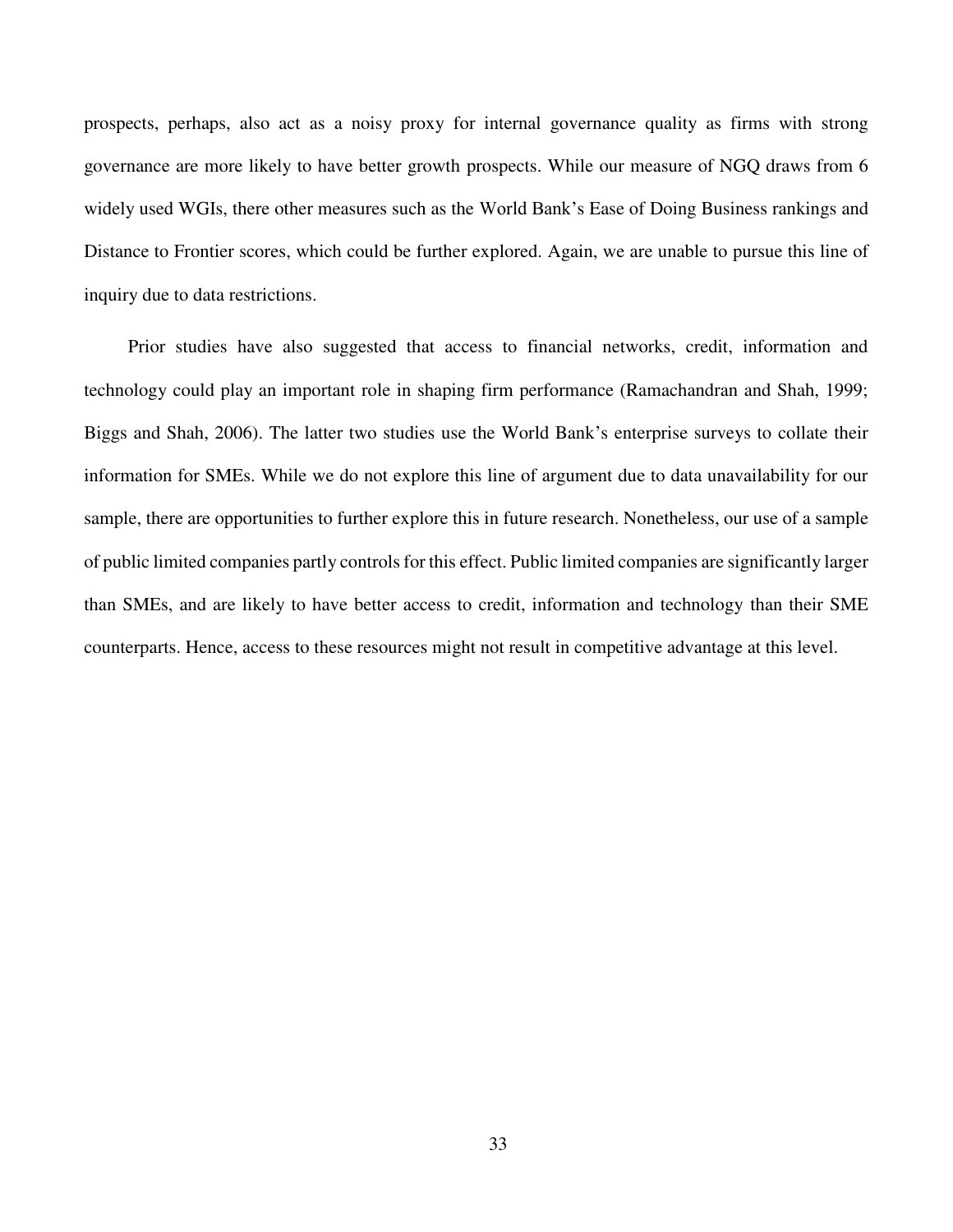# **Appendices**

# *Appendix 1: Measures of performance, capabilities and governance*

| <b>Variable</b> | <b>Proxies</b> | <b>Definition</b>                                                      |
|-----------------|----------------|------------------------------------------------------------------------|
| Return on       | ROA            | Net income to total assets.                                            |
| assets          |                |                                                                        |
| Average         | AAR            | Average excess monthly stock returns over the last 12                  |
| abnormal        |                | months, measured against the Morgan Stanley Capital                    |
| returns         |                | International (MSCI) Emerging Markets Index                            |
| Median return   | mROA           | The median ROA (net income to total assets) of all firms               |
| on assets       |                | (except the firm in question) in a specific country in each year.      |
| Dummy           | ROA > 0        | A dummy variable which takes avalue of 1 if a firm has a               |
|                 | [AAR>0]        | positive ROA [AAR] and a value of zero, otherwise.                     |
| Dummy           | ROA > mROA     | A dummy variable which takes a value of 1 if a firm's ROA              |
|                 | [AAR > mAAR]   | [ $AAR$ ] is greater than the median $ROA$ [ $AAR$ ] in that year, and |
|                 |                | a value of zero, otherwise.                                            |

*Panel A – Alternative measures of firm performance*

*Panel B –Measures of firm internal capabilities*

| <b>Variable</b> | <b>Proxies</b> | <b>Definition</b>                                                  |
|-----------------|----------------|--------------------------------------------------------------------|
| Financial       | <b>FCF</b>     | Free cash flow: Ratio of operating cash flow less capital          |
| resources       |                | expenditures to total assets                                       |
|                 | LEV            | Leverage: Long term debt to total assets ratio                     |
|                 | <i>LIQ</i>     | Liquidity: Cash and equivalents to total assets ratio              |
|                 | <b>HRES</b>    | <i>HRES</i> (high resource dummy) takes a value of 1 if a firm has |
|                 |                | LIQ and FCF above the country-year median and its LEV is           |
|                 |                | below the country-year median. Otherwise, it takes a value of 0.   |
| Growth          | <b>BTM</b>     | Ratio of total assets less intangibles to market value             |
| prospects       | <b>SGR</b>     | Sales growth: Percentage change in sales                           |
|                 | AGE            | Number of days since incorporation/365                             |
|                 | <b>HGRW</b>    | HGRW (high growth dummy) takes a value of 1 if a firm's SGR        |
|                 |                | is above the country-year median and its BTM and AGE are           |
|                 |                | below the country-year median. Otherwise, it takes a value of 0.   |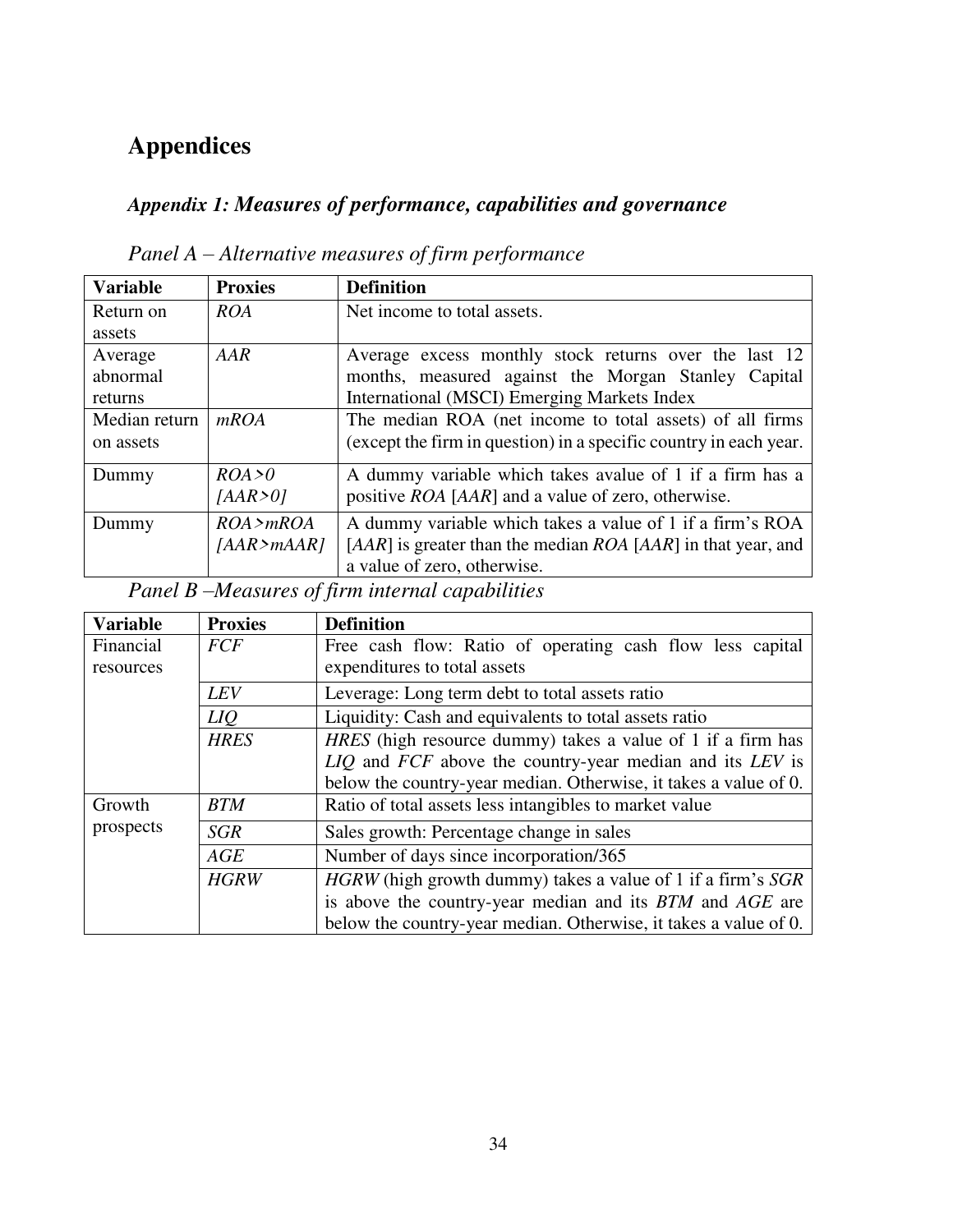| <b>Variable</b>                                        | <b>Proxies</b> | <b>Definition</b>                                                                                                                                                  |
|--------------------------------------------------------|----------------|--------------------------------------------------------------------------------------------------------------------------------------------------------------------|
| <b>National Governance</b><br><b>Quality Index</b>     | <b>NGOI</b>    | An index of indices (CCI, GEI, VAI, RQI, PSAVI,<br>ROLI). Computed as the arithmetic mean of the above 6<br>equally-weighted indices.                              |
| <b>National Governance</b><br><b>Quality Composite</b> | <b>NGOC</b>    | A composite measure of governance quality derived<br>through principal component analysis (PCA). Input<br>variables include CCI, GEI, VAI, RQI, PSAVI and<br>ROLI. |

*Panel C –Alternative measures of National Governance Quality*

*Panel D –Firm control variables*

| <b>Variable</b>      | <b>Proxies</b> | <b>Definition</b>                                  |
|----------------------|----------------|----------------------------------------------------|
| Tangible assets      | <b>TANG</b>    | Property, plant and equipment to total assets      |
| Firm Size            | <b>SIZE</b>    | Natural log of total assets                        |
| Operating efficiency | <b>SALS</b>    | Salary to sales: Total salary and benefit expense  |
|                      |                | to net sales                                       |
| Cross-listing        | <b>CROSS</b>   | Dummy variable which takes a value of 1 if a firm  |
|                      |                | has a secondary listing outside its main (African) |
|                      |                | market, and a value of 0, otherwise.               |
|                      |                |                                                    |

*Panel E –Country control variables*

| <b>Variable</b>         | <b>Proxies</b> | <b>Definition</b>                                                                                       |
|-------------------------|----------------|---------------------------------------------------------------------------------------------------------|
| Market size             | LnGDP          | Natural log of GDP.                                                                                     |
| <b>GDP</b> Growth       | GDPGr          | Percentage chang in GDP from previous year                                                              |
| Market capitalisation   | MCAP           | Natural log of stock market capitalisation in USD                                                       |
| Stock market volatility | <b>MVOL</b>    | Market volatility is the average of the 360-day volatility<br>of the national stock market index.       |
| Firm Concentration      | <b>FConc</b>   | Number of stocks traded on a country's stock market as a<br>proportion of total listed firms in Africa. |

Notes: Data for estimating variables presented in Panels A, B and D is collected from Thomson DataStream. The dataset for Worldwide Governance Indicators (WGI) including Control of Corruption index (CCI), Government Effectiveness Index (GEI), Voice and Accountability Index (VAI), Regulatory Quality Index (RQI), Political Stability and Absence of Violence Index (PSAVI) and Rule of Law Index (ROLI) used in Panel C is compiled by Kaufmann et al. (2010). The data for Panel E is obtained from the World Bank's World Development Indicators (WDI). WDIs and WGIs are freely obtainable from the World Bank Group (Worldbank.org).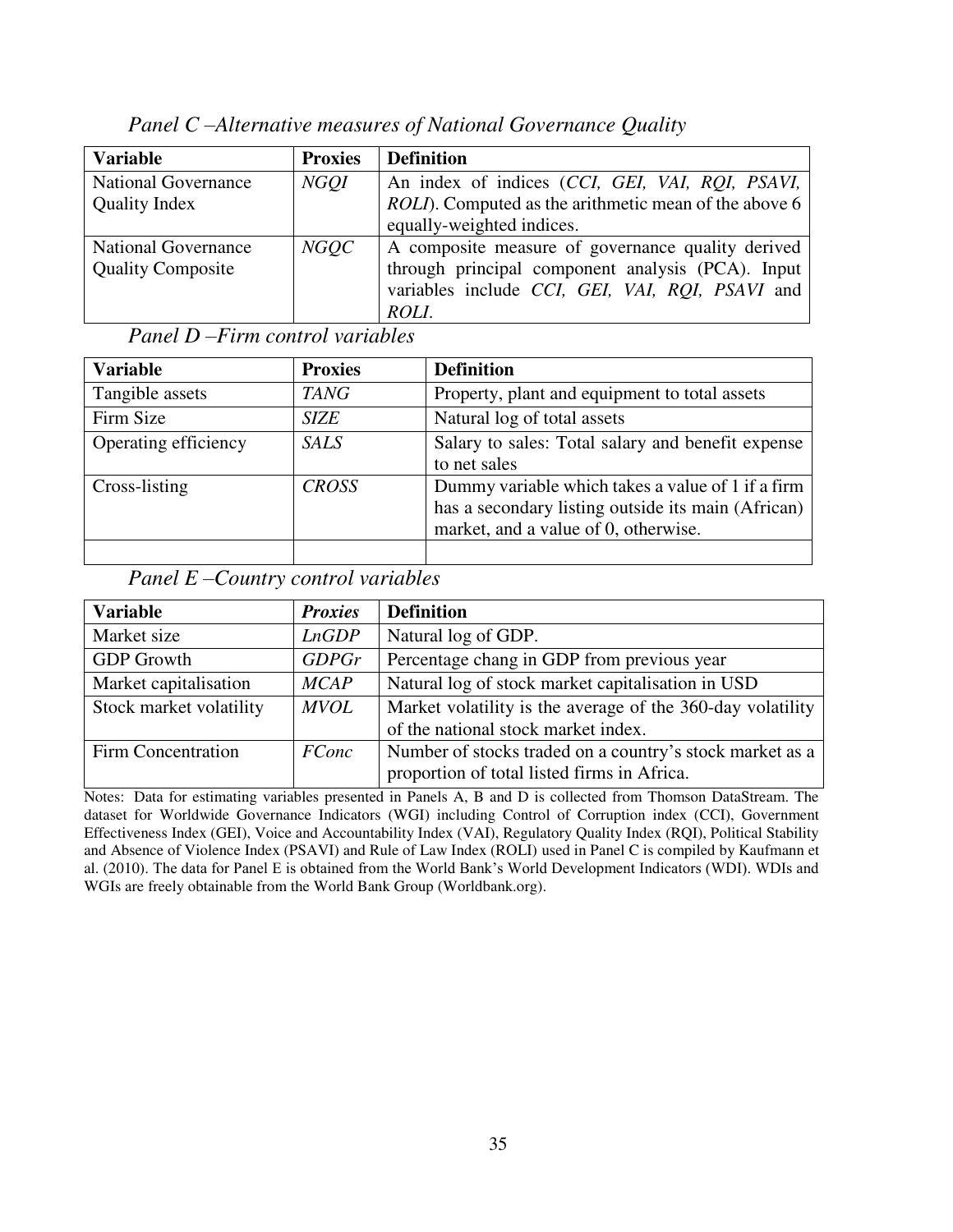|             | N      | <b>Mean</b> | <b>SD</b> | skewness | p25      | <b>Median</b> | p75    |
|-------------|--------|-------------|-----------|----------|----------|---------------|--------|
| AAR         | 8,868  | $-0.003$    | 0.040     | $-0.445$ | $-0.025$ | 0.001         | 0.023  |
| <b>ROA</b>  | 11,090 | 0.056       | 0.094     | $-0.492$ | 0.013    | 0.053         | 0.112  |
| <b>FCF</b>  | 10,390 | 0.015       | 0.111     | $-0.422$ | $-0.039$ | 0.021         | 0.082  |
| LIQ         | 9,570  | 0.123       | 0.128     | 1.263    | 0.026    | 0.077         | 0.179  |
| <b>LEV</b>  | 11,023 | 0.294       | 9.728     | 102.631  | 0.013    | 0.109         | 0.263  |
| <b>HRES</b> | 11,183 | 0.243       | 0.429     | 1.196    | 0.000    | 0.000         | 0.000  |
| <b>BTM</b>  | 8,825  | 3.894       | 5.665     | 2.421    | 0.773    | 1.647         | 3.966  |
| <b>SGR</b>  | 9,519  | 0.206       | 0.410     | 1.502    | $-0.001$ | 0.123         | 0.294  |
| AGE         | 9,363  | 1.791       | 1.195     | $-1.978$ | 1.245    | 2.109         | 2.576  |
| <b>HGRW</b> | 11,183 | 0.128       | 0.334     | 2.229    | 0.000    | 0.000         | 0.000  |
| <b>SIZE</b> | 11,111 | 13.829      | 2.356     | 0.125    | 12.067   | 13.748        | 15.522 |
| <b>TANG</b> | 10,964 | 0.290       | 0.263     | 0.698    | 0.048    | 0.221         | 0.478  |
| <b>SALS</b> | 6,823  | 0.170       | 0.404     | 29.283   | 0.061    | 0.127         | 0.204  |

*Appendix 2: Descriptive Statistics of firm-level variables*

Notes: This table presents descriptive statistics for the pooled sample of African firms. Full variable definitions are provided in Appendix 1.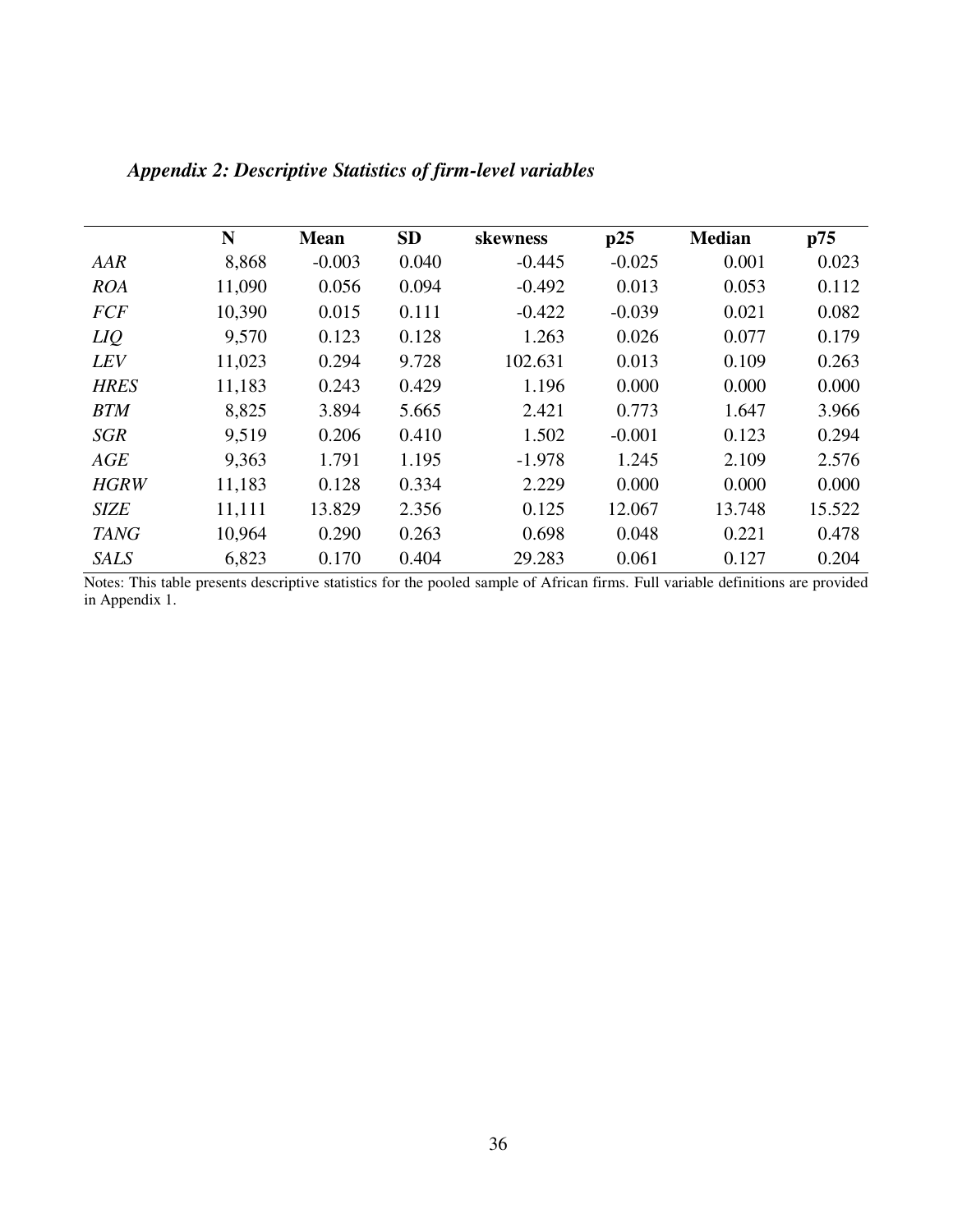## *Appendix 3: Collinearity diagnostics*

|             | <b>FCF</b> | LIQ       | <b>LEV</b> | <b>BTM</b> | <b>SGR</b> | AGE      | <b>SIZE</b> | <b>TANG</b> | VIF1  |
|-------------|------------|-----------|------------|------------|------------|----------|-------------|-------------|-------|
| <b>FCF</b>  |            |           |            |            |            |          |             |             | 1.190 |
| LIQ         | $0.260*$   |           |            |            |            |          |             |             | 1.260 |
| <b>LEV</b>  | $-0.030*$  | $0.025*$  |            |            |            |          |             |             | 1.010 |
| <b>BTM</b>  | $-0.062*$  | $-0.079*$ | $-0.008$   |            |            |          |             |             | 1.020 |
| SGR         | $-0.011$   | $-0.010$  | $-0.017*$  | $-0.042*$  |            |          |             |             | 1.010 |
| AGE         | $0.087*$   | $-0.007$  | 0.001      | $-0.009$   | $-0.096*$  |          |             |             | 1.040 |
| <b>SIZE</b> | $0.117*$   | $-0.134*$ | $-0.022*$  | $0.172*$   | $0.027*$   | $0.118*$ |             |             | 1.130 |
| <b>TANG</b> | $-0.102*$  | $-0.326*$ | $-0.006$   | $-0.108*$  | 0.015      | $0.077*$ | $0.028*$    |             | 1.190 |
| <b>SALS</b> | $-0.086*$  | $-0.007$  | $-0.001$   | $-0.013$   | $-0.030*$  | 0.016    | $-0.054*$   | $-0.015$    | 1.020 |

*Panel A: Rho and VIF - firm variables*

*Panel B: Rho and VIF- country variables* 

|               |                 |                                                       |          | NGQI NGQC LnGDP GDPGr MCAP MVOL VIF2 VIF3 |          |          |             |       |
|---------------|-----------------|-------------------------------------------------------|----------|-------------------------------------------|----------|----------|-------------|-------|
| <b>NGQI</b>   |                 |                                                       |          |                                           |          |          | 1.290       |       |
| <b>NGQC</b>   | $ 0.999*$       |                                                       |          |                                           |          |          |             | 1.280 |
| LnGDP         | $\mid -0.019$   | $-0.002$                                              |          |                                           |          |          | 2.640 2.610 |       |
| GDPGr   0.058 |                 | 0.052                                                 | 0.134    |                                           |          |          | 1.090       | 1.080 |
| MCAP          |                 | $\begin{bmatrix} 0.127 & 0.127 & 0.392 \end{bmatrix}$ |          | $-0.123$                                  |          |          | 2.080 2.080 |       |
| <b>MVOL</b>   | $0.297*$        | $0.309*$                                              | $0.579*$ | $-0.008$                                  | $0.289*$ |          | 1.660       | 1.660 |
| <i>FConc</i>  | $0.245*$ 0.251* |                                                       | $0.648*$ | $-0.020$                                  | $0.699*$ | $0.493*$ | 3.760       | 3.740 |

Notes: The table presents correlation coefficients (rho) and variance inflation factors (VIF) for the independent and control variables. Full variable definitions are provided in Appendix 1. VIF1 refers to variance inflation factors computed using only firm-specific variables in Panel A. VIF2 and VIF3 are computed using only country variables in Panel B. We exclude NGQC when computing VIF2 and NGQI when computing VIF3. \* indicates significance at the 10 percent level.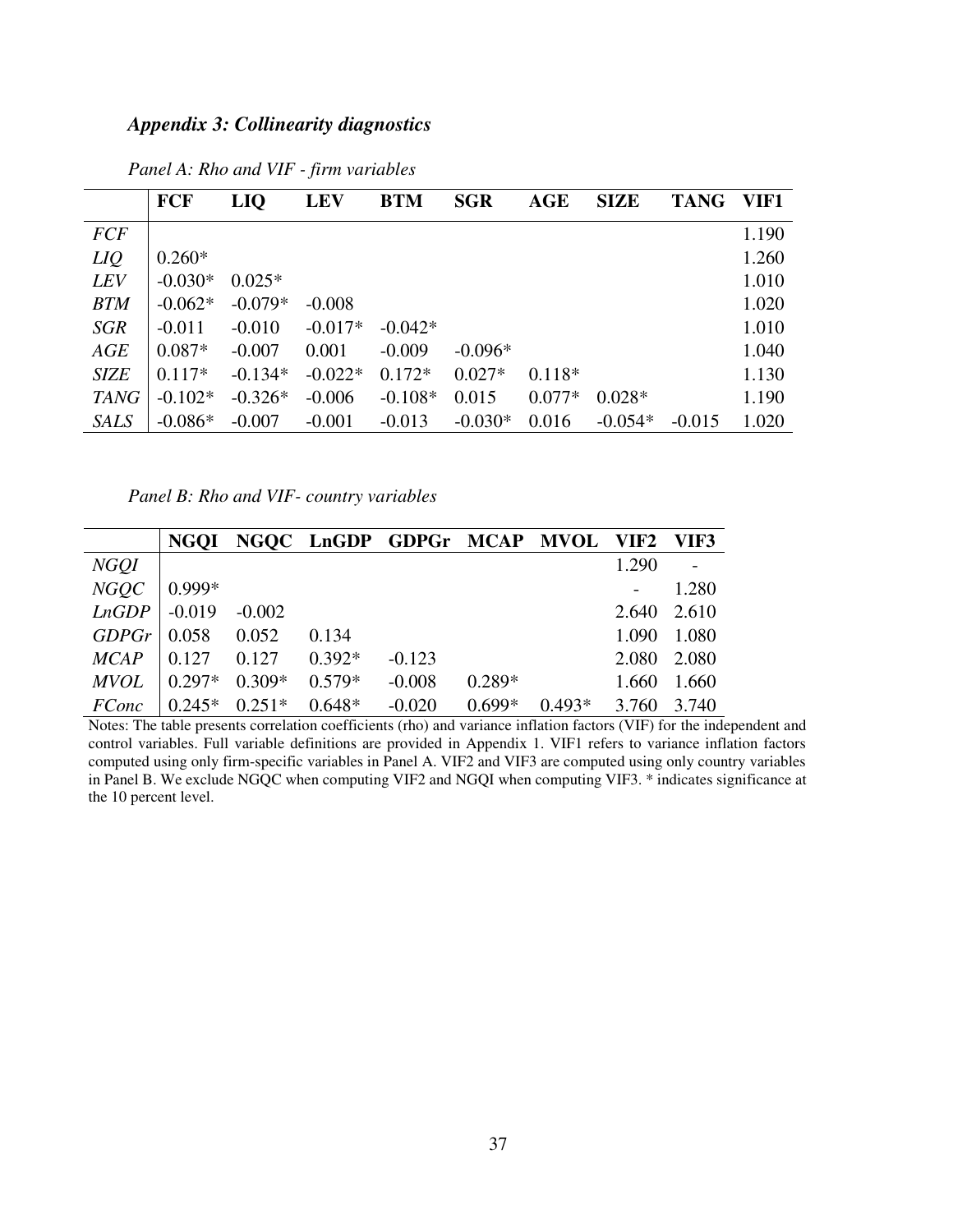*Appendix 4: Average of measures of NGQ across countries* 

|              | <b>Botswana</b> |          | Egypt Ghana ICoast Kenya |          |          | <b>Mauritius</b> | <b>Morocco</b> | <b>Namibia</b> |
|--------------|-----------------|----------|--------------------------|----------|----------|------------------|----------------|----------------|
| <i>CCI</i>   | 0.966           | $-0.515$ | $-0.083$                 | $-1.100$ | $-0.950$ | 0.511            | $-0.213$       | 0.295          |
| <b>GEI</b>   | 0.537           | $-0.372$ | $-0.040$                 | $-1.189$ | $-0.579$ | 0.773            | $-0.113$       | 0.117          |
| <b>PSAVI</b> | 0.992           | $-0.696$ | $-0.024$                 | $-1.678$ | $-1.244$ | 0.822            | $-0.370$       | 0.892          |
| RQI          | 0.543           | $-0.366$ | $-0.061$                 | $-0.872$ | $-0.213$ | 0.734            | $-0.158$       | 0.104          |
| <b>ROLI</b>  | 0.637           | $-0.100$ | $-0.037$                 | $-1.349$ | $-0.933$ | 0.925            | $-0.103$       | 0.170          |
| VAI          | 0.501           | $-1.019$ | 0.314                    | $-1.173$ | $-0.339$ | 0.837            | $-0.644$       | 0.402          |
| <b>NGOI</b>  | 0.696           | $-0.511$ | 0.011                    | $-1.227$ | $-0.710$ | 0.767            | $-0.267$       | 0.330          |
| <b>NGQC</b>  | 3.054           | $-1.644$ | 0.211                    | $-4.671$ | $-2.645$ | 3.329            | $-0.716$       | 1.455          |
| Years        | 10              | 16       | 12                       | 8        | 13       | 8                | 16             | 8              |

*Panel A –Countries A to N*

*Panel B –Countries N to Z and full sample*

|              | <b>Nigeria</b> | <b>SAfrica</b> | <b>Tanzania</b> | Tunisia  |          | Uganda Zambia | <b>Zimbabwe</b> | All      |
|--------------|----------------|----------------|-----------------|----------|----------|---------------|-----------------|----------|
| <b>CCI</b>   | $-1.110$       | 0.339          | $-0.518$        | $-0.055$ | $-0.853$ | $-0.660$      | $-1.109$        | $-0.352$ |
| <b>GEI</b>   | $-1.020$       | 0.566          | $-0.509$        | 0.348    | $-0.528$ | $-0.778$      | $-1.005$        | $-0.258$ |
| <b>PSAVI</b> | $-1.889$       | $-0.142$       | $-0.178$        | $-0.004$ | $-1.042$ | 0.257         | $-1.132$        | $-0.392$ |
| <i>RQI</i>   | $-0.902$       | 0.502          | $-0.420$        | $-0.036$ | $-0.185$ | $-0.472$      | $-1.796$        | $-0.251$ |
| <b>ROLI</b>  | $-1.249$       | 0.089          | $-0.437$        | 0.074    | $-0.396$ | $-0.499$      | $-1.524$        | $-0.332$ |
| VAI          | $-0.754$       | 0.657          | $-0.186$        | $-0.989$ | $-0.493$ | $-0.325$      | $-1.344$        | $-0.322$ |
| <b>NGOI</b>  | $-1.154$       | 0.335          | $-0.375$        | $-0.110$ | $-0.583$ | $-0.413$      | $-1.318$        | $-0.318$ |
| <b>NGQC</b>  | $-4.419$       | 1.575          | $-1.360$        | 0.008    | $-2.050$ | $-1.564$      | $-5.147$        | $-1.035$ |
| Years        | 11             | 17             | 8               | 10       | 8        | 15            | 14              | 17       |

Notes: The table presents means of measures of National Governance Quality (NGQ) across 15 African countries. The following abbreviations are used: Control of Corruption (CCI), Government Effectiveness (GEI), Voice and Accountability (VAI), Political Stability and Absence of Violence (PSAVI), Regulatory Quality (RQI), Rule of Law (ROLI), National Governance Quality Index (NGQI) and National Governance Quality Composite (NGQC). Their full definition is provided in Appendix 1. All, presents the sample mean for each variable.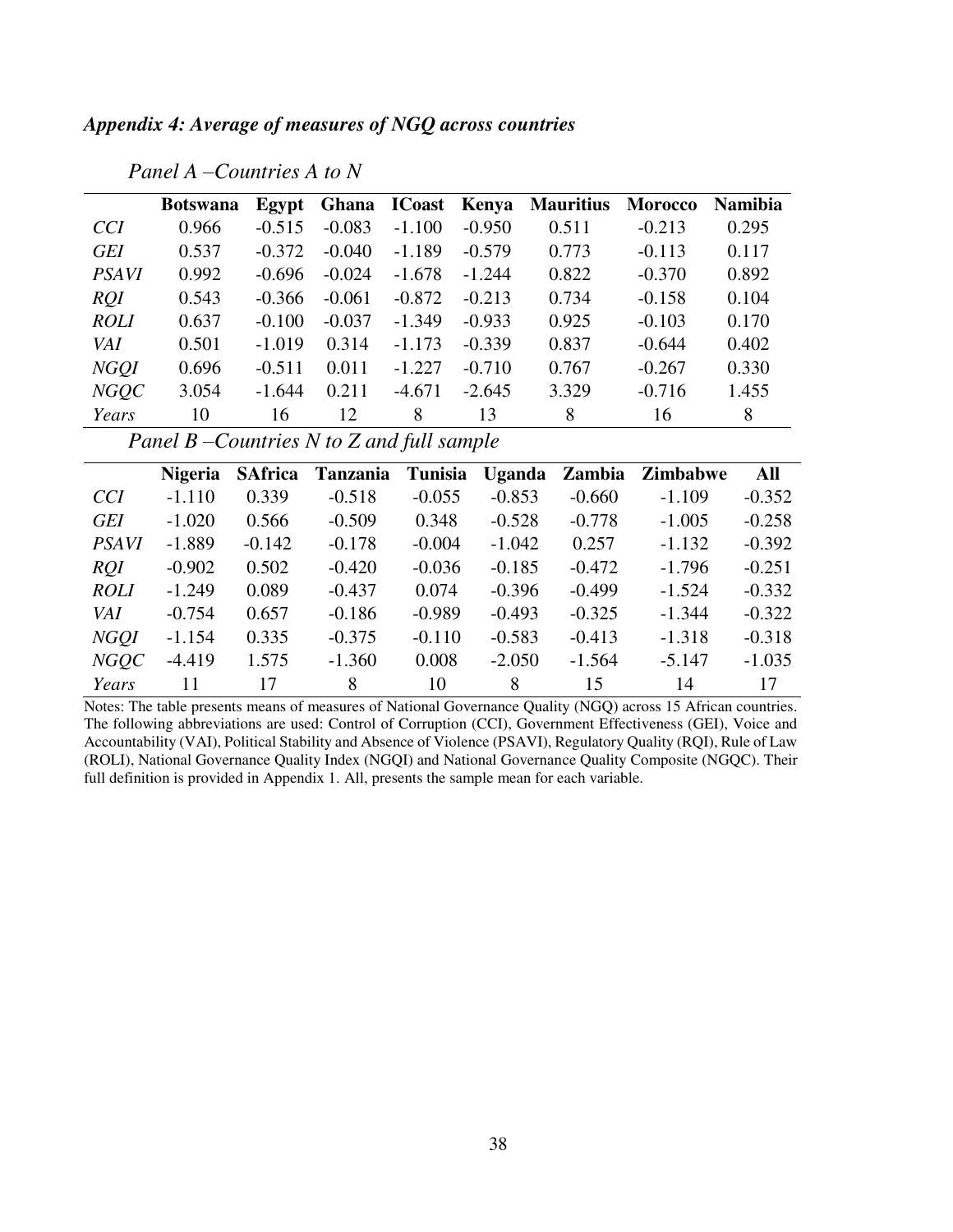| Firm                   | mROA  | Years          | <b>Principal shareholders (affiliations)</b>         |
|------------------------|-------|----------------|------------------------------------------------------|
| <b>Egypt</b>           |       |                |                                                      |
| *SIDI KERIR PETROCHEM. | 23.4% | 8              | Suez Bags: Subsidiary of SUEZ Cement whose           |
| *ALEXANDRIA            | 23.4% | $\overline{7}$ | parent company is Heidelberg Cement.                 |
| <b>CONTAINERS</b>      |       |                | MISR: Of national interest as the Kuwaiti            |
| *SUEZ BAGS             | 22.8% | $\tau$         | Egyptian Investment Company (investment              |
| *MISR DUTY FREE SHOPS  | 22.0% | 8              | holding company for Kuwaiti and Egyptian             |
| *MISR CEMENT (QENA)    | 22.0% | $\overline{7}$ | government) is a major shareholder.                  |
| <b>Ivory Coast</b>     |       |                |                                                      |
| *SAPH                  | 20.9% | $\overline{7}$ | SAPH: Largely owned by Michelin Group.               |
| *SONATEL               | 17.2% | 8              | SONATEL: Controlling stake held by Orange            |
| *SOLIBRA               | 15.7% | $\overline{7}$ | SA.                                                  |
| *SOGB                  | 14.5% | $\overline{7}$ | SOGB: Majority owned by SOCFINAF SA                  |
| *SIVOA                 | 9.9%  | $\overline{7}$ | (Luxembourg)                                         |
|                        |       |                | SIVOA: Majority owned by Air-Liquide SA.             |
| Kenya<br>*EAST AFRICAN |       |                |                                                      |
| <b>BREWERIES</b>       | 19.7% | 9              | East African Breweries: subsidiary of Diageo<br>PLC. |
| *NATION MEDIA GROUP    | 18.9% | 8              | BAT Kenya: Subsidiary of British American            |
| *BAT KENYA             | 17.9% | 8              | Tobacco.                                             |
| *SAFARICOM             | 14.9% | 10             | Safaricom: Largely owned by Vodafone Group           |
|                        |       |                | PLC.                                                 |
| *BAMBURI CEMENT        | 14.8% | 8              | Bamburi cement: Subsidiary of LafargeHolcim.         |
| <b>Nigeria</b>         |       |                |                                                      |
| *NESTLE FOODS NIGERIA  | 22.8% | 9              | Nestle Nigeria: Subsidiary of Nestlé S.A             |
| *DANGOTE SUGAR         | 19.2% | 6              | Switzerland.                                         |
| <b>REFINERY</b>        |       |                | Dangote Sugar Refinery: Subsidiary of                |
| *NIGERIAN BREWERIES    | 17.3% | 9              | Dangote Group.                                       |
|                        |       |                | Nigerian Breweries; Largely owned by                 |
| *SC.IVOIRIENNE DES     | 17.0% | $\overline{7}$ | Heineken Brouwerijen BV.                             |
| <b>TABACS</b>          |       |                | Guinness Nigeria: Subsidiary of Diageo PLC.          |
| *GUINNESS NIGERIA      | 15.3% | 8              |                                                      |

## *Appendix 5: Cases of top performers in weak institutional environments*

Notes: The table reports firm's median return on assets (mROA) over a number of firm-years (Years). The firms included are the best performers in each market over the period (firm-years).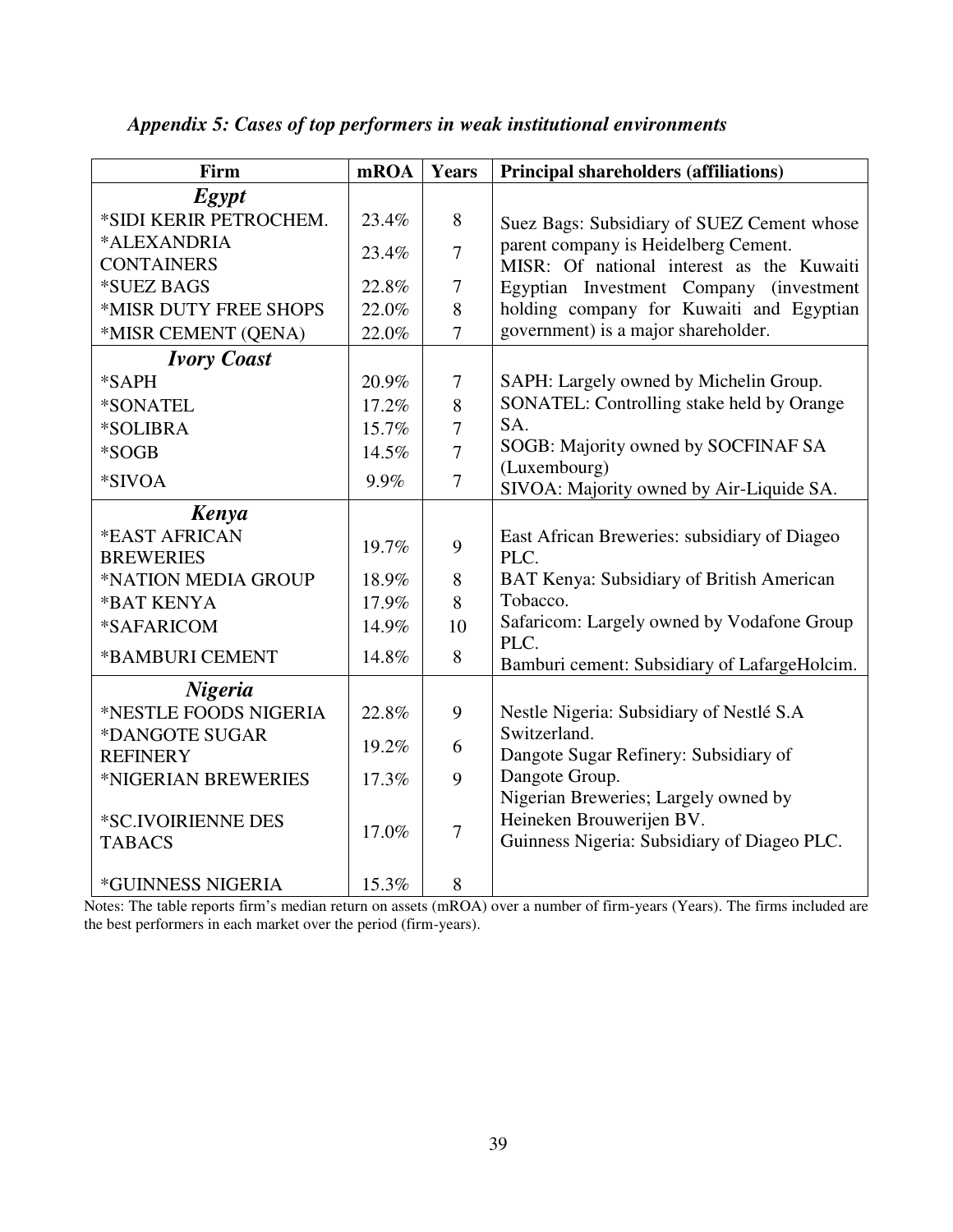## **References**

- Agyei-Boapeah, H., Osei, D. & Franco, M. (2018). Leverage Deviations and Acquisition Probability in the UK: The moderating effect of firms' internal capabilities and deal diversification potential. *European Management Review.* In Press.
- Areneke, G. & Kimani, D. (2018). Value relevance of multinational directorship and cross-listing on MNEs national governance disclosure practices in Sub-Saharan Africa: Evidence from Nigeria. *Journal of World Business,* In Press.
- Areneke, G., Yusuf, F. & Kimani, D. (2019). Anglo-American governance adoption in non-Anglo-American settings: Assessing practitioner perceptions of corporate governance across three emerging economies. *Managerial Auditing Journal,* In Press.
- Arellano, M. & Bond, S. (1991). Some Tests of Specification for Panel Data: Monte Carlo Evidence and an Application to Employment Equations. *The Review of Economic Studies, 58,* 277-297.
- Baik, B., Chae, J., Choi S. and Farber, D. (2013). Changes in Operational Efficiency and Firm Performance: A Frontier Analysis Approach. *Contemporary Accounting Research*, *30*, 996– 1026.
- Barney, J. B. (1991). Firm Resources and Sustained Competitive Advantage. *Journal of Management, 17,* 99-120
- Bhaumik, S. Dimova, R., Kumbhakar, S. & Sun, K. (2018). Is Tinkering with Institutional Quality Panacea for Firm Performance? Insights from a Semiparametric Approach to Modeling Firm Performance. *Review of Development Economics, 22,* 1–22
- Biggs, T. & Shah, M. K. (2006). African SMES, networks, and manufacturing performance. *Journal of Banking & Finance, 30,* 3043-3066.
- Chari, M. D. R. & Banalieva, E. R. (2015). How do pro-market reforms impact firm profitability? The case of India under reform. *Journal of World Business, 50,* 357-367.
- Chen, Q., Hou, W., Li, W., Wilson, C., & Wu, Z. (2014). Family Control, Regulatory Environment, and the Growth of Entrepreneurial Firms: International Evidence. *Corporate Governance: An International Review, 22,* 132-144.
- Clarke, G. & Xu, L. (2004). Privatization, competition, and corruption: how characteristics of bribe takers and payers affect bribes to utilities. *Journal of Public Economics, 88,* 2067-2097.
- Contractor, F. J., Kumar, V., & Kundu, S. K. (2007). Nature of the relationship between international expansion and performance: The case of emerging market firms. *Journal of World Business, 42,* 401-417.
- Danbolt, J., Siganos, A., & Tunyi, A. (2016). Abnormal Returns from Takeover Prediction Modelling: Challenges and Suggested Investment Strategies. *Journal of Business Finance & Accounting, 43,* 66-97.
- D'Aunno, T., Sutton, R. I., & Price, R. H. (1991). Isomorphism and External Support in Conflicting Institutional Environments: A Study of Drug Abuse Treatment Units. *The Academy of Management Journal, 34,* 636-661.
- Detthamrong, U., Chancharat, N., & Vithessonthi, C. (2017). Corporate governance, capital structure and firm performance: Evidence from Thailand. *Research in International Business and Finance, 42,* 689-709.
- DiMaggio, P. J. & Powell, W. (1983). The Iron Cage Revisited: Institutional Isomorphism and Collective Rationality in Organizational Fields. *American Sociological Review, 48,* 147-160.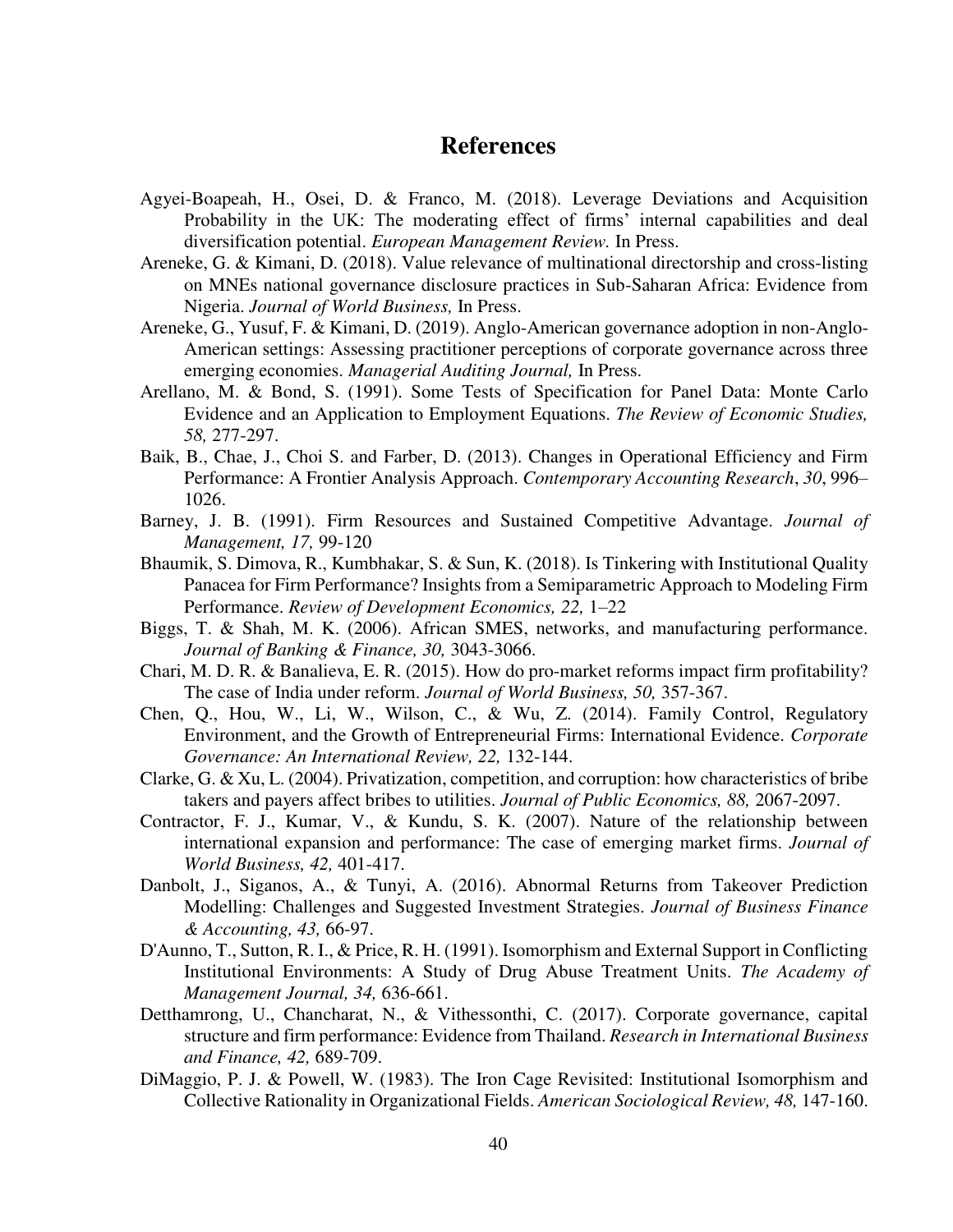- Ding, S., Qu, B., & Wu, Z. (2016). Family Control, Socioemotional Wealth, and Governance Environment: The Case of Bribes. *Journal of Business Ethics, 136,* 639-654.
- Elamer, A. A., Ntim, C. G., & Abdou, H. A. (2017). Islamic Governance, National Governance, and Bank Risk Management and Disclosure in MENA Countries. *Business and Society,* In Press.
- Esqueda, O. (2017). Controlling shareholders and market timing: Evidence from cross-listing events. *International Review of Financial Analysis, 49,* 12-23
- Ferraz, J. C. & Hamaguchi, N. (2002). Introduction: M&A and privatisation in developing countries. *The Developing Economies, 40,* 383-399.
- Fiol, C. M. (1991). Managing Culture as a Competitive Resource: An Identity-Based View of Sustainable Competitive Advantage. *Journal of Management, 17,* 191-211.
- Francis, J. R., Huang, S., Khurana, I., & Pereira, R. (2009). Does Corporate Transparency Contribute to Efficient Resource Allocation? *Journal of Accounting Research, 47,* 943-989.
- French, J. & Taborda, R. (2018). Disentangling the relationship between liquidity and returns in Latin America. *Global Finance Journal, 36*, 23-40.
- Foerster, S. & Karolyi, A. (2000). The Long-Run Performance of Global Equity Offerings. *Journal of Financial and Quantitative Analysis, 35,* 499-528.
- Gerschewski, S., Rose, E., & Lindsay, V. (2015). Understanding the drivers of international performance for born global firms: An integrated perspective. *Journal of World Business, 50,* 558-575.
- Grant, R. (1991). The resource-based theory of competitive advantage: implications for strategy formation. *California Management Review*, *33*, 114-135.
- Hanousek, J. & Kochanova, A. (2016). Bribery environments and firm performance: Evidence from CEE countries. *European Journal of Political Economy, 43,* 14-28.
- Haunschild, P. R. & Miner, A. S. (1997). Modes of Inter-organizational Imitation: The Effects of Outcome Salience and Uncertainty. *Administrative Science Quarterly, 42,* 472-500.
- Hauptman, O. & Roberts, E. B. (1987). FDA regulation of product risk and its impact upon young biomedical firms. *Journal of Product Innovation Management, 4,* 138-148.
- Hawawini, G., Subramanian, V., & Verdin, P. (2004). The home country in the age of globalization: how much does it matter for firm performance? *Journal of World Business, 39,* 121-135.
- Hearn, B. (2015). Institutional influences on board composition of international joint venture firms listing on emerging stock exchanges: Evidence from Africa. *Journal of World Business, 50,* 205-219.
- Henderson, R. & Cockburn, I. (1994). Measuring Competence? Exploring Firm Effects in Pharmaceutical Research. *Strategic Management Journal, 15,* 63-84.
- Heugens, P. & Lander, M. W. (2009). Structure! Agency! (And Other Quarrels): A Meta-Analysis of Institutional Theories of Organization. *The Academy of Management Journal, 52,* 61-85.
- Kaufmann, D., Kraay, A., & Mastruzzi, M. (2010). The Worldwide Governance Indicators: Methodology and Analytical Issues. *World Bank Policy Research Working Paper No.5430*.
- Khanna, T. & Palepu, K. (2000). Is Group Affiliation Profitable in Emerging Markets? An Analysis of Diversified Indian Business Groups. *The Journal of Finance, 55,* 867-891.
- Kim, Y. U. & Ozdemir, S. Z. (2014). Structuring Corporate Boards for Wealth Protection and/or Wealth Creation: The Effects of National Institutional Characteristics. *Corporate Governance: An International Review, 22,* 266-289.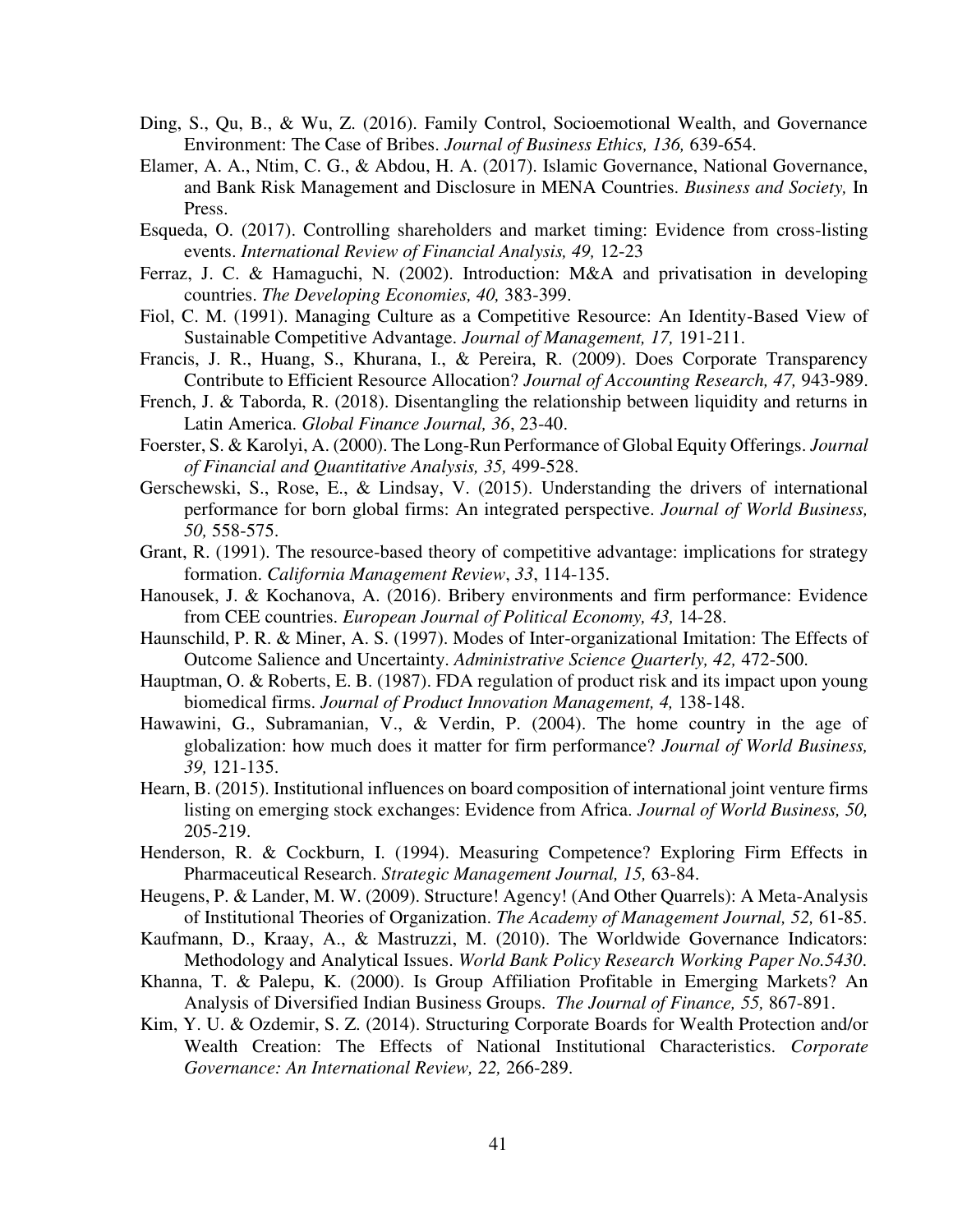- Konara, P. & Shirodkar, V. (2018) Regulatory Institutional Distance and MNC's Subsidiary Performance: Climbing up vs. Climbing down the institutional ladder. *Journal of International Management (in press)*
- Le, T. & Phan, T. (2017). Capital structure and firm performance: Empirical evidence from a small transition country. *Research in International Business and Finance*, *42,* 710-726
- Lee, C., Lee, K., & Pennings, J. M. (2001). Internal capabilities, external networks, and performance: a study on technology-based ventures. *Strategic Management Journal, 22,* 615-640.
- Li, D., Moshirian, F., Peter, K. P., & Jason, Z. (2006). When Financial Institutions Are Large Shareholders: The Role of Macro Corporate Governance Environments. *The Journal of Finance, 61,* 2975-3007.
- Li, L. & Kuo, C. (2017). CEO equity compensation and earnings management: The role of growth opportunities. *Finance Research Letters*, *20,* 289-295.
- Lu, J., Liu, X. & Wang, H. (2010). Motives for outward FDI of Chinese private firms: firm resources, industry dynamics, and government policies. *Management Organization Review*, *7*, 223-248
- Makino, S., Beamish, P. W., & Zhao, N. (2004). The characteristics and performance of Japanese FDI in less developed and developed countries. *Journal of World Business, 39,* 377-392.
- Martins, H. C., Schiehll, E., & Terra, P. (2017). Country-level governance quality, ownership concentration, and debt maturity: A comparative study of Brazil and Chile. *Corporate Governance: An International Review, 25,* 236-254.
- McFerson, H. (2010). Developments in African Governance since the Cold War: Beyond Cassandra and Pollyanna. *African Studies Review, 53,* 49-76.
- McGahan, A. M. & Porter, M. E. (1997). How Much Does Industry Matter, Really? *Strategic Management Journal, 18,* 15-30.
- Mehlum, H., Moene, K., & Torvik, R. (2006). Institutions and the resource curse. *The Economic Journal*, *116*, 1-20.
- Meyer, K., Estrin, S., Bhaumik, S. & Peng, M. (2009). Institutions, resources and entry strategies in emerging economies. *Strategic Management Journal, 30*, 61-80.
- Nelson, R. & Winter, G. (1982). An Evolutionary Theory of Economic Change. *Belknap Press/Harvard University Press*: Cambridge.
- Ngobo, P. V. & Fouda, M. (2012). Is "Good" governance good for business? A cross-national analysis of firms in African countries. *Journal of World Business, 47,* 435-449.
- Peng, M., Sun, S., Pinkham, B. & Chen H. (2009). The institution-based view as a third leg for a strategy tripod. *Academy of Management Perspectives, 23,* 63-81
- Peteraf, M. A. (1993). The cornerstones of competitive advantage: A resource-based view. *Strategic Management Journal, 14*, 179-191.
- Powell, T. C. (1996). How Much Does Industry Matter? An Alternative Empirical Test. *Strategic Management Journal, 17,* 323-334.
- Ramachandran, V. & Shah, M. K. (1999). Minority entrepreneurs and firm performance in sub-Saharan Africa. *Journal of Development Studies, 36,* 71-87.
- Roberts, E. B. & Hauptman, O. (1987). The Financing Threshold Effect on Success and Failure of Biomedical and Pharmaceutical Start-Ups. *Management Science, 33,* 381-394.
- Shleifer, A. & Vishny, R. W. (1993). Corruption. *The Quarterly Journal of Economics, 108,* 599- 617.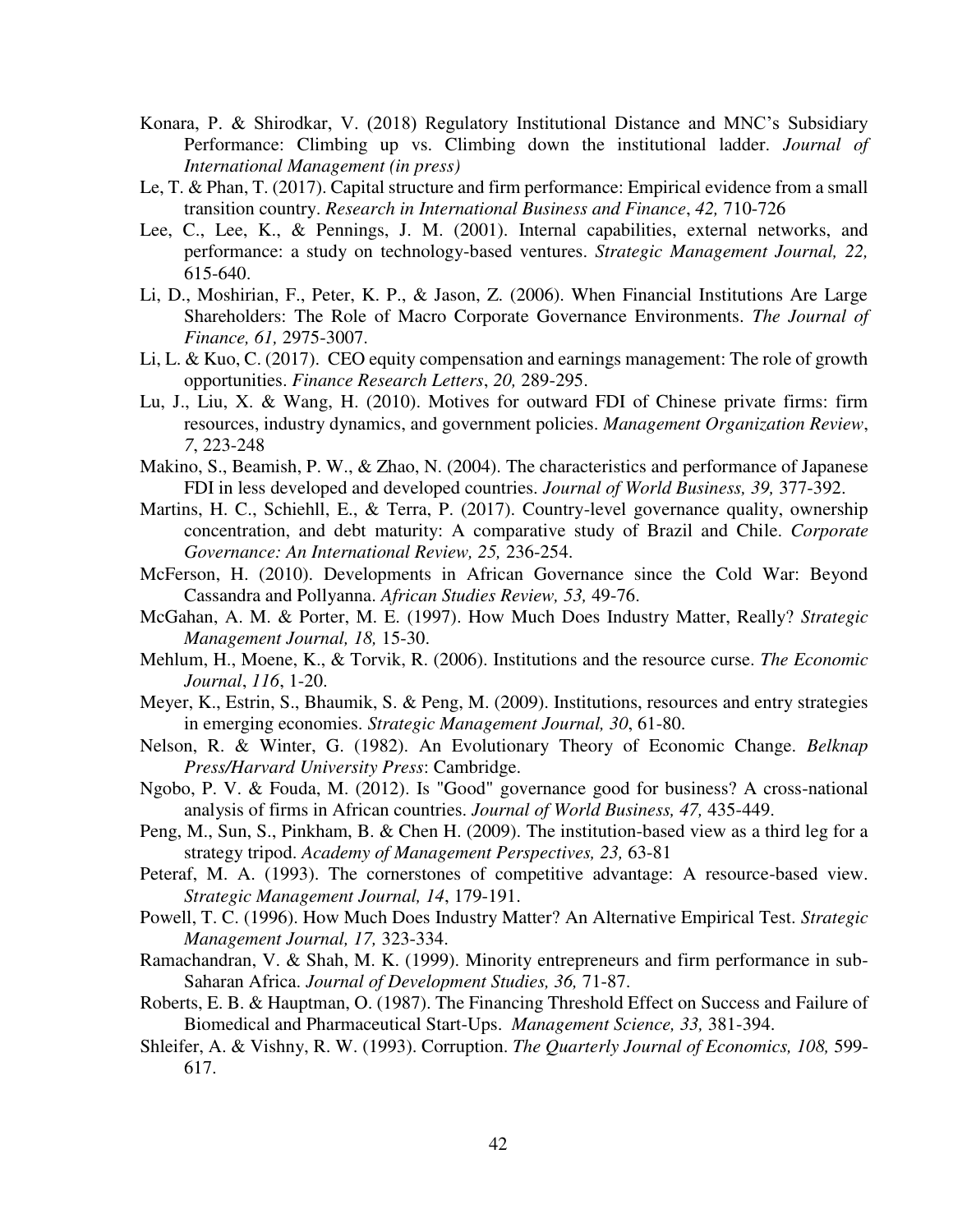- Su, Z., Peng, M. & Xie, E. (2016) A strategy tripod perspective on knowledge creation capability, *British Journal of Management, 27,* 58-76
- Svensson, J. (2003). Who Must Pay Bribes and How Much? Evidence from a Cross Section of Firms. *The Quarterly Journal of Economics, 118,* 207-230.
- Teece, D. J., Pisano, G., & Shuen, A. (1997). Dynamic Capabilities and Strategic Management. *Strategic Management Journal, 18,* 509-533.
- Temouri, Y., Driffield, N., & Bhaumik, S. K. (2016). A strategic perspective of cross-listing by emerging market firms: Evidence from Indonesia, Mexico, Poland and South Africa. *Journal of International Management, 22,* 265-279.
- Tolbet, P. S. & Zucker, L. G. (1996). The institutionalization of institutional theory. In S.Clegg, C. Hardy, & W. Nord (Eds.), *Handbook of organization studies* (Electronic Version ed., pp. 175-190). London: SAGE.
- Tunyi, A. A. & Ntim, C. G. (2016). Location Advantages, Governance Quality, Stock Market Development and Firm Characteristics as Antecedents of African M&As. *Journal of International Management, 22,* 147-167.
- Tunyi, A, A., Ntim, C. G. & Danbolt, J. (2019). Decoupling management inefficiency: Myopia, hyperopia and takeover likelihood. *International Review of Financial Analysis, 62,* 1-20.
- Vo. X, (2018). Leverage and Corporate Investment Evidence from Vietnam. *Finance Research Letters,* In press.
- Volberda, H. W., van der Weerdt, N., Verwaal, E., Stienstra, M., & Verdu, A. J. (2011). Contingency Fit, Institutional Fit, and Firm Performance: A Metafit Approach to OrganizationEnvironment Relationships. *Organization Science, 23,* 1040-1054.
- Wernerfelt, B. (1984). A resource-based view of the firm. *Strategic Management Journal, 5,* 171- 180.
- Wiersma, E. (2017). How and when do firms translate slack into better performance? *British Accounting Review, 49,* 445-459.
- Yang, J., Guariglia, A. Guo, J. (2017). To what extent does corporate liquidity affect M&A decisions, method of payment and performance? Evidence from China. *Journal of Corporate Finance*, In press.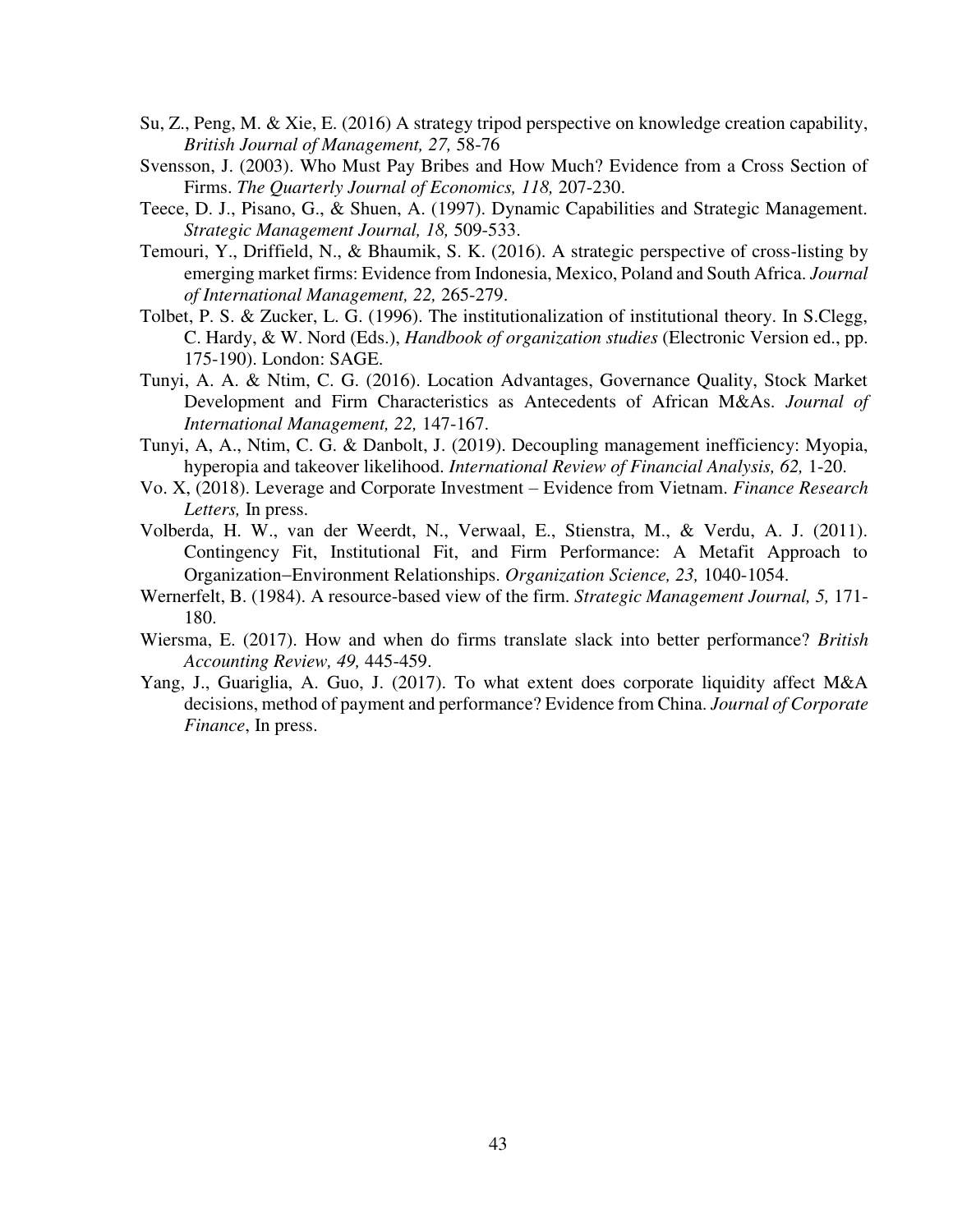# **Tables**

| <b>Country</b>     | <b>Firms</b> | <b>Total Obs.</b> | Prop. $%$ | Country      | <b>Firms</b> | <b>Total Obs.</b> | Prop. $%$ |
|--------------------|--------------|-------------------|-----------|--------------|--------------|-------------------|-----------|
| <b>Botswana</b>    | 17           | 120               | 1.07      | Nigeria      | 106          | 653               | 5.84      |
| Egypt              | 217          | 1,570             | 14.04     | South Africa | 795          | 6,225             | 55.66     |
| Ghana              | 29           | 209               | 1.87      | Tanzania     | 5            | 36                | 0.32      |
| <b>Ivory Coast</b> | 29           | 192               | 1.72      | Tunisia      | 53           | 362               | 3.24      |
| Kenya              | 54           | 387               | 3.46      | Uganda       | 6            | 41                | 0.37      |
| <b>Mauritius</b>   | 41           | 296               | 2.65      | Zambia       | 15           | 113               | 1.01      |
| <b>Morocco</b>     | 79           | 681               | 6.09      | Zimbabwe     | 37           | 247               | 2.21      |
| Namibia            | 7            | 51                | 0.46      | Total        | 1,490        | 11,183            |           |

## *Table 1: Distribution of sample by country*

Notes: Firms denote the number of unique firms in the sample for each country. Total obs. (observations) denote the number of firm-year observations for each country.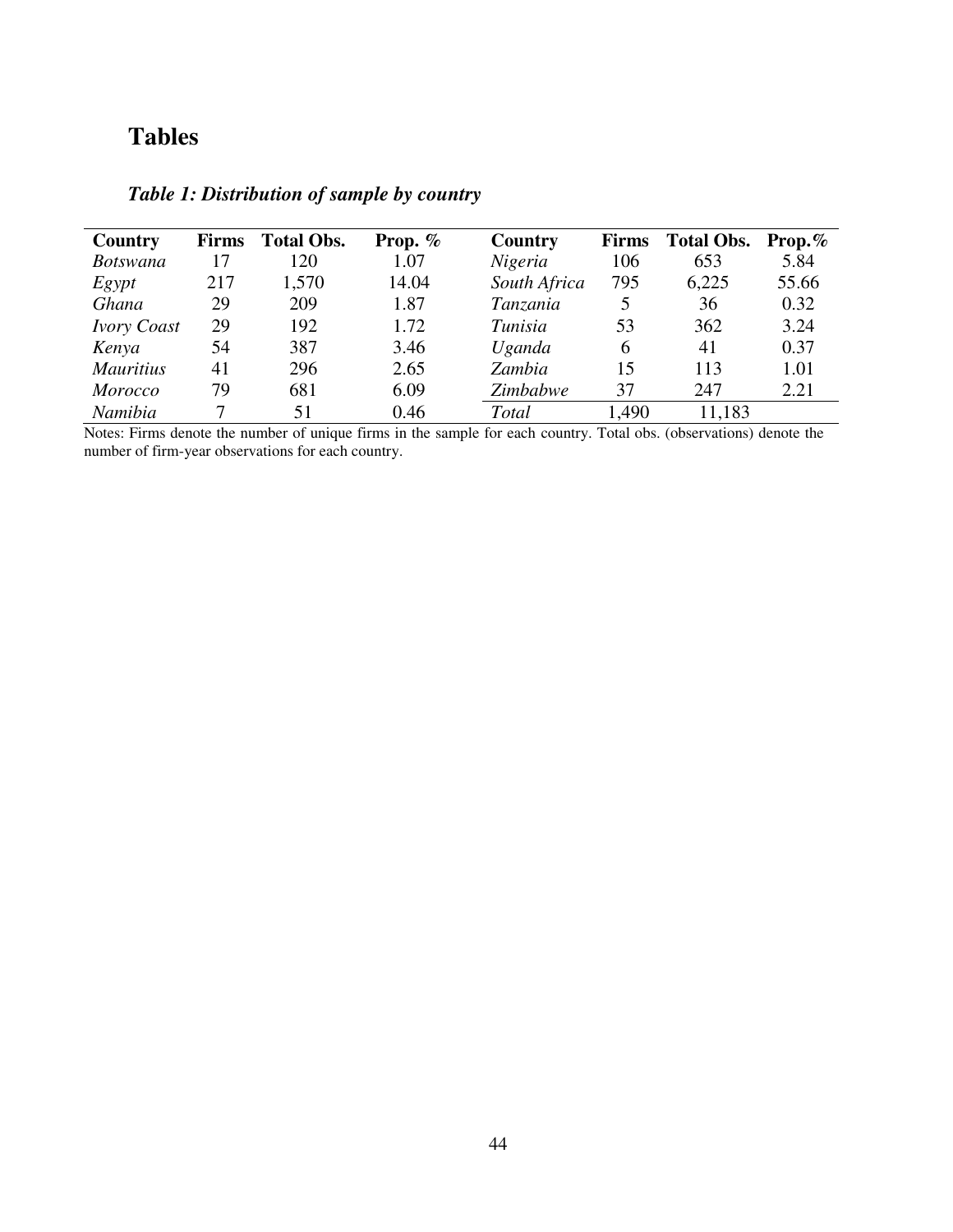|           |                 | (1)         | (2)         | (3)         | (4)         |
|-----------|-----------------|-------------|-------------|-------------|-------------|
|           |                 | ROA > 0     | ROA>mROA    | AAR>0       | AAR>mAAR    |
| Firm      | <i>FCF</i>      | $0.091***$  | $0.070***$  | $0.026***$  | $0.025***$  |
| resources | LIQ             | $0.023***$  | $0.041***$  | $0.007**$   | $0.007***$  |
|           | LEV <sub></sub> | $-0.777***$ | $-0.289***$ | $-0.124***$ | $-0.152***$ |
| Growth    | <i>BTM</i>      | $-0.800***$ | $-3.146***$ | $-0.521***$ | $-0.695***$ |
| prospects | SGR             | $0.147***$  | $0.080***$  | $0.108***$  | $0.106***$  |
|           | AGE             | 0.000       | 0.007       | $0.111***$  | $0.076***$  |

## *Table 2: Firm internal capabilities and performance*

Notes: The table presents univariate difference of means tests comparing the characteristics of well-performing and poorlyperforming firms. Our measure of performance is return on assets (ROA) and the average monthly abnormal return (AAR). The following abbreviations are used: free cash flow (FCF), liquidity (LIQ), leverage (LEV), book to market ratio (BTM), sales growth (SGR), firm age (AGE) and median return on assets (mROA). Full definitions of these variables are provided in Appendix 1. In column (1), we compare the characteristics of loss-making (ROA<0) to those of profit-making (ROA>0) firms. In (2), we compare firms with ROA <mROA to firms with ROA>mROA. (3) and (4) are similar to (1) and (2) but here we use AAR as our measure of performance. \*\*\*, \*\* and \* indicate statistical significance at the 1, 5 and 10 percent levels, respectively.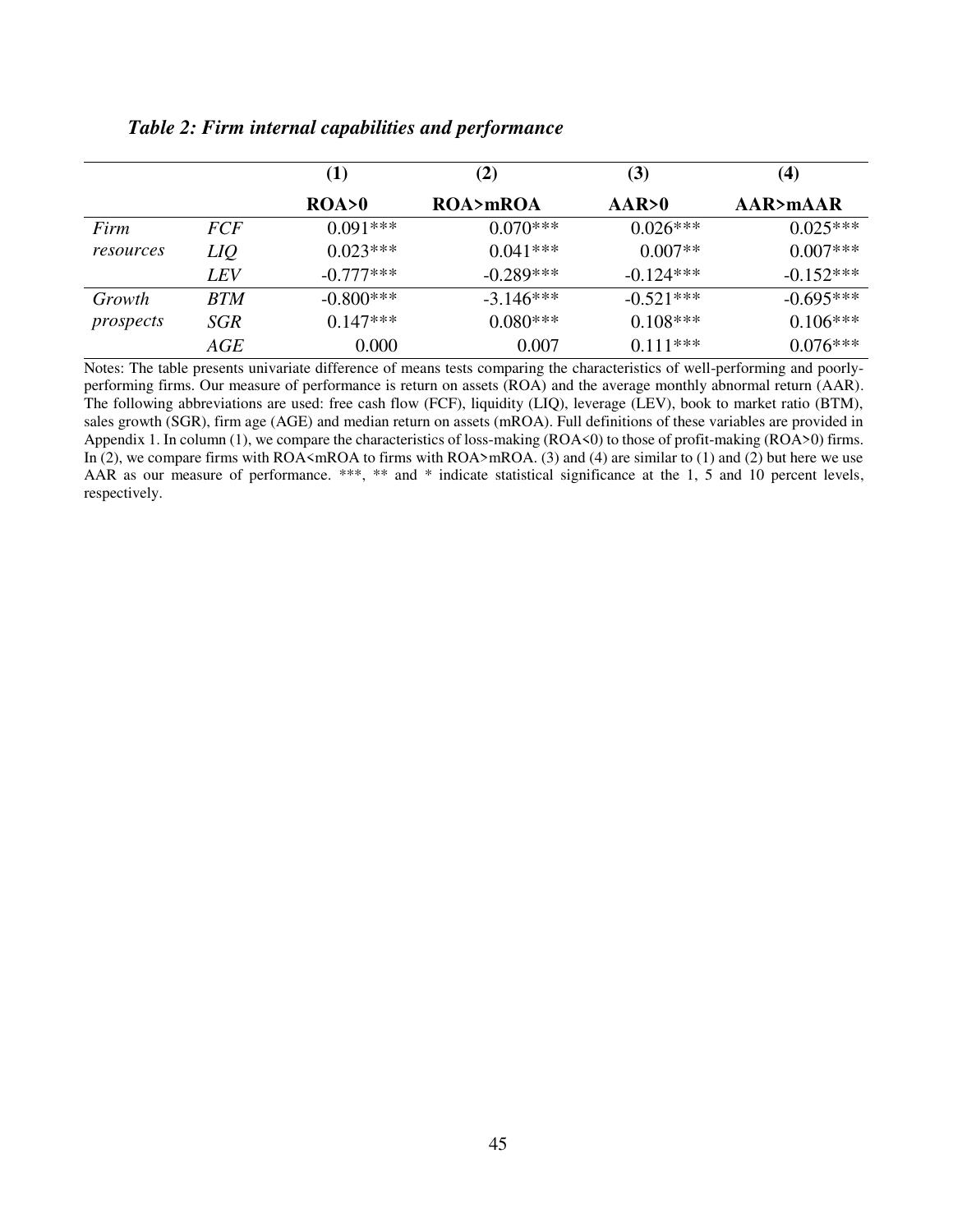|              | (1)         | (2)             | (3)         | (4)         | (5)        |
|--------------|-------------|-----------------|-------------|-------------|------------|
|              | <b>ROA</b>  | <b>ROA</b>      | ROA > 0     | <b>ROA</b>  | <b>ROA</b> |
|              | (FE)        | (FE-Lagged IVs) | (Logit)     | (GMM)       | (OLS)      |
| L.ROA        |             |                 |             | $0.286***$  |            |
|              |             |                 |             | (0.000)     |            |
| $HRES(+)$    |             |                 |             |             | $0.058***$ |
|              |             |                 |             |             | (0.000)    |
| $FCF(+)$     | $0.189***$  | $0.127***$      | $6.624***$  | $0.149***$  |            |
|              | (0.000)     | (0.000)         | (0.000)     | (0.000)     |            |
| $LIQ(+)$     | $0.087***$  | $0.074***$      | 0.563       | $0.055*$    |            |
|              | (0.000)     | (0.000)         | (0.330)     | (0.073)     |            |
| $LEV(-)$     | $-0.006***$ | $-0.001$        | $-1.620***$ | $-0.006***$ |            |
|              | (0.000)     | (0.675)         | (0.001)     | (0.000)     |            |
| $HGRW(+)$    |             |                 |             |             | $0.041***$ |
|              |             |                 |             |             | (0.000)    |
| $BTM(-)$     | $-0.003***$ | $-0.001**$      | $-0.045***$ | $-0.004***$ |            |
|              | (0.000)     | (0.022)         | (0.000)     | (0.000)     |            |
| $SGR(+)$     | $0.039***$  | $0.022***$      | $1.134***$  | $0.034***$  |            |
|              | (0.000)     | (0.000)         | (0.000)     | (0.000)     |            |
| $AGE(-)$     | $-0.013***$ | $-0.004$        | $-0.216***$ | $-0.012***$ |            |
|              | (0.000)     | (0.121)         | (0.003)     | (0.003)     |            |
| <b>SIZE</b>  | $0.004**$   | $-0.009***$     | $0.240***$  | $-0.001$    | $0.006***$ |
|              | (0.010)     | (0.000)         | (0.000)     | (0.776)     | (0.000)    |
| <b>TANG</b>  | $-0.082***$ | $-0.022$        | 0.022       | $-0.128***$ | 0.007      |
|              | (0.000)     | (0.137)         | (0.941)     | (0.001)     | (0.196)    |
| <b>SALS</b>  | 0.002       | $-0.002$        | $-0.503$    | 0.007       | $-0.011$   |
|              | (0.505)     | (0.508)         | (0.675)     | (0.412)     | (0.204)    |
| <b>CROSS</b> |             |                 | 0.134       |             | $0.017***$ |
|              |             |                 | (0.431)     |             | (0.000)    |
| Const.       | $0.047*$    | $0.192***$      | $-0.670$    | $0.129*$    | $0.024***$ |
|              | (0.050)     | (0.000)         | (0.328)     | (0.084)     | (0.003)    |
| Obs.         | 4,266       | 3,650           | 4,266       | 3,306       | 6,811      |
| Rsquare      | 0.191       | 0.073           |             |             | 0.126      |
| #Panel       | 772         | 704             |             | 652         |            |

*Table 3: Firm-level characteristics and performance*

Notes: The table presents regression results for determinants of performance proxied by return on assets (ROA). The independent variables in model 2 are lagged by 1 year. See Appendix 1 for variable definitions. We run fixed effects (FE), dynamic generalised methods of moments (GMM), ordinary least squares (OLS) and logistic regression (Logit) models. Expected signs are shown in parenthesis. \*\*\*, \*\* and \* indicate statistical significance at the 1, 5 and 10 percent levels, respectively. In all models except (4), we control for industry, country and year fixed effects.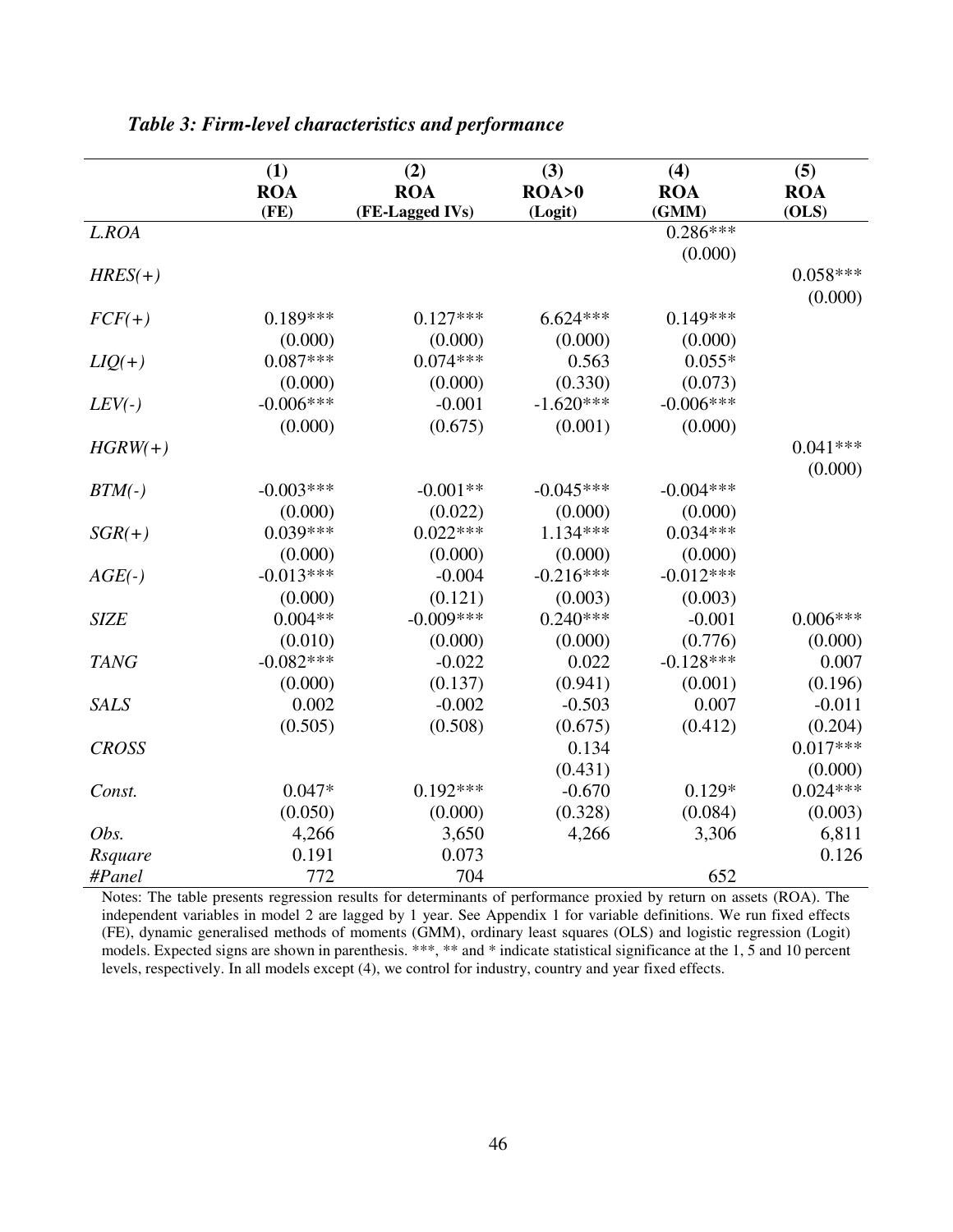|                  | (1)            | (2)         | (3)             | (4)         | (5)        |
|------------------|----------------|-------------|-----------------|-------------|------------|
|                  | mROA           | <b>ROA</b>  | <b>ROA</b>      | <b>ROA</b>  | <b>ROA</b> |
|                  | (FE)           | (FE)        | (FE-Lagged IVs) | (FE)        | (GMM)      |
| $NGQC(+)$        | $0.003**$      | $0.009*$    | $0.010*$        |             |            |
|                  | (0.045)        | (0.062)     | (0.053)         |             |            |
| $mROA(+)$        |                |             |                 | $0.575***$  | $0.606***$ |
|                  |                |             |                 | (0.000)     | (0.000)    |
| L.ROA            |                |             |                 |             | $0.302***$ |
|                  |                |             |                 |             | (0.000)    |
| $FCF(+)$         |                | $0.177***$  | $0.117***$      | $0.185***$  | $-0.009$   |
|                  |                | (0.000)     | (0.000)         | (0.000)     | (0.718)    |
| $LIQ(+)$         |                | $0.093***$  | $0.073***$      | $0.080***$  | 0.038      |
|                  |                | (0.000)     | (0.000)         | (0.000)     | (0.291)    |
| $LEV(-)$         |                | $-0.006***$ | $-0.001$        | $-0.006***$ | 0.001      |
|                  |                | (0.000)     | (0.580)         | (0.000)     | (0.395)    |
| $BTM(-)$         |                | $-0.003***$ | $-0.001*$       | $-0.003***$ | $0.003***$ |
|                  |                | (0.000)     | (0.097)         | (0.000)     | (0.001)    |
| $SGR(+)$         |                | $0.036***$  | $0.022***$      | $0.034***$  | $-0.001$   |
|                  |                | (0.000)     | (0.000)         | (0.000)     | (0.819)    |
| $AGE(-)$         |                | $-0.012***$ | $-0.005*$       | $-0.011***$ | 0.000      |
|                  |                | (0.000)     | (0.078)         | (0.000)     | (0.873)    |
| Firm controls    | N <sub>O</sub> | <b>YES</b>  | <b>YES</b>      | <b>YES</b>  | <b>YES</b> |
| Country controls | <b>YES</b>     | <b>YES</b>  | <b>YES</b>      | <b>YES</b>  | <b>YES</b> |
| Const.           | $-0.077$       | $-0.039$    | 0.021           | $-0.102$    | $-0.086$   |
|                  | (0.594)        | (0.773)     | (0.887)         | (0.409)     | (0.676)    |
| Obs.             | 143            | 3,653       | 3,351           | 3,976       | 2,786      |
| Rsquare          | 0.105          | 0.207       | 0.087           | 0.216       |            |
| #Panel           |                | 758         | 697             | 765         | 584        |

*Table 4: Firm performance, internal capabilities and governance quality* 

Notes: The table presents regression results for determinants of performance. The dependent variable in model (1) is median ROA (*mROA*) and the dependent variable in models (2) to (5) is *ROA*. The firm controls in the model (suppressed for conciseness) include *TANG, SIZE* and *SALS*. Country controls in the model (suppressed for conciseness) include *lnGDP, GDPGr, MCAP, MVOL* and *FConc*. All variables are fully defined in Appendix 1. The independent variables in model 3 are lagged by 1 year. We run fixed effects (FE) and dynamic generalised methods of moments (GMM) models. Expected signs are shown in parenthesis. \*\*\*, \*\* and \* indicate statistical significance at the 1, 5 and 10 percent levels, respectively.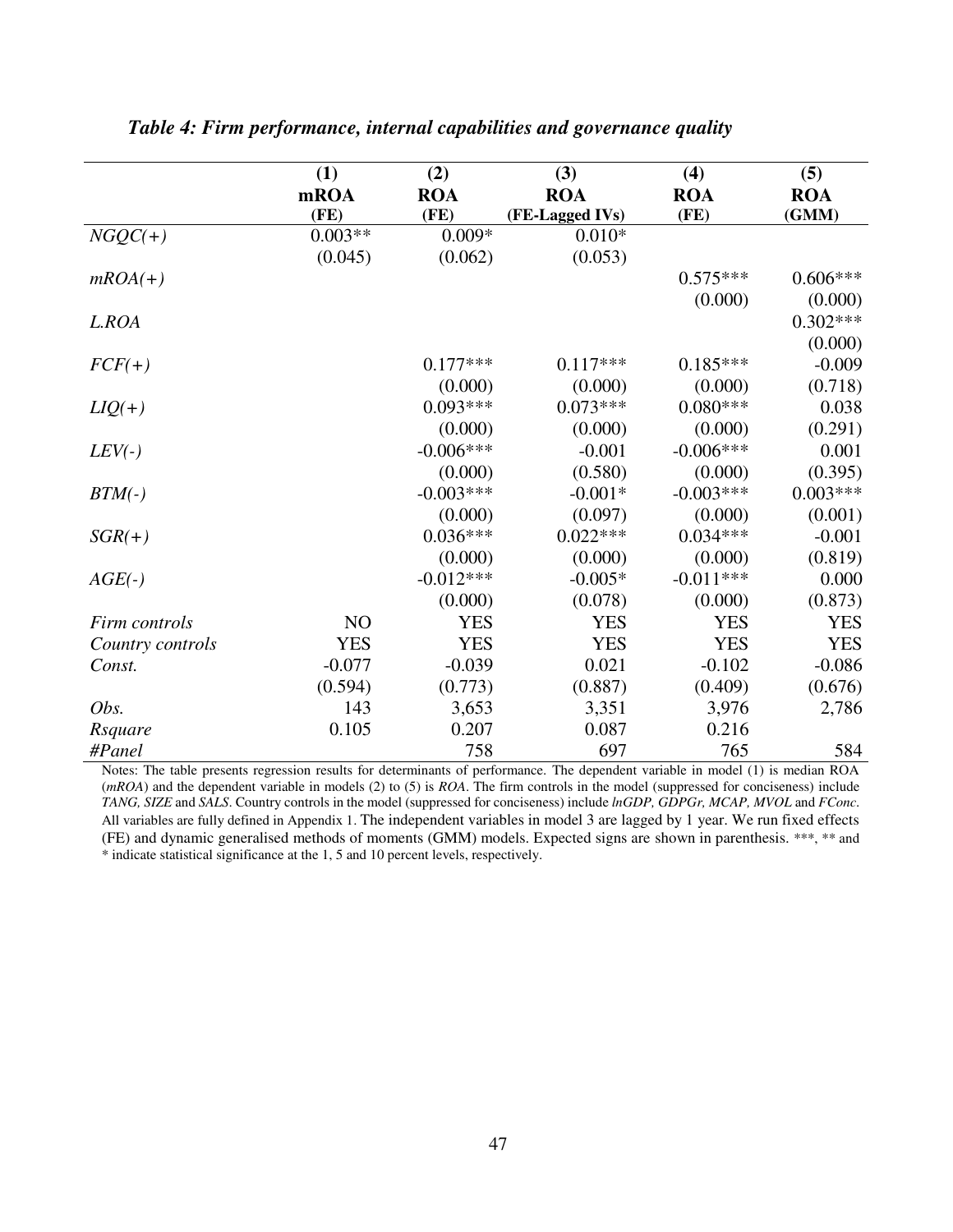|                            | (1)         | (2)           |             | (3)         | (4)              |              |
|----------------------------|-------------|---------------|-------------|-------------|------------------|--------------|
|                            | <b>ROA</b>  | <b>ROA</b>    |             | <b>ROA</b>  | <b>ROA</b>       |              |
|                            | (FE)        | (SUR)         |             | (RE)        | (SUR)            |              |
|                            |             | <b>Strong</b> | Weak        |             | <b>Non-CROSS</b> | <b>CROSS</b> |
| $NGQC * HRES$              | $0.002**$   |               |             |             |                  |              |
|                            | (0.033)     |               |             |             |                  |              |
| NGQC * HGRW                | $0.004**$   |               |             |             |                  |              |
|                            | (0.018)     |               |             |             |                  |              |
| CROSS * HRES               |             |               |             | $-0.004$    |                  |              |
|                            |             |               |             | (0.389)     |                  |              |
| CROSS * HGRW               |             |               |             | $-0.025***$ |                  |              |
|                            |             |               |             | (0.000)     |                  |              |
| <b>HRES</b>                | $0.030***$  | $0.071***$    | $0.080***$  | $0.038***$  | $0.069***$       | $0.054***$   |
|                            | (0.000)     | (0.000)       | (0.000)     | (0.000)     | (0.000)          | (0.000)      |
| <b>HGRW</b>                | $0.022***$  | $0.059***$    | $0.038***$  | $0.034***$  | $0.045***$       | $0.027***$   |
|                            | (0.000)     | (0.000)       | (0.000)     | (0.000)     | (0.000)          | (0.000)      |
| <b>NGQC</b>                | $0.019***$  |               |             |             |                  |              |
|                            | (0.000)     |               |             |             |                  |              |
| <b>CROSS</b>               |             |               |             | $0.025***$  |                  |              |
|                            |             |               |             | (0.000)     |                  |              |
| <b>SIZE</b>                | 0.000       | $0.010***$    | $0.005***$  | $-0.001$    | $0.006***$       | $0.004***$   |
|                            | (0.859)     | (0.000)       | (0.000)     | (0.308)     | (0.000)          | (0.002)      |
| <b>TANG</b>                | $-0.081***$ | 0.006         | $0.020**$   | $-0.010*$   | $0.016*$         | 0.009        |
|                            | (0.000)     | (0.603)       | (0.023)     | (0.098)     | (0.071)          | (0.274)      |
| <b>SALS</b>                | $-0.003$    | $-0.024***$   | $-0.050***$ | $-0.008***$ | $-0.027***$      | $-0.109***$  |
|                            | (0.259)     | (0.000)       | (0.000)     | (0.000)     | (0.000)          | (0.000)      |
| Constant                   | $0.073***$  | $-0.111***$   | $-0.022*$   | $0.054***$  | $-0.035**$       | 0.025        |
|                            | (0.000)     | (0.000)       | (0.089)     | (0.000)     | (0.029)          | (0.154)      |
| <b>Industry FE</b>         | <b>YES</b>  | NO            | NO          | <b>YES</b>  | NO               | NO           |
| Country FE                 | <b>YES</b>  | NO            | NO          | <b>YES</b>  | NO               | NO           |
| Year FE                    | <b>YES</b>  | NO            | NO          | <b>YES</b>  | NO               | NO           |
| <i><b>Observations</b></i> | 6,321       | 1,172         | 1,172       | 6,811       | 1,306            | 1,306        |
| R-squared                  | 0.068       | 0.210         | 0.245       | 0.100       | 0.112            | 0.129        |

*Table 5: The impact of institutional environment and cross-listing* 

Notes: Models (1) and (3) of the table present panel fixed (FE) and random effect (RE) regression results for determinants of firm performance (ROA). Models (2) and (4) present results from seemingly unrelated regressions (SUR) exploring firm performance across two subsamples; strong and weak NGQ environments (in model 2) and non-cross-listed and crosslisted firms (in model 4). See Appendix 1 for full variable definitions. \*\*\*, \*\* and \* indicate statistical significance at the 1, 5 and 10 percent levels, respectively.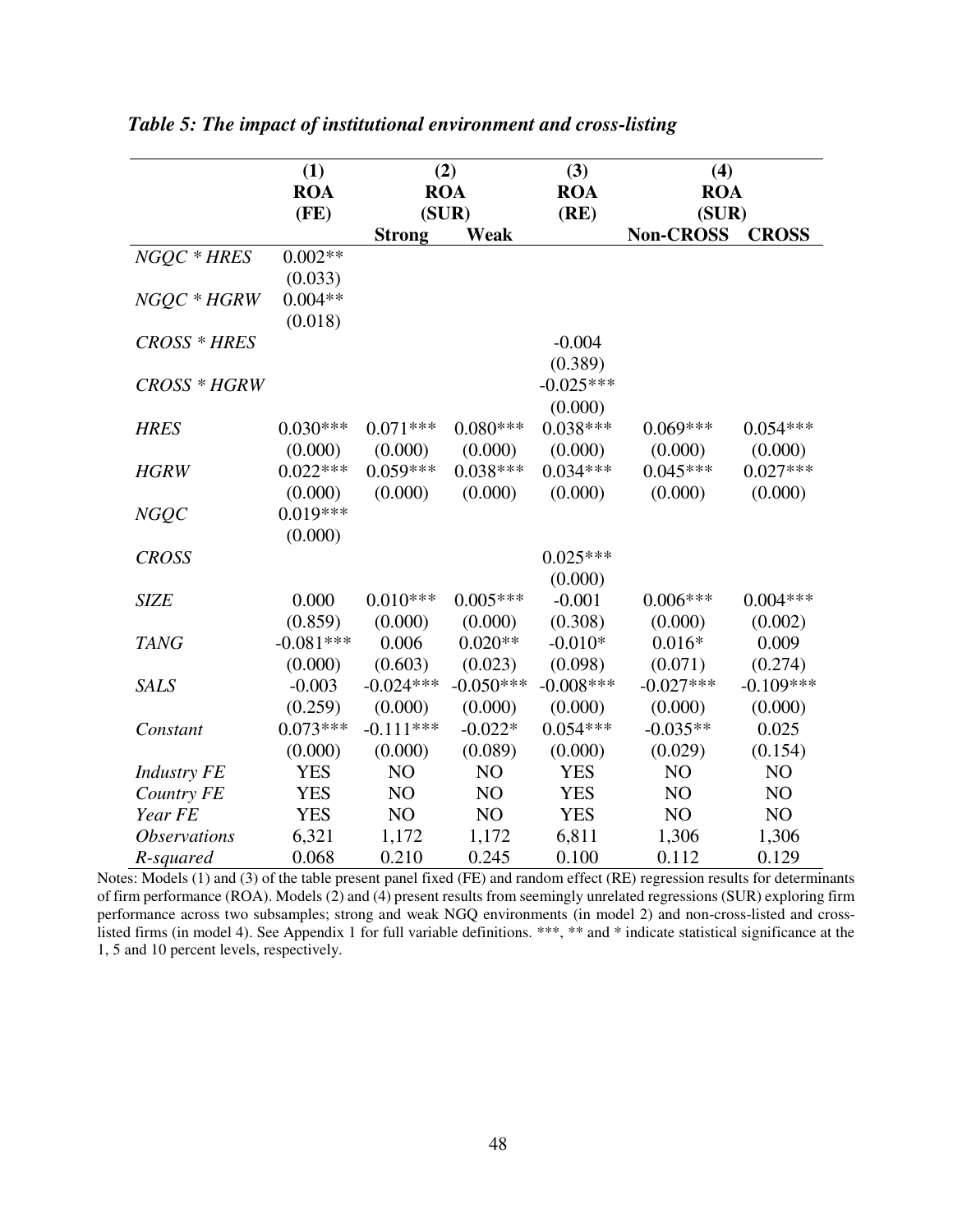|                            | (1)          | (2)        | (3)        | (4)         | (5)         | (6)        |
|----------------------------|--------------|------------|------------|-------------|-------------|------------|
|                            | <b>ROA</b>   | <b>ROA</b> | mROA       | <b>ROA</b>  | <b>ROA</b>  | <b>ROA</b> |
|                            | (FE)         | (FE)       | (OLS)      | (FE)        | (FE)        | (FE)       |
| <b>HRES</b>                |              | $0.017***$ |            |             |             | $0.011***$ |
|                            |              | (0.000)    |            |             |             | (0.004)    |
| <b>HGRW</b>                |              | $0.013***$ |            |             |             | 0.008      |
|                            |              | (0.001)    |            |             |             | (0.150)    |
| NGQC                       |              |            | 0.002      | $0.009*$    |             | $0.011***$ |
|                            |              |            | (0.228)    | (0.055)     |             | (0.000)    |
| mROA                       |              |            |            |             | $0.688***$  |            |
|                            |              |            |            |             | (0.000)     |            |
| NGQC * HRES                |              |            |            |             |             | $-0.003$   |
|                            |              |            |            |             |             | (0.130)    |
| NGQC * HGRW                |              |            |            |             |             | $-0.003$   |
|                            |              |            |            |             |             | (0.260)    |
| <b>FCF</b>                 | $0.070***$   |            |            | $0.058***$  | $0.062***$  |            |
|                            | (0.000)      |            |            | (0.001)     | (0.000)     |            |
| LIQ                        | $0.095***$   |            |            | $0.066***$  | $0.078***$  |            |
|                            | (0.000)      |            |            | (0.007)     | (0.001)     |            |
| LEV                        | $-0.082***$  |            |            | $-0.091***$ | $-0.090***$ |            |
|                            | (0.000)      |            |            | (0.000)     | (0.000)     |            |
| <b>BTM</b>                 | $-0.002$ *** |            |            | $-0.001**$  | $-0.001**$  |            |
|                            | (0.001)      |            |            | (0.018)     | (0.011)     |            |
| <b>SGR</b>                 | $0.016***$   |            |            | $0.011**$   | $0.009*$    |            |
|                            | (0.001)      |            |            | (0.027)     | (0.091)     |            |
| AGE                        | $-0.007***$  |            |            | $-0.006**$  | $-0.007***$ |            |
|                            | (0.001)      |            |            | (0.017)     | (0.008)     |            |
| Firm controls              | <b>YES</b>   | <b>YES</b> | NO         | <b>YES</b>  | <b>YES</b>  | <b>YES</b> |
| Country controls           | NO           | NO         | <b>YES</b> | <b>YES</b>  | <b>YES</b>  | NO         |
| Constant                   | $-0.050$     | $0.079***$ | $-0.096$   | $-0.090$    | $-0.482**$  | $0.065***$ |
|                            | (0.207)      | (0.000)    | (0.587)    | (0.676)     | (0.032)     | (0.000)    |
| <i><b>Observations</b></i> | 1,283        | 3,169      | 130        | 1,175       | 1,196       | 3,071      |
| R-squared                  | 0.203        | 0.061      | 0.079      | 0.243       | 0.259       |            |
| Firmid                     | 303          | 524        |            | 300         | 300         | 523        |

*Table 6: Main results without South Africa* 

Notes: The table presents panel fixed effects (FE) and ordinary least squares (OLS) regression results for determinants of performance (*ROA*) and median performance (*mROA*). The firm controls in the model (suppressed for conciseness) include *TANG, SIZE* and *SALS*. Country controls in the model (suppressed for conciseness) include *lnGDP, GDPGr, MCAP, MVOL* and *FConc*. All variables are fully defined in Appendix 1. Expected signs are shown in parenthesis. \*\*\*, \*\* and \* indicate statistical significance at the 1, 5 and 10 percent levels, respectively. In all models, we control for industry, country and year fixed effects.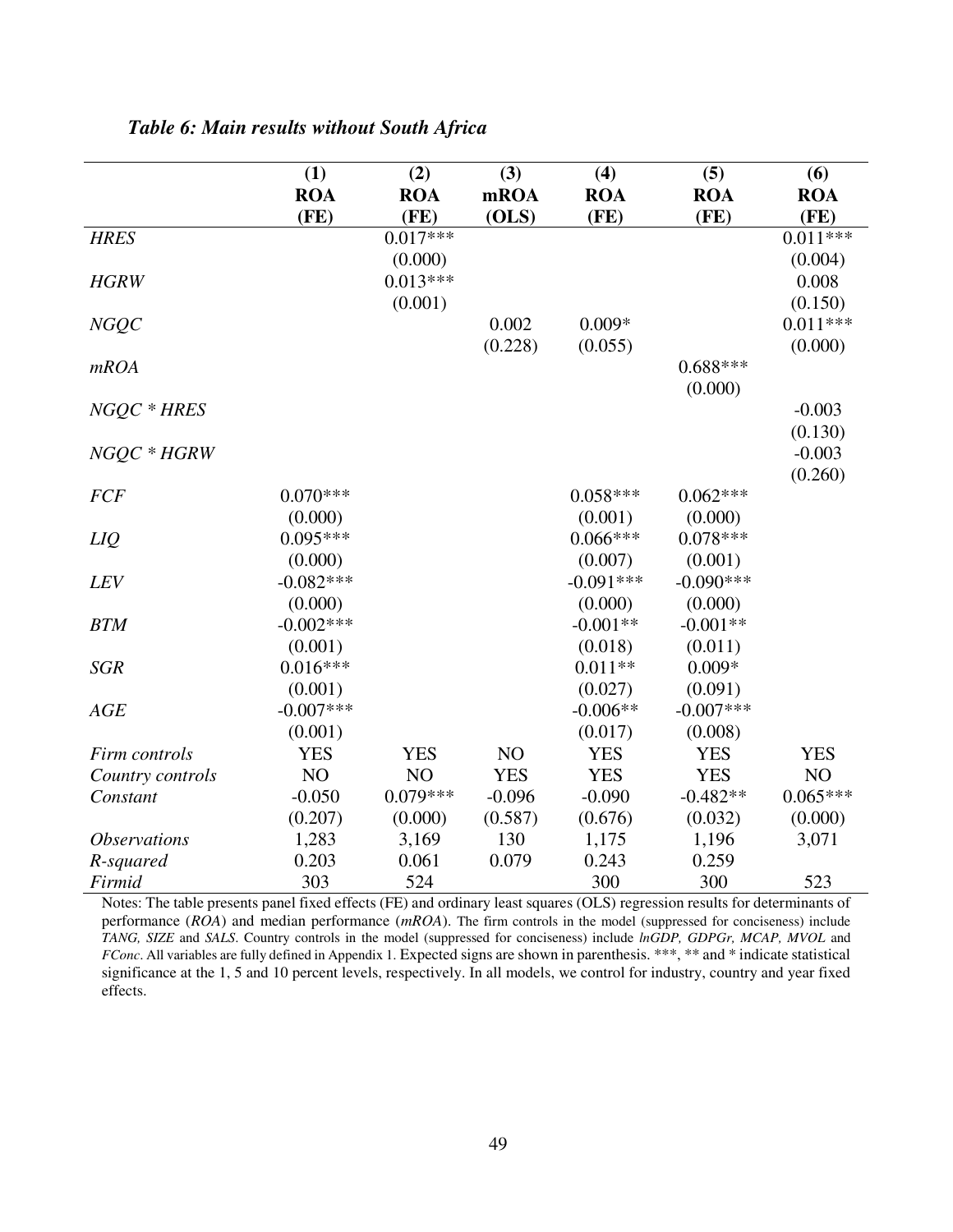# **Figures**



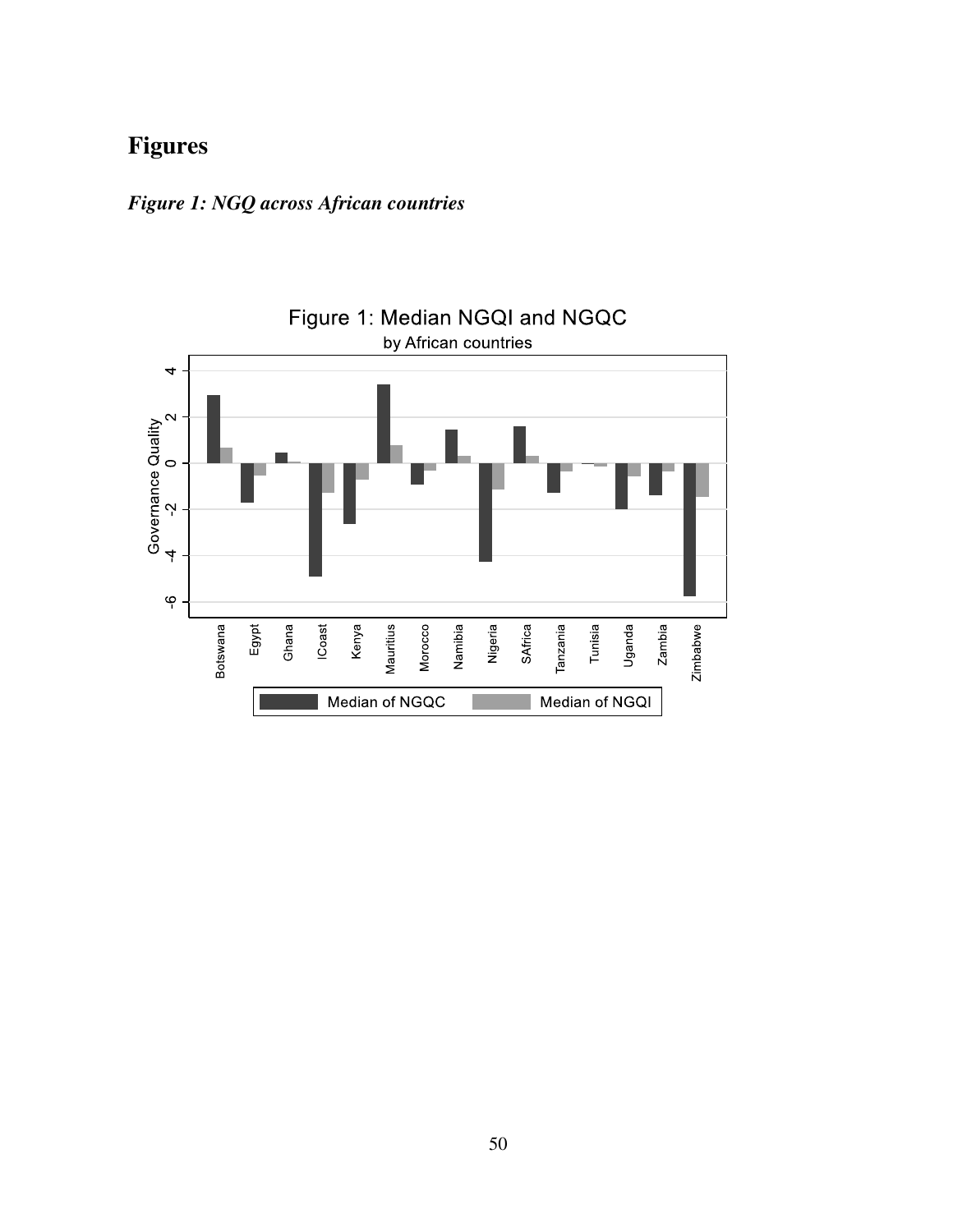*Figure 2: Conceptual model* 

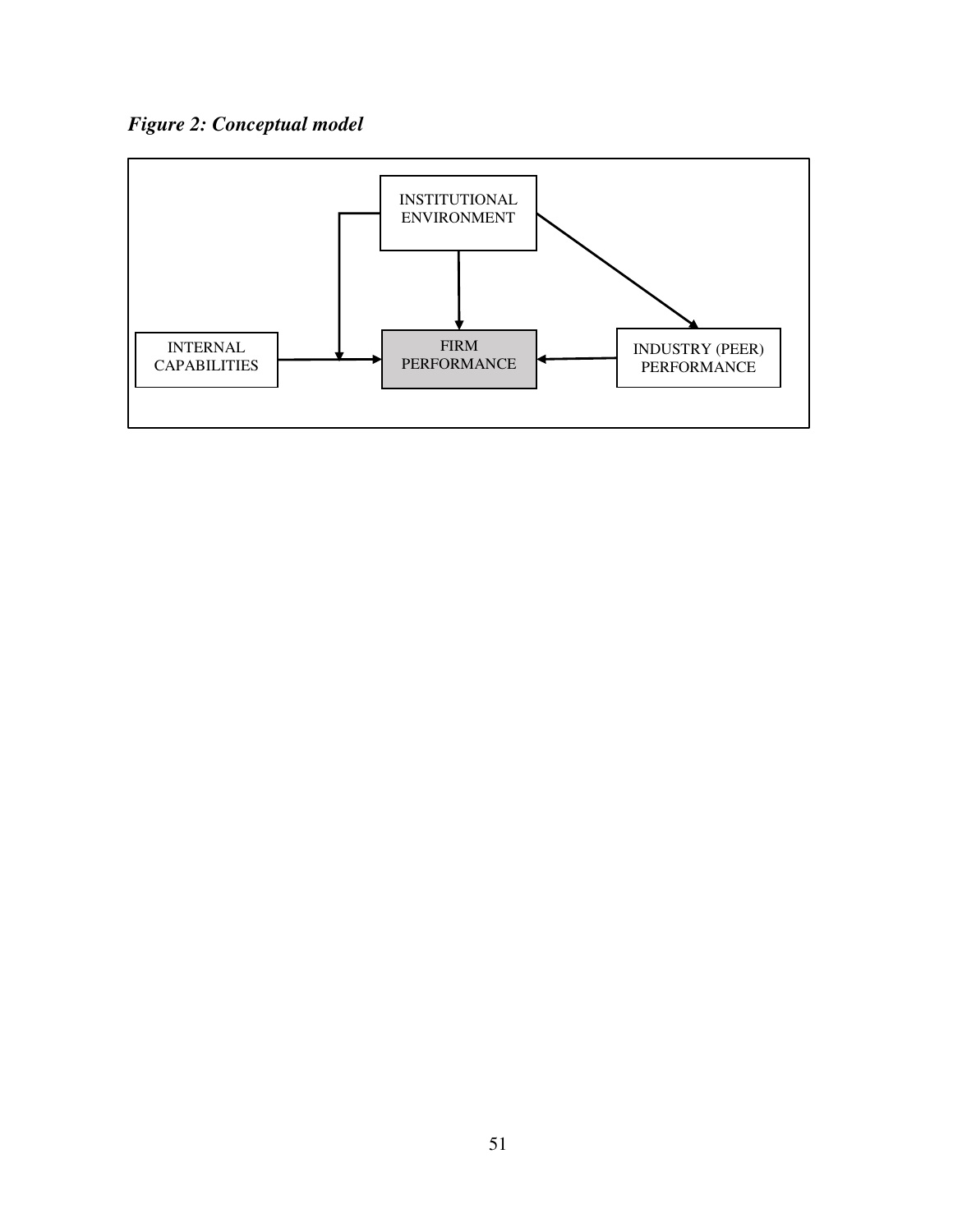

## *Figure 3: Mean performance of firms by country*